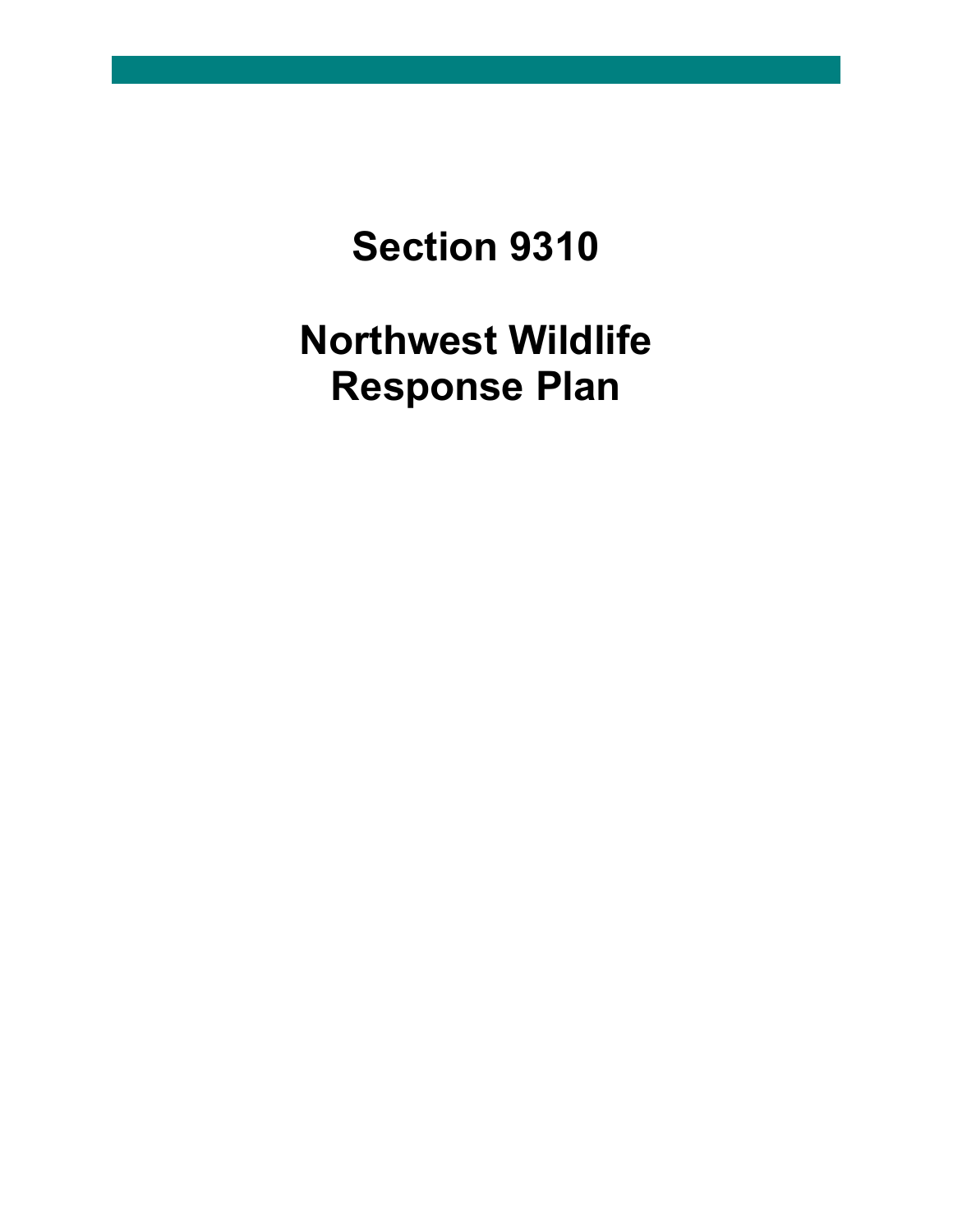

| <b>Section</b> |         |             |                                                           | Page |
|----------------|---------|-------------|-----------------------------------------------------------|------|
| 9310           |         |             |                                                           |      |
|                | 9310.1  |             |                                                           |      |
|                | 9310.2  |             |                                                           |      |
|                |         | 9310.2.1    |                                                           |      |
|                |         | 9310.2.2    |                                                           |      |
|                |         | 9310.2.3    |                                                           |      |
|                | 9310.3  |             |                                                           |      |
|                | 9310.4  |             | Agreements Regarding Wildlife Response Activities 9310-7  |      |
|                | 9310.5  |             |                                                           |      |
|                | 9310.6  |             |                                                           |      |
|                | 9310.7  |             |                                                           |      |
|                | 9310.8  |             | Designation of Wildlife Branch Director and Deputy 9310-9 |      |
|                | 9310.9  |             |                                                           |      |
|                | 9310.10 |             |                                                           |      |
|                |         | 9310.10.1   |                                                           |      |
|                |         | 9310.10.2   |                                                           |      |
|                |         | 9310.10.2.1 |                                                           |      |
|                |         | 9310.10.2.2 | Marine Mammals - Monitoring and General Plan for          |      |
|                |         |             |                                                           |      |
|                |         | 9310.10.2.3 |                                                           |      |
|                |         | 9310.10.2.4 |                                                           |      |
|                |         | 9310.10.2.5 |                                                           |      |
|                |         | 9310.10.2.6 | Small Cetaceans (Body length $\leq 10$ feet) 9310-31      |      |
|                |         | 9310.10.2.7 | Large Cetaceans (Body length > 10 feet) 9310-33           |      |
|                | 9310.11 |             |                                                           |      |
|                |         | 9310.11.1   |                                                           |      |
|                |         | 9310.11.2   |                                                           |      |
|                |         | 9310.11.3   |                                                           |      |
|                |         | 9310.11.4   | Wildlife Branch Planning Support Staff  9310-37           |      |
|                |         | 9310.11.4.1 | Oiled Wildlife Reporting Coordinator  9310-37             |      |
|                |         | 9310.11.4.2 |                                                           |      |
|                |         | 9310.11.4.3 |                                                           |      |
|                |         | 9310.11.5   |                                                           |      |
|                |         | 9310.11.6   | Wildlife Reconnaissance Group Supervisor 9310-38          |      |
|                |         | 9310.11.6.1 |                                                           |      |
|                |         | 9310.11.6.2 |                                                           |      |
|                |         | 9310.11.6.3 |                                                           |      |
|                |         | 9310.11.7   | Bird Recovery and Rehabilitation Group Supervisor 9310-40 |      |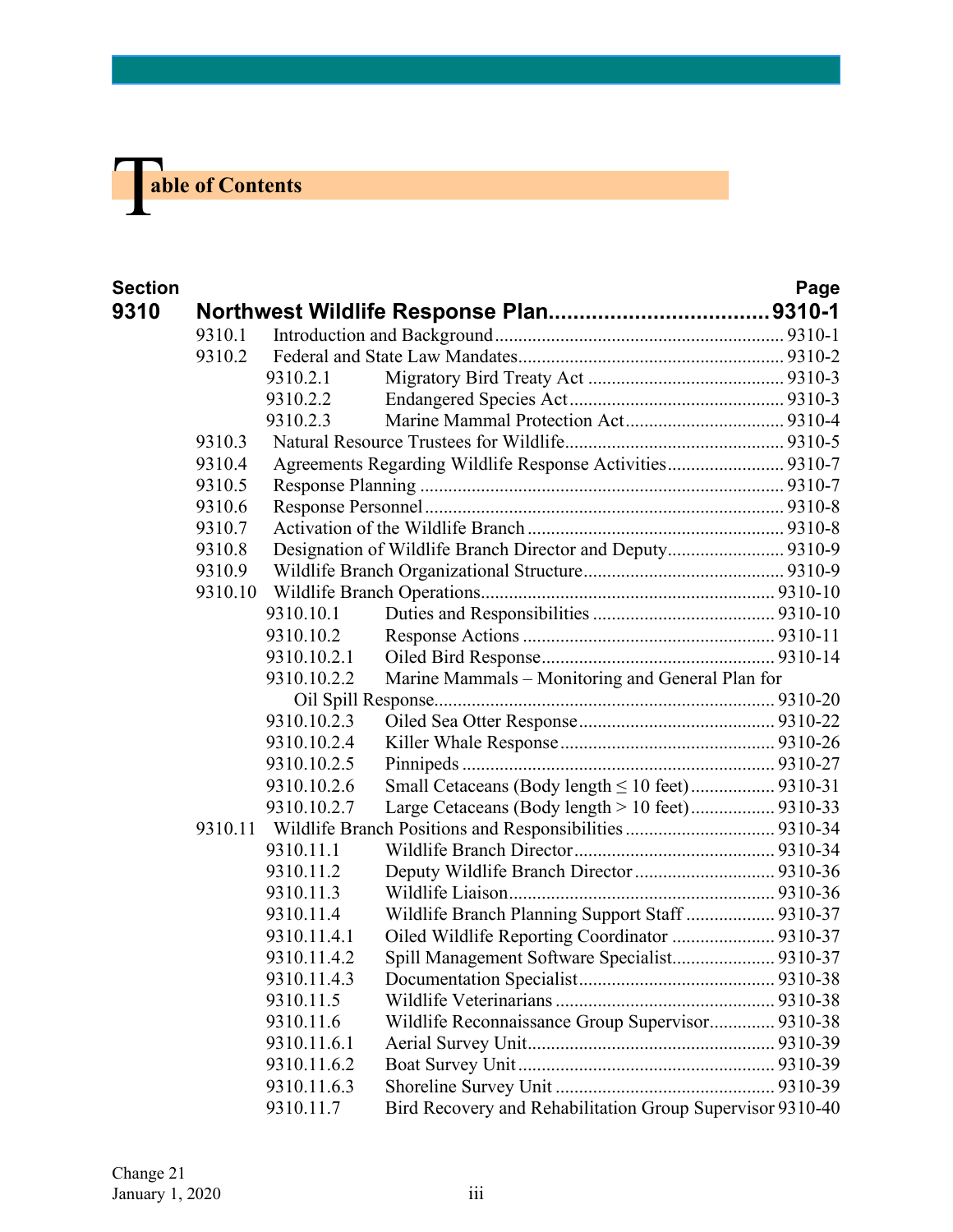#### **Section Page**

| Bird Recovery, Field Stabilization, and Transport<br>9310.11.7.1         |  |
|--------------------------------------------------------------------------|--|
| Unit 9310-40                                                             |  |
| 9310.11.7.2                                                              |  |
| 9310.11.7.3                                                              |  |
| 9310.11.8<br>Marine Mammal Recovery and Rehabilitation Group 9310-<br>44 |  |
| 9310.11.8.1<br>Mammal Recovery, Field Stabilization, and                 |  |
|                                                                          |  |
| 9310.11.8.2                                                              |  |
|                                                                          |  |
|                                                                          |  |
|                                                                          |  |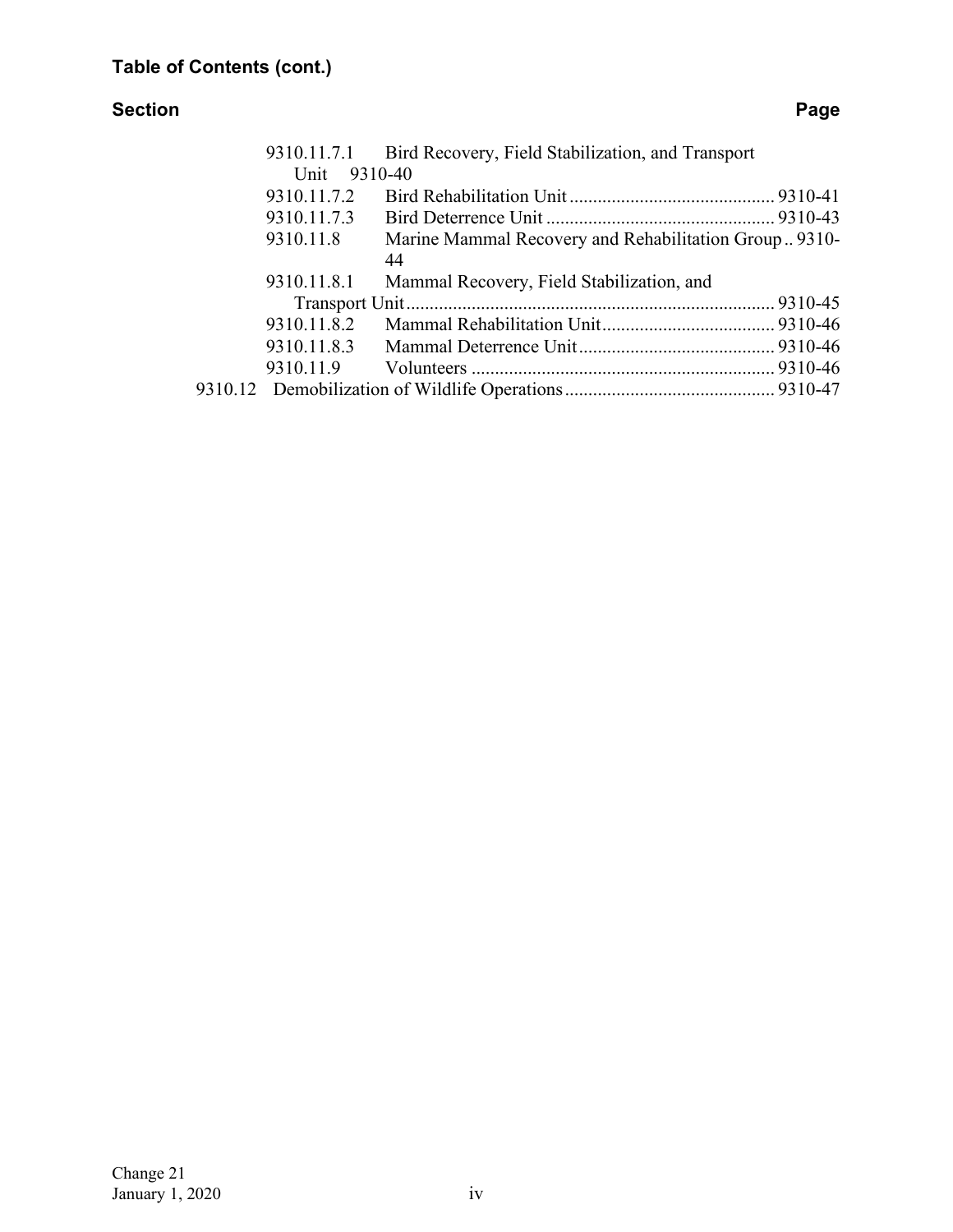# <span id="page-3-1"></span><span id="page-3-0"></span>**Northwest Wildlife Response Plan**

# <span id="page-3-2"></span>**9310.1 Introduction and Background**

The purpose of this Wildlife Response Plan is to outline the responsibilities of the Wildlife Branch within a Unified Command structure during an oil spill, describe the procedures to be used, and identify the personnel and equipment necessary to meet wildlife protection responsibilities of the responsible party (RP) and the federal and state governments during a spill. The mission of the Wildlife Branch is to minimize the adverse impacts of oil spills and oil spill response on wildlife.

The Northwest Area Wildlife Response Plan (Plan) contains:

- Statutory, policy, and procedural bases for Wildlife Branch operations;
- Activation criteria and factors to consider when developing response actions; and
- Organizational infrastructure for wildlife response operations.

When oil spills occur, the Incident Command System (ICS) is used as the organizational structure to coordinate the response actions. The ICS organizational structure typically includes the Unified Command and the Operations, Planning, Logistics, and Finance Sections. The actual response organization will grow to fit the level of response necessary for a specific incident. Response actions concerning the protection, identification, rescue, processing, and rehabilitation of oiled or threatened wildlife are performed by the Wildlife Branch within the Operations Section.

It is the policy of the Northwest Area Committee (NWAC) that representatives of the United States Fish and Wildlife Service (USFWS) will assume the positions of Director and Deputy Director of the Wildlife Branch. Representatives from state fish and wildlife departments will assume these positions if designated by a USFWS representative or if a USFWS representative is not available. If there is a significant marine mammal response component to an incident, a representative from the National Marine Fisheries Service (NMFS) may be appointed to the position of Deputy Director. A USFWS representative or designee may appoint other parties, including RP representatives, to one or both of these positions at any time during an incident for such periods of time as may be deemed appropriate. Unless otherwise indicated by USFWS, the Wildlife Branch Director position will be delegated to the Washington Department of Fish and Wildlife (WDFW) for spills that occur within the legal boundaries of Washington State. The remaining positions within the Wildlife Branch will be staffed as appropriate to the incident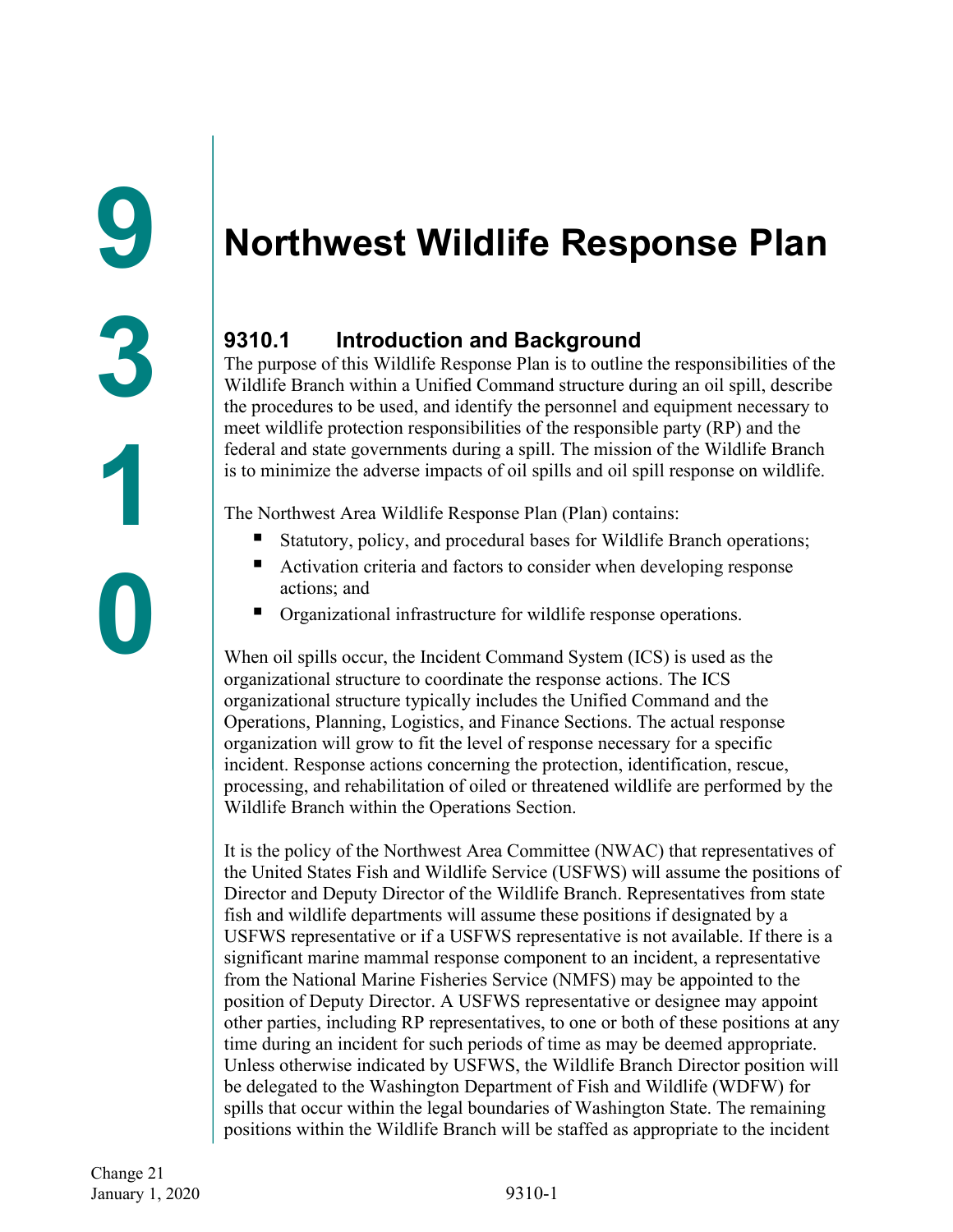and may include representatives of state and federal agencies, tribes, the RP, professional wildlife response organizations, aquaria, community groups, specialized wildlife interest groups, contractors, and the public.

Within the Wildlife Branch, there are three groups who report to the Wildlife Branch Director: the Wildlife Reconnaissance Group, the Bird Recovery and Rehabilitation Group, and the Marine Mammal Recovery and Rehabilitation Group. The roles, responsibilities, and duties of these groups and individuals within these groups are described in detail in the Wildlife Branch Positions and Responsibilities section of this document.

Clear and effective communication between the Wildlife Branch, the Environmental Unit, the Situation Unit, and the Joint Information Center is critical. Wildlife Branch field staff perform reconnaissance by land, boat, and air. Environmental Unit staff gather information regarding wildlife impacts through aerial overflights, field observers, and on-the-ground Shoreline Cleanup Assessment Teams. The Wildlife Branch and the Environmental Unit share this information so that it can be used by the Planning and Operations Sections to aid in strategic assessment and planning of response strategies. The Wildlife Branch Director is responsible for keeping the Unified Command informed, through the Operations Section Chief and the Situation and Environmental Units in the Planning Section, regarding the status of affected wildlife during the response. The Wildlife Branch maintains a Wildlife Liaison position to ensure effective communication and coordination among these different groups.

While the organizational structure, roles, and responsibilities remain the same regardless of the location and type of material spilled (e.g., oil or hazardous material, marine or inland environments), some functions may be altered as appropriate. This plan applies to the Pacific Northwest Region covering Washington, Oregon, and Idaho and was developed jointly by a working group of government agencies and interested parties to meet portions of the Northwest Area Contingency Plan's (NWACP's) Fish and Wildlife and Sensitive Environments Plan requirements set forth in the National Contingency Plan, 40 Code of Federal Regulations (CFR) 300.210(c)(4).

## <span id="page-4-0"></span>**9310.2 Federal and State Law Mandates**

The Federal Oil Pollution Act of 1990, incorporated into the National Contingency Plan, requires that a Fish and Wildlife and Sensitive Environment Plan be developed in consultation with USFWS, the National Oceanic and Atmospheric Administration (NOAA), and other interested parties, including state fish and wildlife agencies (33 United States Code [USC]§ 1321(d)(2)(M)). The plan must include "immediate and effective protection, rescue, rehabilitation of, and the minimization of risk of damage to fish and wildlife resources and habitat that are harmed or that may be jeopardized by a discharge." Additionally, 40 CFR 300, Section  $300.210(c)(4)$  sets forth the requirements for this plan as an annex to Area Contingency Plans. This Wildlife Response Plan has been written in conjunction with other sections of the NWACP to address the federal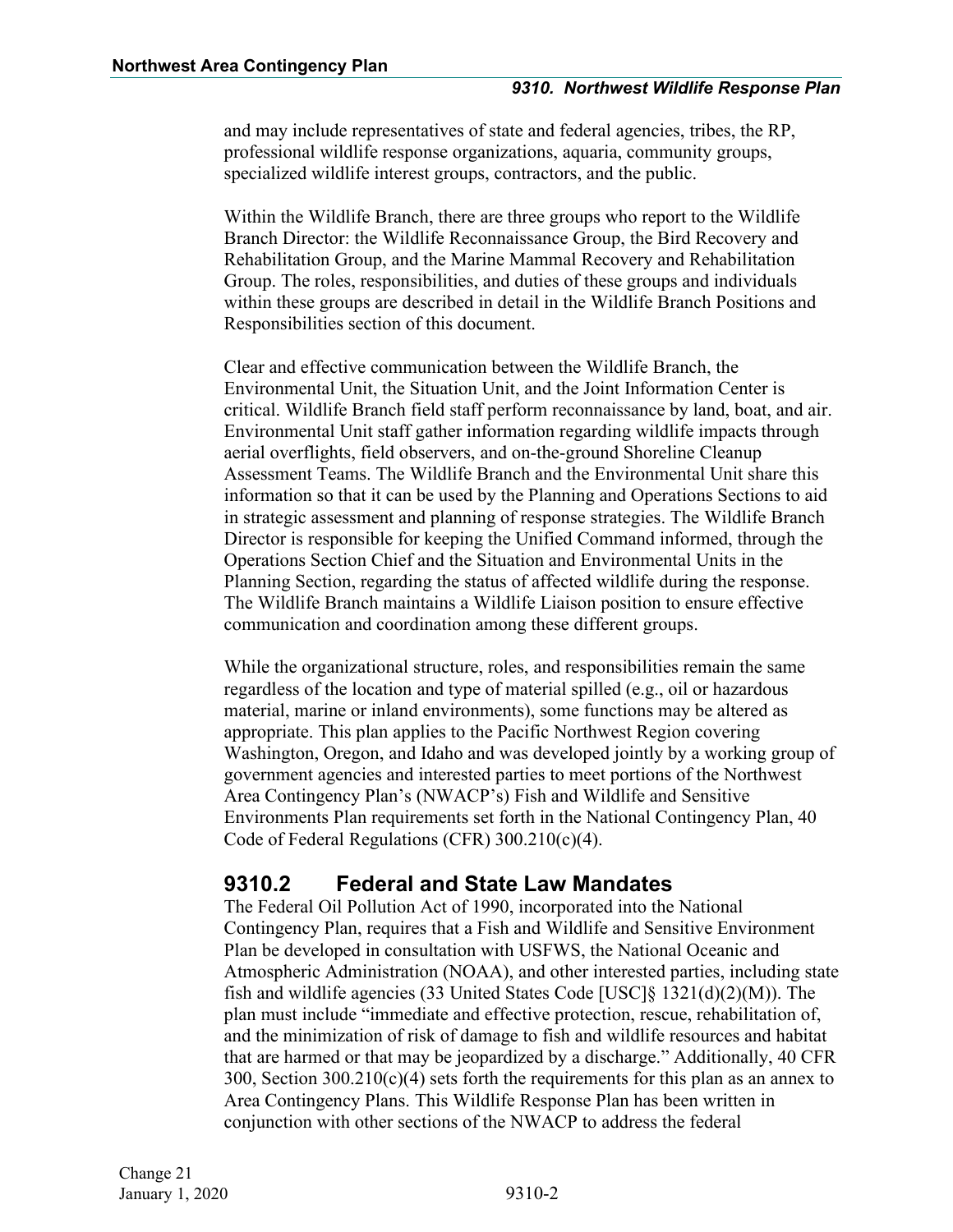requirements. Certain other federal and state laws also apply to oil spill response. Of particular concern is compliance with the Migratory Bird Treaty Act, the Marine Mammal Protection Act (MMPA), the Endangered Species Act (ESA), and state wildlife rehabilitation rules.

#### <span id="page-5-0"></span>**9310.2.1 Migratory Bird Treaty Act**

The Migratory Bird Treaty Act (16 USC 703-711) protects most bird species in the United States and requires specific authorization (or exemptions) to conduct activities that may result in a "take" of migratory birds. "Take" is defined as "to harass, harm, pursue, hunt, shoot, wound, kill, trap, capture, or collect or attempt to engage in any such conduct." Most response actions that would result in a take are permitted by issuance of a Migratory Bird Rehabilitation Permit (50 CFR 21.31). A rehabilitation permit authorizes recovery, temporary possession, transport, and rehabilitation of oiled migratory birds. The permit provisions also allow authorized individuals to euthanize migratory birds that are medically determined to have poor prospects of survival.

The Migratory Bird Rehabilitation Permit has two stipulations that are specific to oil spill response. The permit regulations specify that wildlife rehabilitators must be authorized to work on a specific oil spill incident by USFWS and the Federal On-scene Coordinator (FOSC). The purpose of the stipulation is to ensure that wildlife rehabilitators utilized during an oil spill incident are qualified and experienced in caring for oiled wildlife.

The Migratory Bird Rehabilitation Permit (50 CFR 21.31) also stipulates that specific authorization to remove dead oiled birds must be obtained from the USFWS Division of Law Enforcement for each spill incident. Collected oiled carcasses will be retained per appropriate chain-of-custody protocols until released for disposal by the Wildlife Branch. See NWACP Section 9405 for additional carcass disposal information.

The Wildlife Branch Director will ensure that the necessary authorizations are obtained from USFWS for each incident response. In addition to the permit requirements described above, USFWS also mandates that minimum care standards for oiled-birds be utilized. The USFWS (2003) document *Best Practices for Migratory Bird Care During Oil Spill Response* describes widely accepted operational guidelines and care standards for conducting oiled-bird response activities and is incorporated into the NWACP Wildlife Plan by reference. ([http://www.fws.gov/wafwo/publications/best\\_practices.pdf\)](http://www.fws.gov/wafwo/publications/best_practices.pdf)

#### <span id="page-5-1"></span>**9310.2.2 Endangered Species Act**

The ESA (16 USC 1531-1543) has strict permit requirements for the handling of threatened and endangered species (listed species). Permitting requirements apply (with a few exceptions) for any species listed as threatened or endangered. A Migratory Bird Rehabilitation Permit (see above) authorizes the recovery, temporary possession, transport, and rehabilitation of oiled threatened and endangered species of migratory birds with no additional ESA permits required.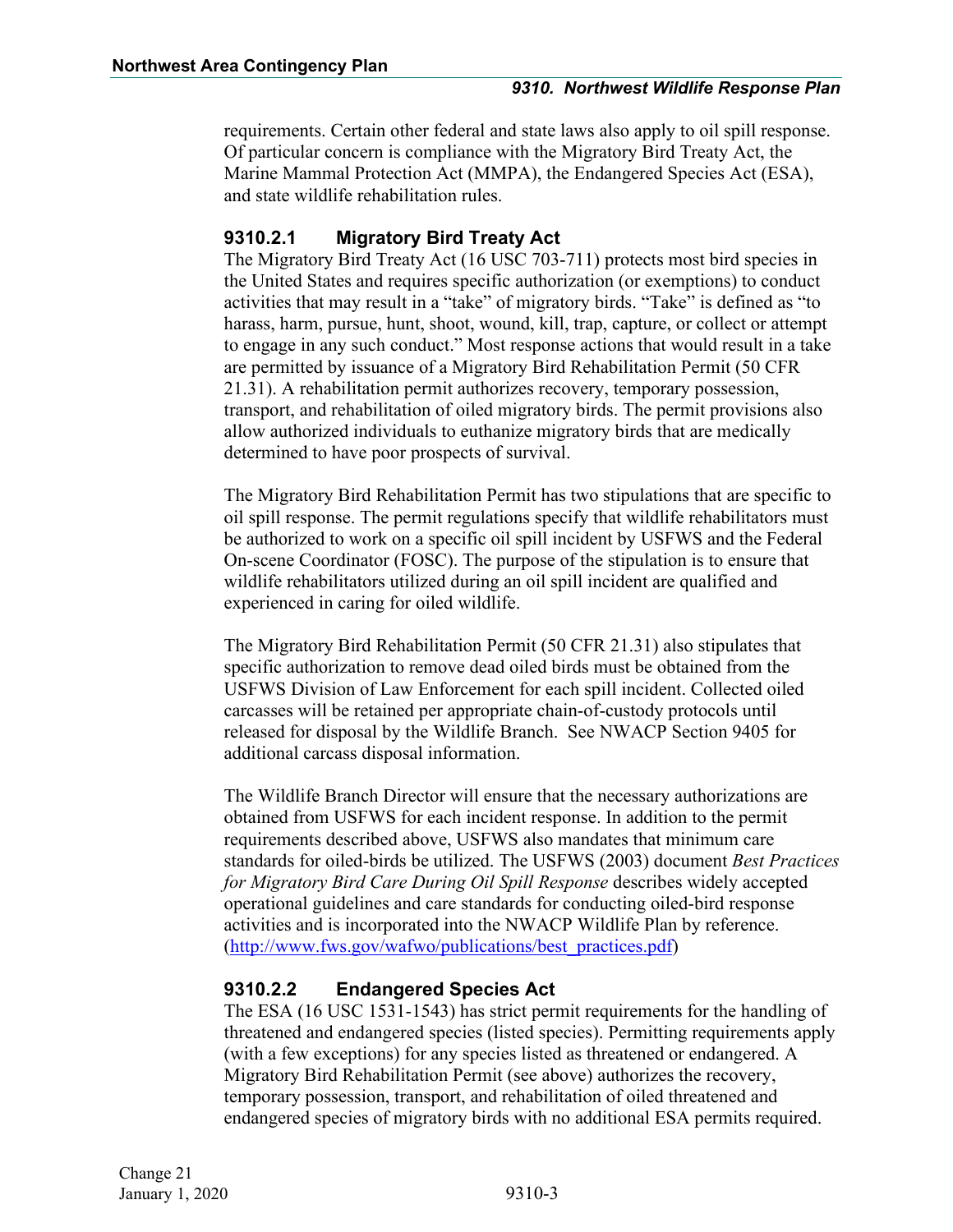In the event of an oil spill or hazardous substance release, the ESA must be considered in the development of federal response activities and actions during an oil spill response (Section 4314 of NWACP). As the spill response occurs, the FOSC must consult with the natural resource trustees as laid out in Section V.B of the *Inter-agency Memorandum of Agreement Regarding Oil Spill Planning and Response Activities under the Federal Water Pollution Control Act's National Oil and Hazardous Substances Pollution Contingency Plan and the Endangered Species Act* (ESA MOA). The Environmental Unit, as outlined in the ESA MOA, will address ESA Section 7 Consultation requirements. However, the Wildlife Branch will be instrumental in documenting the effects of response actions on listed species. Coordination between the Wildlife Branch and the Environmental Unit is critical to accomplishing this task.

Deterrence actions may be utilized by the Wildlife Branch to keep unoiled wildlife away from oil. No federal permits are required for non-lethal deterrence of migratory birds (50 CFR 21.41). However, this exemption does not apply to eagles and endangered species. The ESA does not specifically authorize deterrence and preemptive capture of endangered species. The Wildlife Branch, in consultation with the appropriate trustee agencies, may develop response strategies for deterrence and preemptive capture of endangered species for a specific spill incident. "Take" of endangered species resulting from approved response actions will be deemed incidental to the primary action of the spill response and will be covered by the ESA Section 7 Emergency Consultation process, unless otherwise authorized by a permit.

Oil spill–related deterrence actions that involve southern resident killer whales are subject to the MMPA and the ESA. There is a contingency under the MMPA that gives a waiver for the "take" of marine mammals by federal or state employees for the health and safety of the animals or for human safety. There is no such exemption under the ESA, but a scientific research and enhancement permit (No. 932-1489) held by NOAA's Marine Mammal Health and Stranding Response Program covers oil spill–related actions under the MMPA and ESA in Puget Sound.

#### <span id="page-6-0"></span>**9310.2.3 Marine Mammal Protection Act**

Under the MMPA (16 USC 1361-1407), federal, state, and local government officials, or designees of the relevant Secretaries of the Departments of the Interior and Commerce, may take marine mammals during the course of official response duties if such taking is for the protection or welfare of the mammal, the protection of public health and welfare, or the non-lethal removal of nuisance animals (16 USC 1379 Section 109(h)(1)). Government contractors conducting officially authorized oiled wildlife spill response–related activities and acting under the direct supervision of the Wildlife Branch Director are regarded as spill response employees and may take marine mammals *if* the Wildlife Branch is activated and the Wildlife Branch Director is authorized pursuant to Section 109(h) of the MMPA and implementing regulations (USFWS, NMFS, state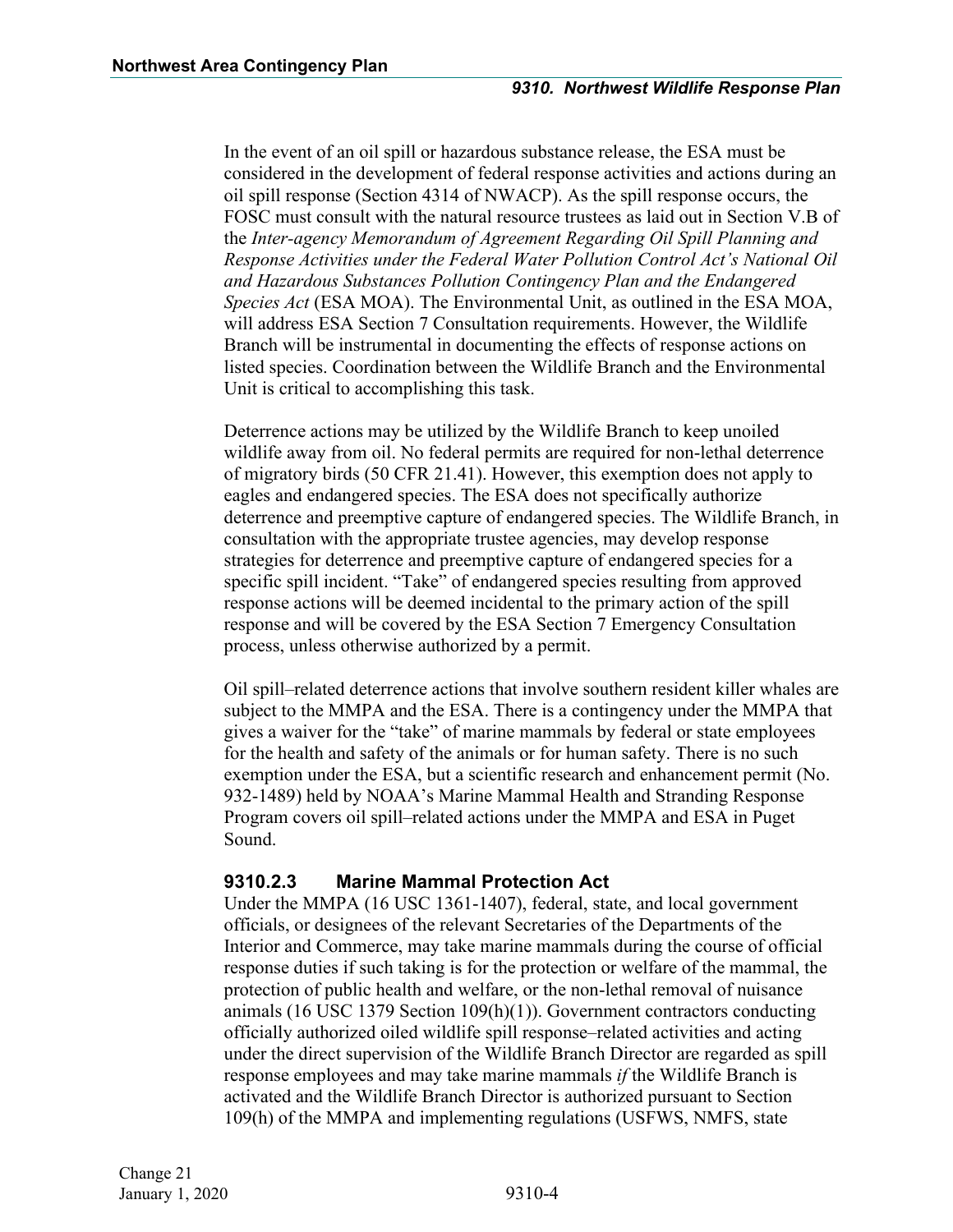wildlife agency) or is designated by the NOAA Administration Regional Administrator under 16 USC 1382 Section 112(c)). "Take" is considered appropriate for the purposes of recovery and transport of marine mammals (live or dead) to a designated location, rehabilitation by an authorized facility, return to the wild, or the collection of evidence. If oiled wildlife spill response field personnel are contract employees of a non-government agency and not otherwise authorized pursuant to Section 109(h) or  $112(c)$  of the MMPA, authorization to take oiled marine mammals during spill response activities must be obtained directly from the appropriate federal trustee (USFWS or NMFS). Likewise, if the Wildlife Branch is not activated, authorization to take oiled marine mammals must be obtained directly from the appropriate federal trustee (USFWS or NMFS) pursuant to 16 USC 1382 Section 112(c). There are a number of research organizations in the Northwest that are permitted to work with marine mammals. These groups and their resources will be coordinated by the Wildlife Branch where appropriate.

Sea otters in Washington State are not currently protected under the ESA but are protected by the MMPA. USFWS is the lead federal trustee agency with responsibility for protection and management of sea otters. USFWS and WDFW will work with the Wildlife Branch to develop appropriate response actions for sea otters within the legal framework of the MMPA and to authorize individuals to collect, transport, and rehabilitate oiled sea otters (16 USC 1379(h) and 1382(c)). Spill responders will comply with the *Washington Sea Otter Response Handbook*, which is incorporated as a requirement of the NWACP. This Wildlife Response Plan adopts the operational guidelines as well as the standard of care requirements of the *Washington Sea Otter Response Handbook* ([https://wdfw.wa.gov/publications/00302\)](https://wdfw.wa.gov/publications/00302).

# <span id="page-7-0"></span>**9310.3 Natural Resource Trustees for Wildlife**

Trustee agencies provide input into the selection of response methods so that wildlife operations comply with each trustee's governing laws and their obligations to preserve and protect wildlife and habitat. During a spill response, the wildlife trustee agencies will advise the Wildlife Branch Director about local wildlife resources, sensitive species or habitats, logistical considerations, and other issues that arise.

The following federal trustee agencies are most likely to participate in Wildlife Branch decisions and response activities:

- Department of the Interior
	- Bureau of Indian Affairs
	- Bureau of Land Management
	- National Park Service
	- **USFWS**
- Department of Commerce
	- NOAA, Office of Response and Restoration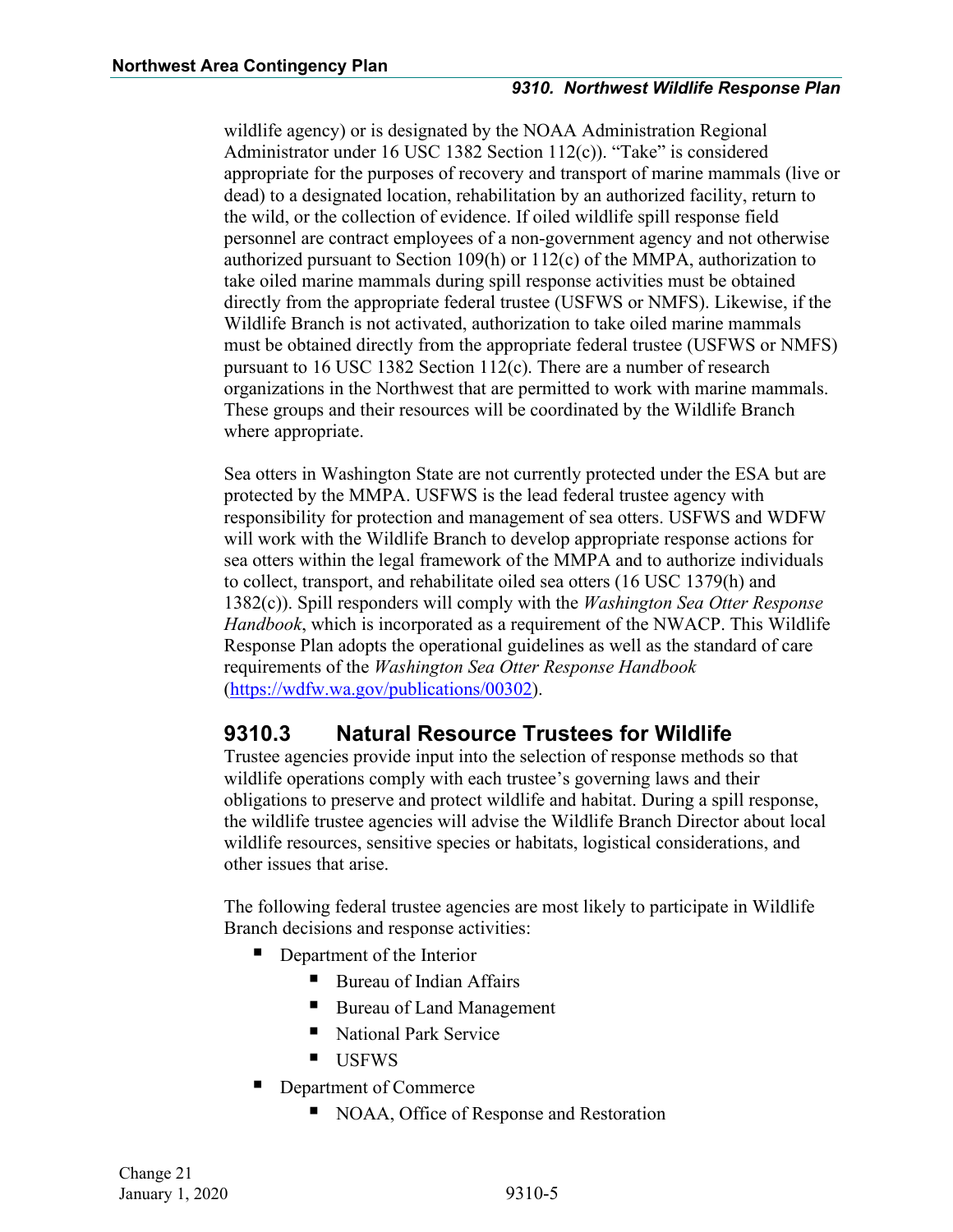- NOAA, NMFS
- NOAA National Marine Sanctuaries
- **Department of Agriculture** 
	- **Forest Service**
- Department of Defense (military lands)

The United States Coast Guard and United States Environmental Protection Agency are not trustee agencies for natural resources but are the primary lead federal agencies during a spill response and also participate in Wildlife Branch decisions. In any spill, the potentially responsible party or discharger is responsible to federal and state resource trustees, to federally recognized Indian Tribes, and to foreign trustees, all of whom are empowered to assess impacts and seek compensation for injuries to natural resources that have been caused by a discharge of oil. State trustee agencies that are most likely to participate in Wildlife Branch decisions and response activities will vary by state and may include the following:

## **Washington**

- **U** WDFW
- Washington State Department of Natural Resources (Tidelands)
- Washington State Parks & Recreation

#### **Oregon**

- Oregon Department of Environmental Quality
- Oregon Department of Fish and Wildlife

#### **Idaho**

■ Idaho Department of Fish and Game

## **Indian Tribes**

Indian Tribes retain sovereign authority to manage wildlife resource issues within reservation boundaries. Consultation and coordination is necessary with Tribal governments whose lands may be impacted by an oil spill. Regardless of whether an oil spill occurs directly on tribal lands or moves onto or through tribal lands, tribes have an important role in developing wildlife response actions affecting tribal resources. Tribes may have additional natural resource interests related to retained rights outside of reservation lands. In such circumstances, the Wildlife Branch will work in coordination with affected tribes to develop appropriate wildlife response strategies to address wildlife and tribal concerns, in compliance with Executive Order 13175 (Consultation and Coordination with Indian Tribal Governments), Department of the Interior Secretarial Order 3206, USFWS Native American Policy, as well as compliance with Section 1615 of the NWACP.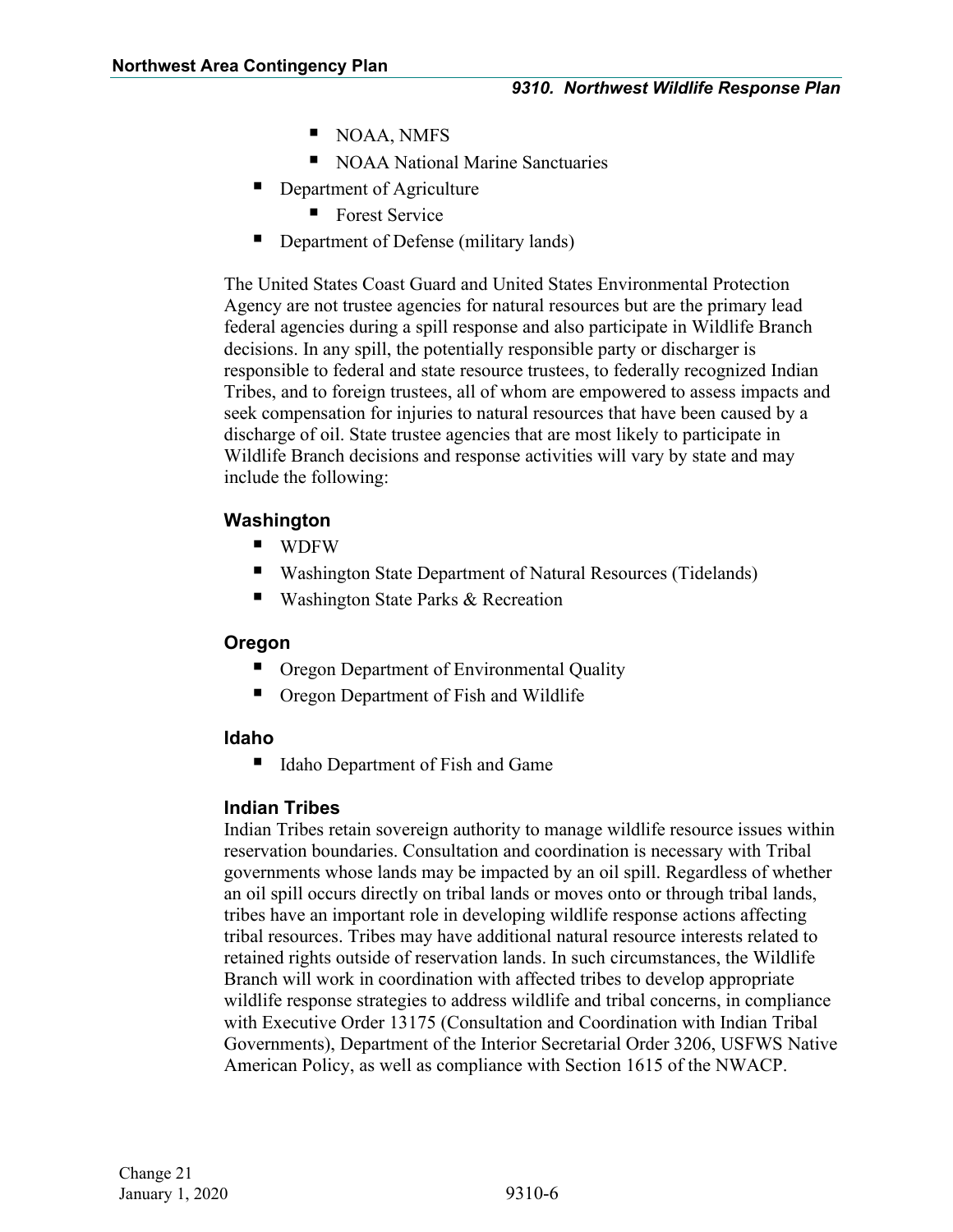## <span id="page-9-0"></span>**9310.4 Agreements Regarding Wildlife Response Activities**

To provide an efficient and coordinated response, principal federal and state fish and wildlife trustees may enter into cooperative agreements regarding a variety of issues that arise during spills of oil and toxic substances. These issues include agency response roles, reconnaissance, capture, treatment, rehabilitation, and release of injured wildlife.

Because oil spills can occur across state and national borders, agreements have been established with all western states and British Columbia. The states of Alaska, California, Hawaii, Oregon, and Washington, and the province of British Columbia, entered into a Memorandum of Cooperation in June 2001. This memorandum was developed by the Pacific States–British Columbia Oil Spill Task Force to ensure effective coordination between the states and British Columbia in the event of a spill. The Pacific States/British Columbia Oil Spill Task Force Mutual Aid Plan (Revised 2009 version) can be implemented to support wildlife operations by requesting equipment and personnel from adjoining states. The Wildlife Branch Director will make recommendations to the Unified Command when additional assistance (mutual aid) is needed.

The Canada-United States Joint Marine Pollution Contingency Plan (CANUSPAC) is intended to facilitate international cooperation during a marine spill response in the Pacific Northwest

[https://rrt10nwac.com/Files/CANUSPAC%20Annex\\_2016%20Update\\_signed.pd](https://rrt10nwac.com/Files/CANUSPAC%20Annex_2016%20Update_signed.pdf) [f](https://rrt10nwac.com/Files/CANUSPAC%20Annex_2016%20Update_signed.pdf)). This plan contains a robust Annex on managing wildlife issues during a transboundary response. The Canada-United States Joint Inland Pollution Contingency Plan (CANUSWEST) provides for similar coordination in the inland areas (<http://www.canuswest.com/files/canuswest.pdf> ).

# <span id="page-9-1"></span>**9310.5 Response Planning**

The primary purpose of the Wildlife Branch is to provide the best achievable care for impacted wildlife and to minimize wildlife losses, which includes preventing injury to wildlife or habitats from both the oil and the implementation of response countermeasures. However, undertaking an effective response requires planning and preparation before the need to respond to an actual incident.

State and federal trustees are encouraged to work with the oil industry and Northwest Area wildlife recovery and rehabilitation organizations to prepare an adequate response capability for Wildlife Branch operations. Preparation involves assessing potential impacts to wildlife; ensuring that adequate equipment, personnel, and wildlife response protocols are available; and practicing the planned response through oil spill exercises. In particular, oiled wildlife rehabilitation requires large amounts of space, water, and personnel, and these resources are not readily available without prior planning. The Wildlife Task Force of the Regional Response Team/NWAC will continue to work with state and federal trustees to develop a list of trained personnel and existing and needed equipment.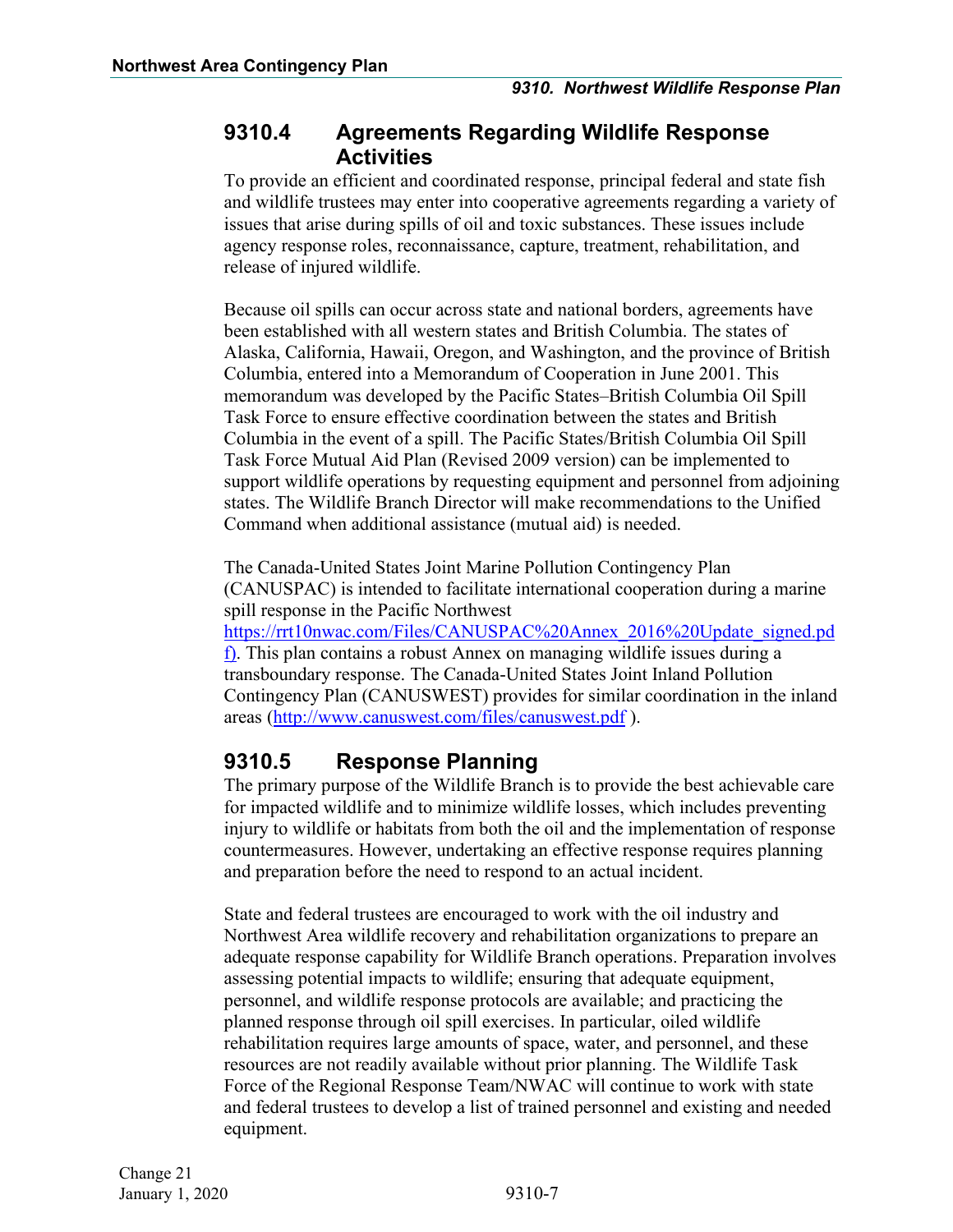## <span id="page-10-0"></span>**9310.6 Response Personnel**

Worker safety must be considered before any wildlife response effort is conducted. Therefore, all Wildlife Branch activities must conform to the Site Safety Plan for the response. All workers must be current in Occupational Safety and Health Administration information and training that relates to the safety of working in an environment with uncontrolled oil products. Additional safety requirements may be included in an incident-specific Wildlife Branch and/or Site Safety Plan. All personnel involved in Wildlife Branch operations must have appropriate job-specific safety training for the tasks to be performed, as well as utilize appropriate personal protection equipment. Those involved with animal handling should be trained in techniques that ensure worker safety and present the least amount of stress to wildlife. Appropriate biosecurity measures will be utilized to reduce the risk of transmission of infectious diseases between wildlife and personnel during an oiled wildlife response.

An oiled wildlife response requires personnel with specialized training and experience to effectively recover and rehabilitate oiled animals. The number of people required is largely determined by the number of animals impacted, the location of the spill, and the duration of the spill. Personnel are needed for the initial wildlife impact assessment, reconnaissance, recovery, field stabilization, transport, and rehabilitation as well as to manage and support the response. Management and support positions are generally located in the Command Post and are responsible for supporting the various wildlife response activities that occur in the field or at the rehabilitation center(s).

Wildlife response personnel can come from various state and federal agencies, the RP, professional oiled wildlife response organizations, aquaria, community groups, specialized wildlife interest groups, and the public. Consistent with ICS principles, positions should be assigned to individuals and/or organizations based on their experience and skills. The only positions within the Wildlife Branch that are pre-determined are those of the Branch Director and Deputy (see Section 9310.8). Specific position descriptions and duties can be found later in this document.

# <span id="page-10-1"></span>**9310.7 Activation of the Wildlife Branch**

Every spill will be assessed for potential impacts to wildlife. The Wildlife Branch will be activated when either a federal or state trustee agency, RP, or the Unified Command determines that an oil spill is in the vicinity of wildlife resources (mammals or birds), or has a trajectory that puts wildlife resources at risk. Once this determination has been made, the Operations Section Chief and the Unified Command will be notified when the Wildlife Branch is operational. As described in the **Response Actions** section below, the Wildlife Branch will be developed to appropriately respond to the anticipated magnitude of wildlife impacts.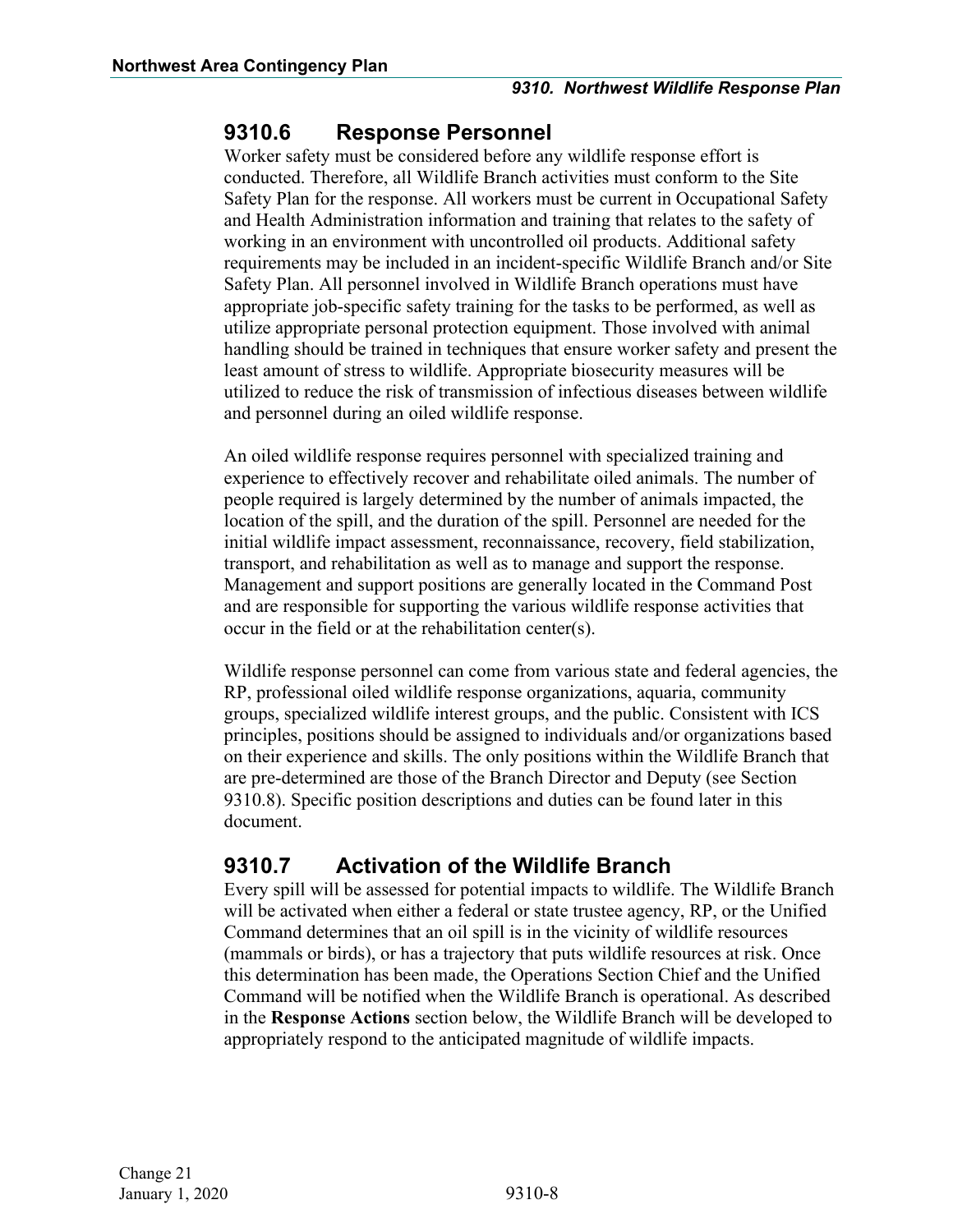## <span id="page-11-0"></span>**9310.8 Designation of Wildlife Branch Director and Deputy**

It is the policy of the NWAC that representatives of the USFWS will assume the positions of Director and Deputy Director of the Wildlife Branch. Representatives from state fish and wildlife departments will assume these positions if designated by a USFWS representative or if a USFWS representative is not available. If there is a significant marine mammal response component to an incident, a representative from the NMFS may be appointed to the position of Deputy Director. A USFWS representative or designee may appoint other parties, including RP representatives, to one or both of these positions at any time during an incident for such periods of time as may be deemed appropriate. Unless otherwise indicated by USFWS, the Wildlife Branch Director position will be delegated to the WDFW for spills that occur within the legal boundaries of Washington State. The remaining positions within the Wildlife Branch will be staffed as appropriate to the incident and may include representatives of state and federal agencies, tribes, the RP, professional wildlife response organizations, aquaria, community groups, specialized wildlife interest groups, contractors, and the public.

# <span id="page-11-1"></span>**9310.9 Wildlife Branch Organizational Structure**

The Wildlife Branch directs the operations of the wildlife response with the Operations Section. Within the Wildlife Branch, three groups report to the Wildlife Branch Director (see Figure 9310-1):

- Wildlife Reconnaissance Provides ongoing aerial, ground, and on-water reconnaissance of wildlife (as appropriate) in support of wildlife search and recovery efforts.
- Bird Recovery and Rehabilitation Provides search, recovery, transport, field stabilization, rehabilitation, documentation, and deterrence of birds.
- Marine Mammal Recovery and Rehabilitation Provides search, recovery, transport, field stabilization, rehabilitation, documentation, and deterrence of mammals.

To ensure that Wildlife Branch objectives are achieved with maximum efficiency, the Wildlife Branch coordinates and manages the activities of all personnel in the Wildlife Branch who fall under the authority of the Unified Command during a spill response. These include federal, state, and local agencies, along with commercial and nonprofit organizations responsible for wildlife. The Wildlife Branch Director will manage all personnel and equipment supplied by the potentially responsible party to the Wildlife Branch. The Wildlife Branch Director is responsible for appointing the Deputy Wildlife Branch Director and all Group Supervisors. Group Supervisors are responsible for appointing the various staff positions within their Group. Position descriptions can be found in Chapter 9313.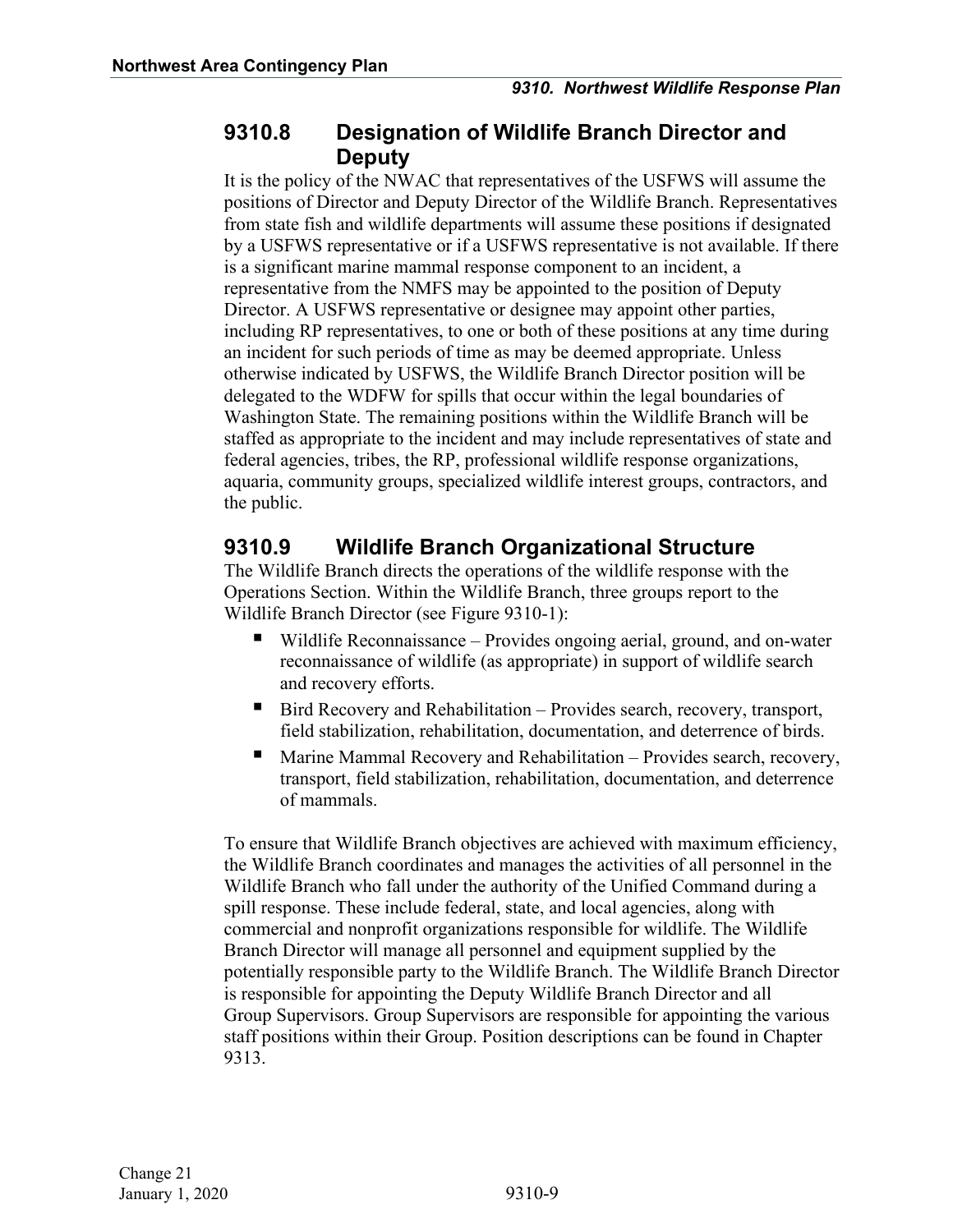

#### **Figure 9310-1 Wildlife Branch Organizational Structure**

## <span id="page-12-1"></span><span id="page-12-0"></span>**9310.10 Wildlife Branch Operations 9310.10.1 Duties and Responsibilities**

Once activated, the Wildlife Branch Director is responsible for ensuring that the appropriate protocol and process are followed during the search, recovery, and rehabilitation of impacted wildlife. The Wildlife Branch Director will make recommendations to the Unified Command through the Operations Section Chief regarding the need for additional Wildlife Branch resources based on anticipated wildlife impacts and associated field operations.

As noted above, the Wildlife Branch includes the following groups, which operate under direction of the Wildlife Branch Director: Wildlife Reconnaissance, Bird Recovery and Rehabilitation, and Marine Mammal Recovery and Rehabilitation. This organizational structure is expanded beyond the structure described in the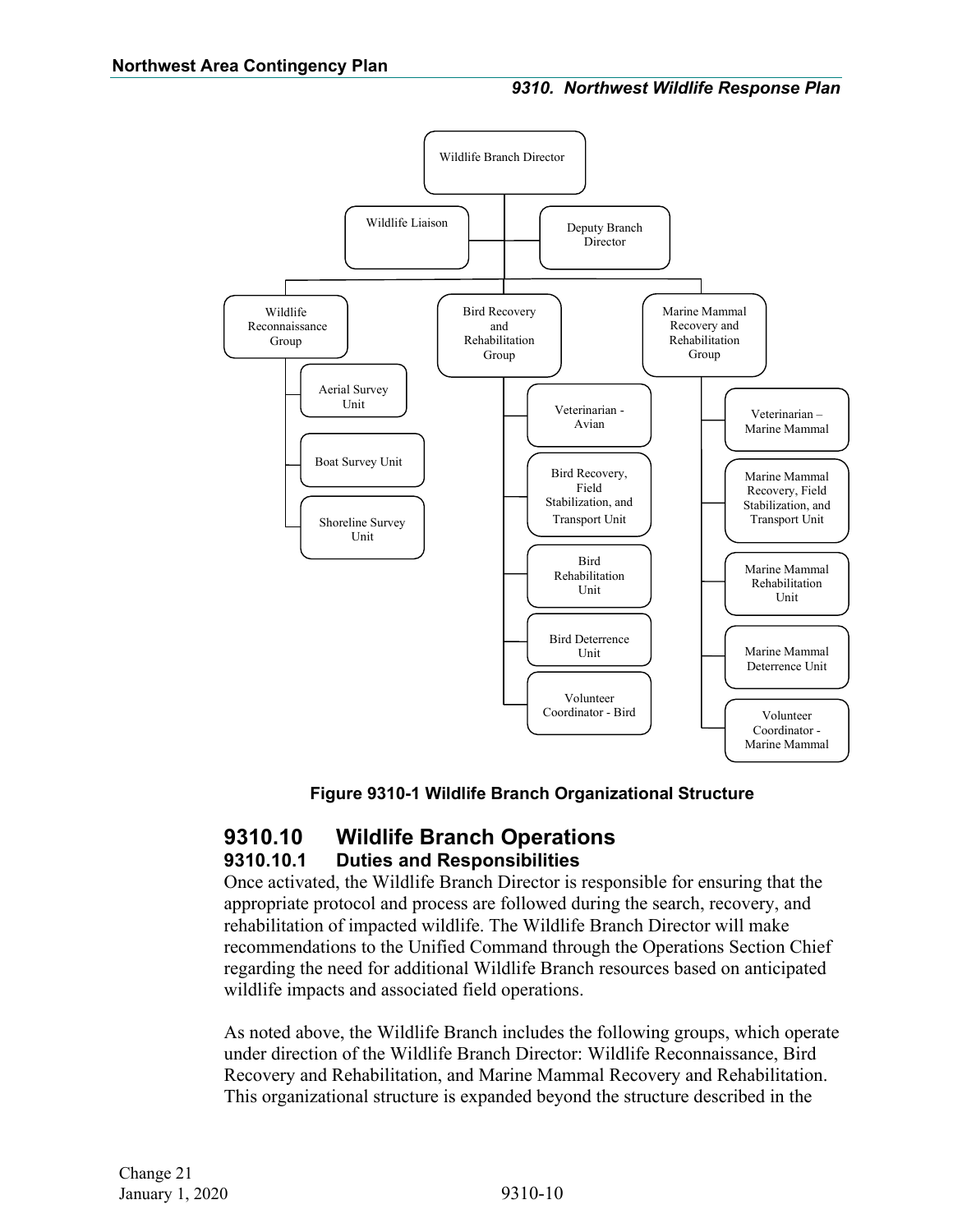*2006 Incident Management Handbook* (USCG COMDTPUB P3120.17B), which includes only the Wildlife Recovery Group and Wildlife Rehabilitation Center.

The Wildlife Branch, working for the Operations Section Chief, will develop operational strategies, tactics, and resource needs for operations activities for the branch in the Incident Action Plan (IAP). The Branch Director or one of the branch staff will work closely with the Safety Officer or one of the Safety Assistants to develop a section of the Site Safety Plan specific to wildlife response activities. Operations activities can include oiled wildlife impact assessment, wildlife deterrence, oiled wildlife search and recovery, field stabilization, transportation of oil-impacted wildlife, rehabilitation, and decontamination of oiled wildlife, and release of rehabilitated wildlife. The Wildlife Branch Director will implement the operational guidelines as well as the standard of care requirements of the USFWS *[Best Practices for Migratory Bird Care During Oil](https://www.fws.gov/wafwo/publications/best_practices.pdf)  [Spill Response,](https://www.fws.gov/wafwo/publications/best_practices.pdf) [Washington Sea Otter Response Handbook,](http://wdfw.wa.gov/publications/pub.php?id=00302) and the [Killer Whale](http://www.westcoast.fisheries.noaa.gov/publications/protected_species/marine_mammals/killer_whales/recovery/oil-spill-draft.pdf)  [Hazing and Monitoring Plan](http://www.westcoast.fisheries.noaa.gov/publications/protected_species/marine_mammals/killer_whales/recovery/oil-spill-draft.pdf)* in all aspects of Wildlife Branch operations.

Wildlife Branch activities affect and interact with numerous other sections of the Incident Command, and it is important that good communications are established and maintained between the Wildlife Branch and other responders. In particular, coordination between the Wildlife Branch and the Environmental Unit, a part of the Planning Section, is essential. The Planning Section may assign a Wildlife Technical Specialist to help with coordination. The Wildlife Branch Director is responsible for keeping the Operations Section Chief and Unified Command informed about the status of branch operations.

The Wildlife Branch is responsible for providing information to the Unified Command, the Planning Section, and the Public Information Officer/Joint Information Center relative to the daily numbers of live and dead animals and their status. During a spill response, the Wildlife Branch will develop a Wildlife Branch Plan that will be included in the IAP. The Wildlife Branch Plan describes the wildlife response activities that will occur within a designated operational period. The Wildlife Branch Plan is routed through the Planning Section for inclusion in the IAP. At the direction of the Operations Section Chief, the Wildlife Branch Director or a member of the branch staff will attend tactics meetings, planning meetings, and Unified Command briefings. The branch will also coordinate with Air Operations regarding wildlife over flights, and coordinate with the Logistics Section in accordance with existing Incident/Unified Command policy for any materials needed. The Wildlife Branch is also responsible for working with the Planning Section, Demobilization Unit to develop the Wildlife Branch Demobilization Plan.

#### <span id="page-13-0"></span>**9310.10.2 Response Actions**

Activities associated with the activation of the branch will be appropriate to the size of the spill. Activation of personnel and equipment is based primarily on anticipated adverse effects on wildlife. Therefore, depending on the size of the incident, the Wildlife Branch may range in size from just the Branch Director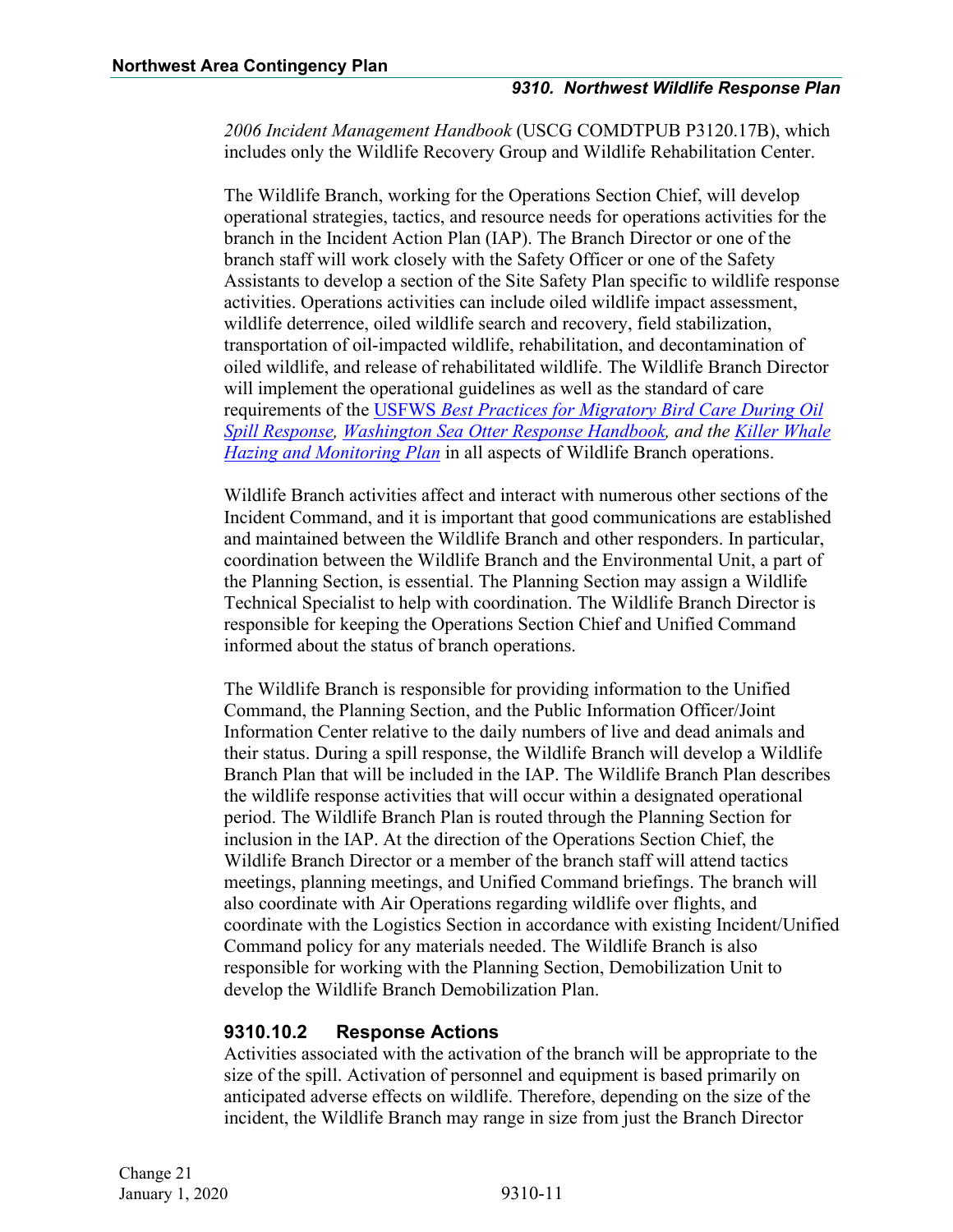position to full activation of the organization displayed in Figure 9310-1, including the associated equipment and personnel resources. Development of Wildlife Branch operations is an iterative, dynamic process that calls for good information, knowledge, experience, and judgment. It is important to understand that "activation" of the branch does not mean that a full-scale wildlife response will be mounted. The level of response is completely dependent on the number of animals that may potentially be impacted.

On every spill response, the first action of the Wildlife Branch must be to deploy skilled and experienced observers to the vicinity of spill location to conduct an initial wildlife impact assessment, in order to determine the extent of the initial and potential wildlife impacts in a timely manner. The ability to effectively determine the size and scale of the wildlife response is highly dependent on skilled observers arriving on scene quickly. These initial observers must be able to identify oiled wildlife behaviors because the impact of oil and other hazardous materials on wildlife is not always obvious to the average responder. Oiling from light petroleum products, unlike heavy petroleum products, can be especially difficult to determine without the use of a trained observer. Unless heavily oiled, impacted wildlife may be mobile and may not remain at the site of the initial oiling.

Results of the initial wildlife impact assessment will determine the initial size and complexity of the Wildlife Branch and the subsequent deployment of personnel and equipment. This involves establishing the Wildlife Branch organizational structure (Figure 9310-1), contacting wildlife recovery and rehabilitation organizations, notifying the appropriate federal and state trustees, and determining rehabilitation facility needs. The number of animals affected, or potentially affected, will determine the number and type of personnel and equipment resources that are needed. The Wildlife Branch will work with Logistics to obtain and bring in resources, personnel, and equipment. Deterrence, search and recovery, field stabilization, rehabilitation, and release activities will proceed as deemed necessary and appropriate by the Wildlife Branch Director, with approval of the Unified Command.

Wildlife response actions can be summarized as discrete and separate actions, all with the goal of minimizing adverse effects of oil on wildlife and maximizing the release rate and survival of rehabilitated animals. The distinct components of wildlife response actions are as follows:

- 1) An initial Wildlife Impact Assessment: typically conducted shortly after a spill notification is received. This short-term operation (one to two days) gathers information about the potential types and numbers of oil-impacted wildlife—and the areas where they are located—to help establish the early operational needs of the Wildlife Branch (see Table 9310-1 for staffing guidelines).
- 2) Wildlife Reconnaissance: conducted to obtain location information regarding oiled wildlife in order to direct search and recovery team efforts (see Table 9310-2 for staffing guidelines).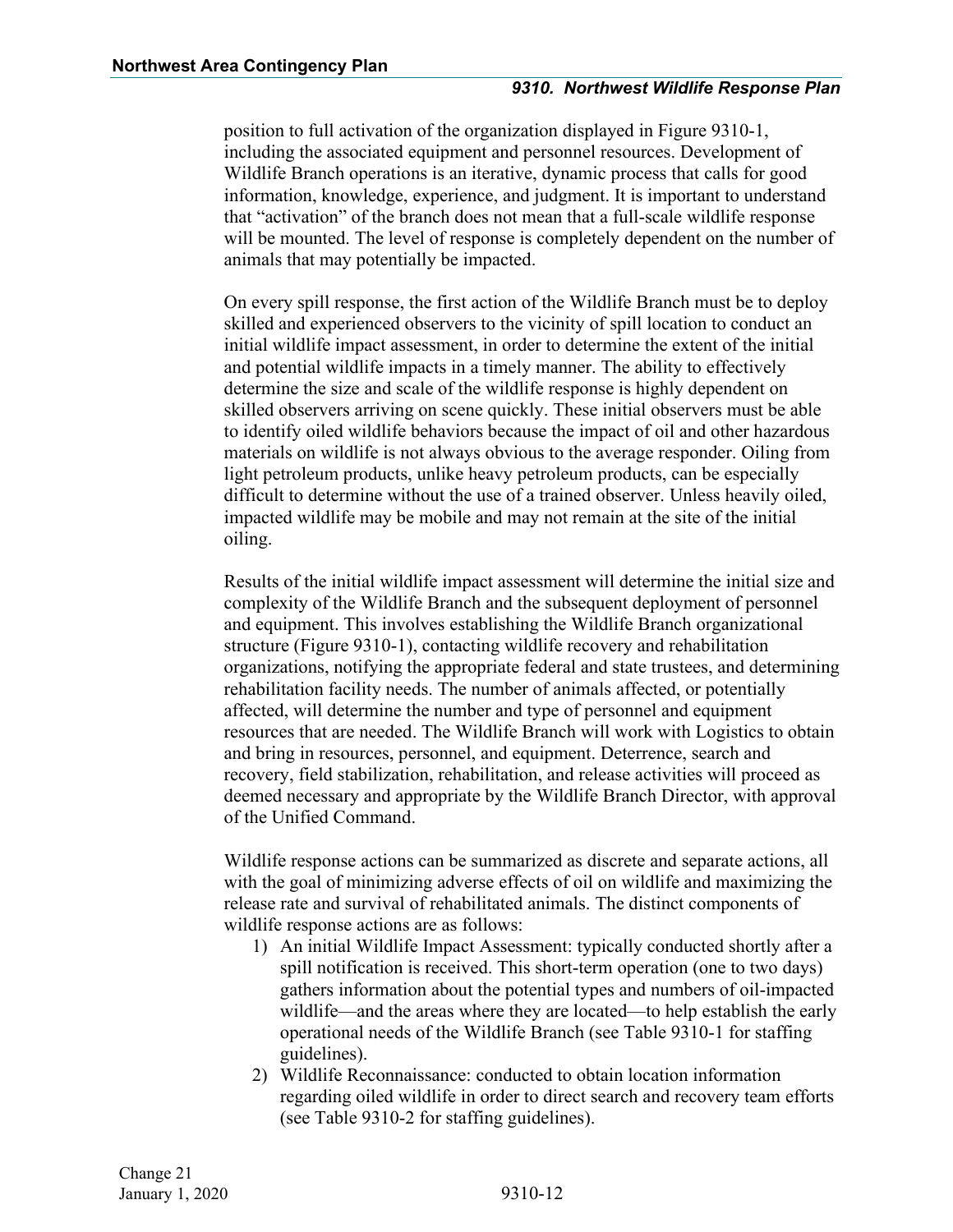- 3) Oiled Wildlife Recovery (i.e., search and recovery): conducted to recover and transport oiled wildlife to the field stabilization unit or response rehabilitation facility as appropriate. Recovery teams may work by boat, all-terrain vehicle (ATV), vehicle or on foot, depending on the location of the spill.
- 4) Field Stabilization: the initial care provided to animals after recovery and prior to transport to the primary care (rehabilitation) center. Field stabilization generally occurs close to the point of recovery and is intended to ensure that recovered wildlife is sufficiently stable for transport. Initial care may include fluid therapy and warming (or cooling) the animal as appropriate. Field stabilization may not be utilized in all spills, depending on the location and circumstances of the incident.
- 5) Rehabilitation: involves providing specialized care to oiled animals with the goal of ultimately returning them to the wild. In general, the principal phases of the rehabilitation process include medical stabilization, the removal of the product, waterproofing, and pre-release conditioning.
- 6) Release into the wild after rehabilitation: all previously oiled animals must be completely cleaned of contaminants, be fully waterproof, and pass a standardized species-specific set of baseline medical and health criteria prior to being deemed ready for release. Release activities must be coordinated with USFWS and appropriate state trustees and media agencies. Wildlife will be released into approved sites, and release is to be considered only after the threat of re-oiling has been eliminated or minimized. USFWS may require or recommend that wildlife be banded, tagged, or otherwise permanently individually identified prior to release.
- 7) Deterrence: operations that utilize a variety of techniques to move animals away from areas where they are at risk of becoming oiled. The specific circumstances associated with any given response scenario will determine the need for, and ultimately the effectiveness of, any deterrence activities. All deterrence operations will be coordinated by the Wildlife Branch.

During oil spill responses involving wildlife, various state and federal agencies, nongovernmental organizations, and volunteers may be become involved in wildlife-related activities. It should be noted, however, that the majority of any reconnaissance, search and recovery, and animal handling within the rehabilitation center will usually be conducted by personnel associated with oiled wildlife response organizations—especially during small to medium level responses. These professional organizations (which may or may not be "for profit") have the training, experience, and personnel required to provide the specialized services necessary for the successful recovery and care of oilimpacted wildlife. Personnel that are not associated with these oiled wildlife response organizations will typically be used to fulfill more supportive roles within the Wildlife Branch.

The following sections describe the response structure, personnel, and equipment needed to conduct an oiled bird response, an oiled sea otter response, and killer whale deterrence and monitoring.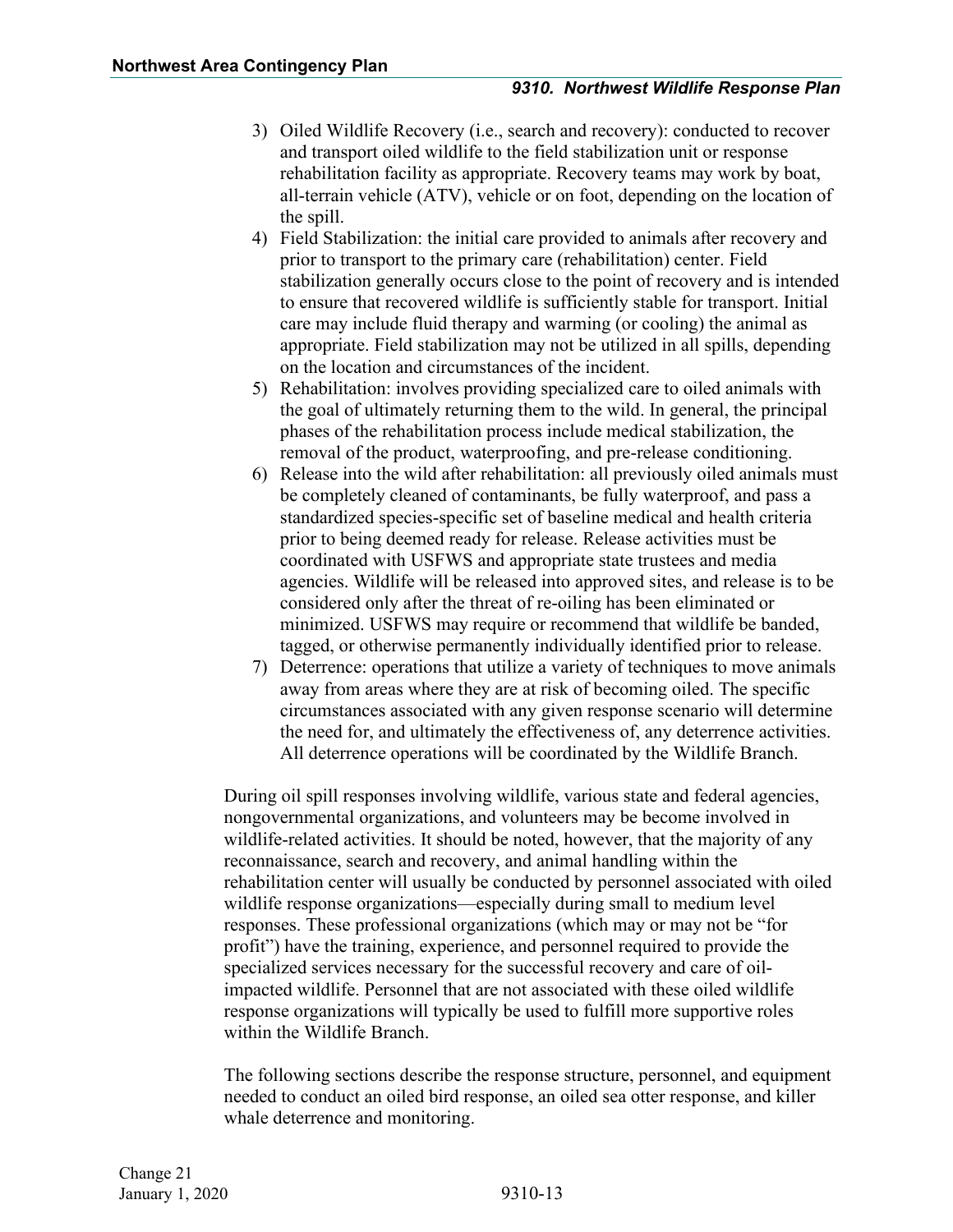#### <span id="page-16-0"></span>**9310.10.2.1 Oiled Bird Response**

Birds are the wildlife most commonly impacted by oil spills, especially those that spend the majority of their time on or near the water's surface (marine birds, waterfowl, shorebirds, etc.). When a bird's feathers become contaminated, the feathers lose their capacity to insulate its skin from the water. Once the cold water comes in contact with the bird's skin, the bird becomes hypothermic, lethargic, and unable to feed and preen. Eventually, the birds attempt to escape the cold water by beaching themselves. Oiled birds are prime targets for predatory and scavenging animals. Because this scavenging activity then leads to secondary oiling and further spread of the oil, it is important to retrieve as many live and dead birds as possible.

The success of oiled wildlife recovery and rehabilitation operations depends greatly on mounting an immediate and fully supported response and using appropriate personnel and facilities. Table 9310-3 provides a general guide for the number of personnel per shift needed when planning for an oiled bird recovery and rehabilitation operation. The personnel resources for each specific spill should be developed on a case-by-case basis and the size of the Wildlife Branch will adjust as more accurate information about the spill incident and wildlife impacts becomes available.

Guidelines for the staffing of mobile rehabilitation units (MRUs) have been provided in Table 9310-5. These guidelines, based on the original assumptions used in the development of the MRUs, also indicate the recommended experience levels for each of the various position assignments listed. It should be noted that the staffing guidelines shown in this this table are based on the days when the highest numbers of animals are present within each specific phase of the rehabilitation process. The actual number of individuals required on a given day within the rehabilitation center can vary significantly depending on the number of animals in care and the ability of staff to fulfill multiple assignments concurrently. For planning purposes, it is recommended that 20 to 25 staff per shift (ideally at least of half of which are highly trained in the various aspects of oiled-wildlife rehabilitation) should be identified and requisitioned for operations involving either of the Level 3 MRUs currently located in this region.

The Wildlife Branch will notify the Operations Section Chief promptly of needed changes in the deployment of personnel and equipment.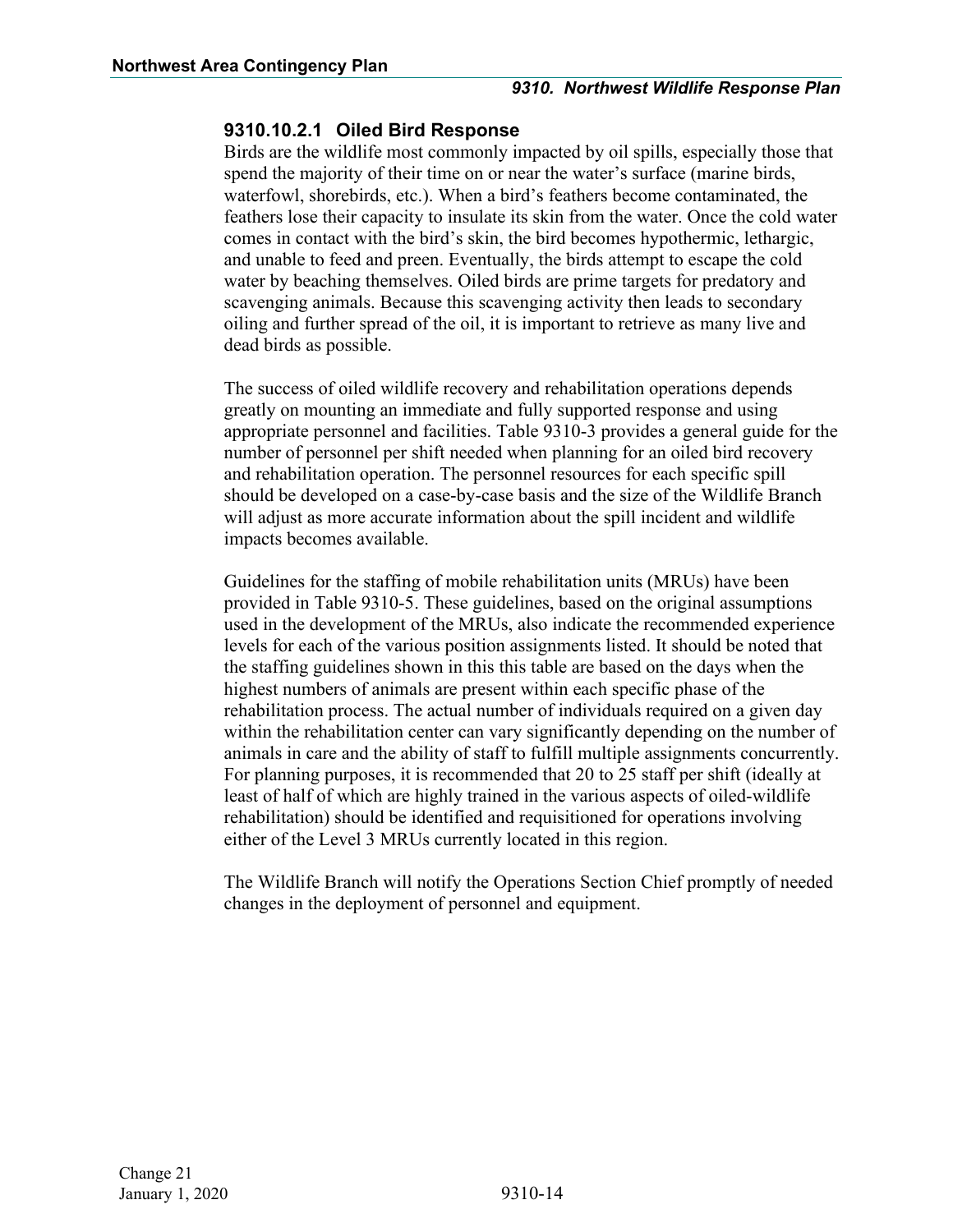| ו -טו טט סוטוח<br><u>Juggested Wildhie Drahch Command Fost Jiannig</u> |                                                                            |                                                                                 |                                                                                   |                                                                                |
|------------------------------------------------------------------------|----------------------------------------------------------------------------|---------------------------------------------------------------------------------|-----------------------------------------------------------------------------------|--------------------------------------------------------------------------------|
| <b>Positions</b>                                                       | <b>Response</b><br><b>Level IV</b><br>$(1-15$ birds<br>or $1-9$<br>otters) | <b>Response</b><br><b>Level III</b><br>$(16-100)$<br>birds or 10-<br>49 otters) | <b>Response</b><br><b>Level II</b><br>$(101 - 500)$<br>birds or 50-<br>99 otters) | <b>Response</b><br><b>Level I</b><br>$($ >500 birds<br>$or > = 100$<br>otters) |
| Wildlife Branch Director                                               |                                                                            |                                                                                 |                                                                                   |                                                                                |
| Deputy Wildlife Branch Director                                        | $\theta$                                                                   |                                                                                 |                                                                                   | $1 - 2$                                                                        |
| Wildlife Branch Liaison Specialist                                     | $\Omega$                                                                   |                                                                                 |                                                                                   | $1+$                                                                           |
| Wildlife Branch Documentation Specialist                               | $\Omega$                                                                   |                                                                                 | $1 - 2$                                                                           | $2+$                                                                           |
| Oiled Wildlife Reporting Specialist                                    | $\Omega$                                                                   |                                                                                 | $1 - 2$                                                                           | $2+$                                                                           |
| Spill Management Software Specialist                                   | $\Omega$                                                                   |                                                                                 | $\mathfrak{D}$                                                                    | $2+$                                                                           |
| Oiled Wildlife Technical Specialist                                    | $\Omega$                                                                   | 0                                                                               |                                                                                   |                                                                                |
| Initial Wildlife Assessment Team <sup>1</sup>                          |                                                                            |                                                                                 |                                                                                   |                                                                                |
| Impact Assessment Team (3 staff per team)                              |                                                                            |                                                                                 |                                                                                   |                                                                                |
|                                                                        |                                                                            |                                                                                 |                                                                                   |                                                                                |

#### **Table 9310-1 Suggested Wildlife Branch Command Post Staffing <sup>1</sup>**

1 First 1–2 days only.

### **Table 9310-2 Suggested Wildlife Reconnaissance Group Staffing**

| <b>Position Assignments</b>                                   | <b>Response</b><br><b>Level IV</b><br>$(1-15 \text{ birds})$<br>or 1-9 otters) | <b>Response</b><br><b>Level III</b><br>$(16 - 100)$<br>birds or 10-<br>49 otters) | <b>Response</b><br><b>Level II</b><br>$(101 - 500)$<br>birds or 50-<br>99 otters) | <b>Response</b><br><b>Level I</b><br>$(500 \text{ birds})$<br>$or > = 100$<br>otters) |
|---------------------------------------------------------------|--------------------------------------------------------------------------------|-----------------------------------------------------------------------------------|-----------------------------------------------------------------------------------|---------------------------------------------------------------------------------------|
| Group Supervisor (at ICP)                                     | $0 - 1$                                                                        |                                                                                   |                                                                                   |                                                                                       |
| Group Support Staff (at ICP)                                  | 0                                                                              | $0 - 1$                                                                           |                                                                                   | $\mathfrak{D}$                                                                        |
| Aerial Survey Unit Lead <sup>1</sup>                          | 0                                                                              | $0 - 1$                                                                           |                                                                                   |                                                                                       |
| Aerial Survey Teams <sup>2</sup><br>$(1-3$ staff per team)    | $\Omega$                                                                       | $0 - 1$                                                                           |                                                                                   |                                                                                       |
| Boat Survey Unit Lead <sup>1</sup>                            | $0 - 1$                                                                        |                                                                                   |                                                                                   |                                                                                       |
| Boat Survey Teams <sup>2</sup> (2–3 staff per team)           | $0 - 1$                                                                        | $1 - 3$                                                                           | $3 - 5$                                                                           | $5+$                                                                                  |
| Shoreline Survey Unit Lead <sup>1</sup>                       | $0 - 1$                                                                        |                                                                                   |                                                                                   |                                                                                       |
| Shoreline Survey Teams <sup>2</sup><br>$(2-3$ staff per team) | $0 - 1$                                                                        | $1 - 3$                                                                           | $3 - 5$                                                                           | $5+$                                                                                  |

<sup>1</sup>If field teams are utilized.

<sup>2</sup>As required for the scenario.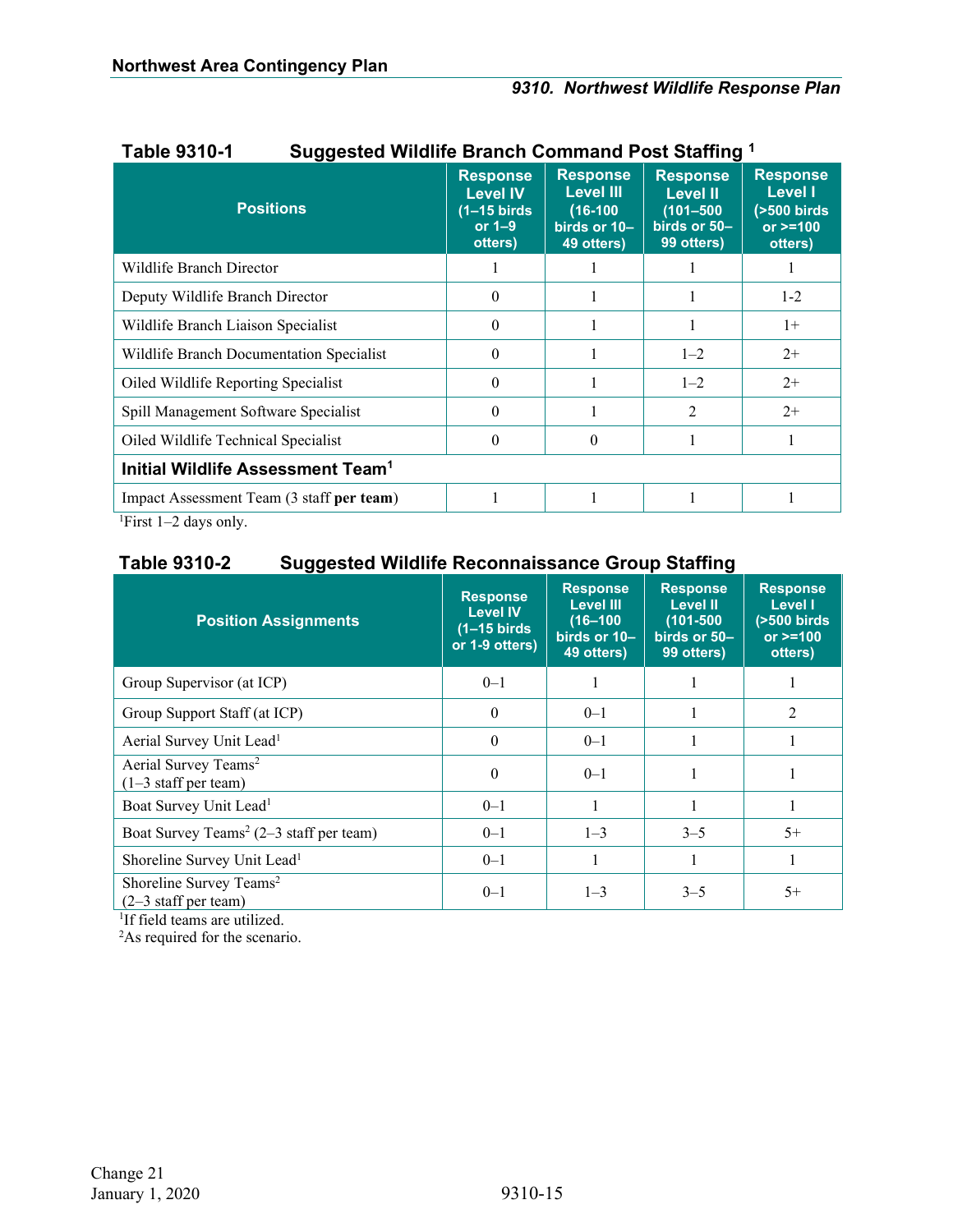# *9310. Northwest Wildlife Response Plan*

| rasio oo ro o oaggootoa Dira riocovory<br><b>Position Assignments</b> | <b>Response</b><br><b>Level IV</b><br>$(1-15 \text{ birds})$ | <b>Response</b><br><b>Level III</b><br>$(16 - 100)$<br>birds) | יטוו שוטטאט טעוויי<br><b>Response</b><br><b>Level II</b><br>$(101 - 500)$<br>birds) | <b>Response</b><br><b>Level I</b><br>$(500 \text{ birds})$ |
|-----------------------------------------------------------------------|--------------------------------------------------------------|---------------------------------------------------------------|-------------------------------------------------------------------------------------|------------------------------------------------------------|
| Group Supervisor                                                      | $0 - 1$                                                      |                                                               | $1 - 2$                                                                             | 2                                                          |
| Deputy Group Supervisor                                               | $\boldsymbol{0}$                                             | $\boldsymbol{0}$                                              | 1                                                                                   | $\overline{2}$                                             |
| Group Support Staff (at ICP)                                          | $\boldsymbol{0}$                                             | $\mathbf{1}$                                                  | $1 - 2$                                                                             | $\overline{2}$                                             |
| Veterinarian - avian                                                  | 1                                                            | $\mathbf{1}$                                                  | $1 - 2$                                                                             | $1 - 2$                                                    |
| Volunteer Coordinator - birds                                         | $0 - 1$                                                      | $\mathbf{1}$                                                  | 1                                                                                   | 1                                                          |
| Volunteer Coordinator Support Staff                                   | $\mathbf{0}$                                                 | $0 - 1$                                                       | $1 - 2$                                                                             | $2 - 3$                                                    |
| Bird Recovery, Field Stabilization, and Transport Unit                |                                                              |                                                               |                                                                                     |                                                            |
| Unit Leader                                                           |                                                              |                                                               | 1                                                                                   | 1                                                          |
| Deputy Unit Leader                                                    |                                                              |                                                               | $\mathbf{1}$                                                                        | 3                                                          |
| Unit Support Staff (at ICP)                                           |                                                              |                                                               | $\overline{2}$                                                                      | $\overline{3}$                                             |
| Boat Search and Collection Team                                       |                                                              |                                                               |                                                                                     |                                                            |
| Coordinator (per team)                                                |                                                              |                                                               | $\mathbf{1}$                                                                        | 1                                                          |
| Boat Search and Collection Team                                       |                                                              |                                                               |                                                                                     |                                                            |
| Staff (per team)                                                      |                                                              |                                                               | $\mathbf{1}$                                                                        | $\mathbf{1}$                                               |
| Number of Boat Teams                                                  |                                                              |                                                               | $3 - 5 +$                                                                           | $5+$                                                       |
| Land Search and Collection Team                                       |                                                              |                                                               |                                                                                     |                                                            |
| Coordinator (per team)                                                |                                                              |                                                               | $\mathbf{1}$                                                                        | 1                                                          |
| Land Search and Collection Team                                       |                                                              |                                                               |                                                                                     |                                                            |
| Staff (per team)                                                      |                                                              |                                                               | 1                                                                                   | 1                                                          |
| Number of Land Teams                                                  |                                                              |                                                               | $10+$                                                                               | $20+$                                                      |
| Air (helicopter) Search and Collection                                | $6 - 12$                                                     | $12 - 25$                                                     | $\mathbf{1}$                                                                        | 1                                                          |
| Team Coordinator (per team)                                           |                                                              |                                                               |                                                                                     |                                                            |
| Air (helicopter) Search and Collection                                |                                                              |                                                               | $\mathbf{1}$                                                                        | $\mathbf{1}$                                               |
| Team Staff (per team)<br>Number of Air Teams                          |                                                              |                                                               | $0 - 2$                                                                             | $0 - 4$                                                    |
| Bird Field Stabilization Site Coordinator                             |                                                              |                                                               |                                                                                     |                                                            |
| (per stabilization site)                                              |                                                              |                                                               | $0 - 1$                                                                             | $0 - 1$                                                    |
| Bird Field Stabilization Site Staff                                   |                                                              |                                                               |                                                                                     |                                                            |
| (per stabilization site)                                              |                                                              |                                                               | $3 - 5$                                                                             | $5 - 10$                                                   |
| Number of Field Stabilization Sites                                   |                                                              |                                                               | $1 - 2$                                                                             | $2 - 3$                                                    |
| Bird Transport Team Coordinator                                       |                                                              |                                                               |                                                                                     |                                                            |
| (per transport team)                                                  |                                                              |                                                               | $\mathbf{1}$                                                                        | 1                                                          |
| <b>Bird Transport Team Staff</b>                                      |                                                              |                                                               |                                                                                     |                                                            |
| (per transport team)                                                  |                                                              |                                                               | 1                                                                                   | 1                                                          |
| Number of Transport Teams                                             |                                                              |                                                               | $2 - 4$                                                                             | $5+$                                                       |
| <b>Bird Rehabilitation Unit</b>                                       |                                                              |                                                               |                                                                                     |                                                            |
| Unit leader                                                           |                                                              |                                                               | $\overline{2}$                                                                      | $\overline{4}$                                             |
| Deputy Unit Leader                                                    |                                                              |                                                               | $1 - 2$                                                                             | $1 - 4$                                                    |
| Unit Support Staff (at ICP)                                           |                                                              |                                                               | $\sqrt{2}$                                                                          | $\overline{c}$                                             |
| Intake Coordinator                                                    |                                                              |                                                               | $\overline{3}$                                                                      | $\overline{4}$                                             |
| Intake staff                                                          |                                                              |                                                               | 8                                                                                   | 20                                                         |
| Holding Area Coordinator                                              |                                                              |                                                               |                                                                                     |                                                            |
| (pre and post wash)                                                   |                                                              |                                                               | $\overline{2}$                                                                      | $\overline{4}$                                             |
| Holding Area Staff                                                    |                                                              |                                                               |                                                                                     |                                                            |
| (pre and post wash)                                                   |                                                              |                                                               | 20                                                                                  | 60                                                         |
| Wash/rinse Coordinator                                                |                                                              |                                                               | 2                                                                                   | 4                                                          |
| Wash/rinse Staff                                                      | $2 - 6$                                                      | $6 - 25$                                                      | 20                                                                                  | 50                                                         |
| Conditioning Area (pools) Coordinator                                 |                                                              |                                                               | 2                                                                                   | 3                                                          |
| Conditioning Area (pools) Staff                                       |                                                              |                                                               | 10                                                                                  | 15                                                         |
| Food Preparation                                                      |                                                              |                                                               | 5                                                                                   | 8                                                          |

#### **Table 9310-3 Suggested Bird Recovery and Rehabilitation Groups Staffing1**

Change 21 January 1, 2020 9310-16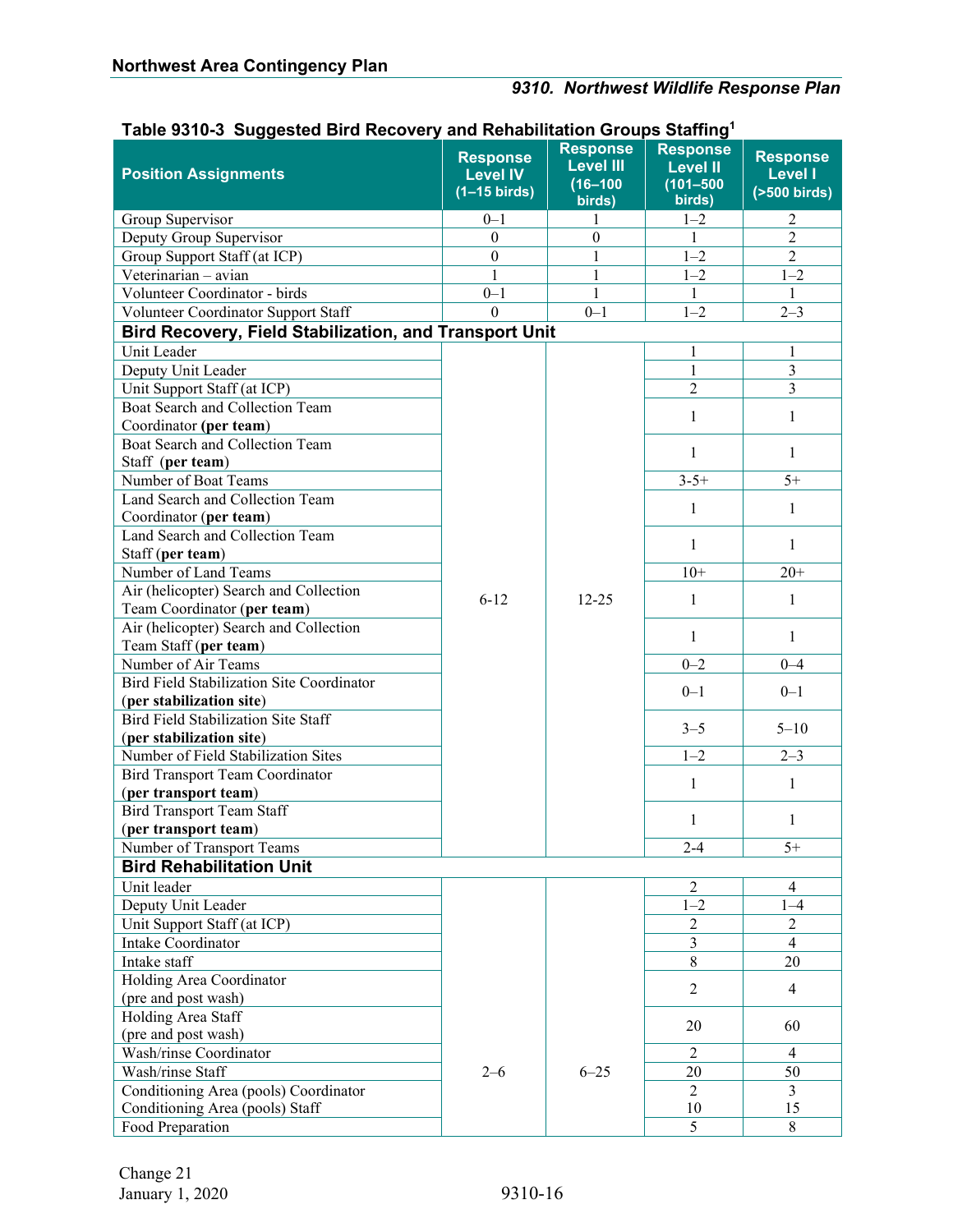#### *9310. Northwest Wildlife Response Plan*

| <b>Position Assignments</b>      | <b>Response</b><br><b>Level IV</b><br>$(1-15 \text{ birds})$ | <b>Response</b><br><b>Level III</b><br>$(16 - 100)$<br>birds) | <b>Response</b><br><b>Level II</b><br>$(101 - 500)$<br>birds) | <b>Response</b><br><b>Level I</b><br>$(500 \text{ birds})$ |
|----------------------------------|--------------------------------------------------------------|---------------------------------------------------------------|---------------------------------------------------------------|------------------------------------------------------------|
| Cage Cleaning                    |                                                              |                                                               | 6                                                             | 10                                                         |
| Laundry                          |                                                              |                                                               | 4                                                             | 8                                                          |
| <b>Support Roles</b>             |                                                              |                                                               | 3                                                             | 6                                                          |
| Administration                   |                                                              |                                                               | $\mathfrak{D}$                                                | 3                                                          |
| Mechanical                       |                                                              |                                                               | $\mathfrak{D}$                                                | 2                                                          |
| Maintenance                      |                                                              |                                                               | $\overline{2}$                                                | $\overline{2}$                                             |
| Morgue                           |                                                              |                                                               | 5                                                             | 8                                                          |
| ICU/Lab                          |                                                              |                                                               | 5                                                             | 10                                                         |
| <b>Bird Deterrence Unit</b>      |                                                              |                                                               |                                                               |                                                            |
| Unit Leader                      | $0 - 1$                                                      | $0 - 1$                                                       | $0 - 1$                                                       | $0 - 1$                                                    |
| Unit Support Staff (at ICP)      | $\Omega$                                                     | $\Omega$                                                      | $\Omega$                                                      | $0 - 1$                                                    |
| Bird Deterrence Team Coordinator | $0 - 1$                                                      |                                                               |                                                               |                                                            |
| (per deterrence team)            |                                                              |                                                               |                                                               |                                                            |
| Bird Deterrence Team Staff       | $0 - 2$                                                      | $1 - 2$                                                       | $1 - 2$                                                       | $1 - 2$                                                    |
| (per deterrence team)            |                                                              |                                                               |                                                               |                                                            |
| Number of Bird Deterrence Teams  | $0 - 1$                                                      | $0 - 2$                                                       | $0 - 4$                                                       | $4+$                                                       |

#### **Table 9310-3 Suggested Bird Recovery and Rehabilitation Groups Staffing1**

<sup>1</sup> The staffing numbers in the tables above are based on the following assumptions: a worker's shift lasts 12 hours; a worker can work four days in a row before having two days' rest; smaller spills tend to allow for the repurposing of staff, thus reducing overall staff numbers; and the rehabilitation needs of birds are similar to those of a common murre with moderate oiling across the entire body with heavy oil and that are easily accessible. The size of birds and degree of oiling may require substantially different personnel and equipment resources. The staffing numbers in the tables above are based on the following assumptions: a worker's shift lasts 12 hours; a worker can work four days in a row before having two days' rest; smaller spills tend to allow for the repurposing of staff, thus reducing overall staff numbers; and the rehabilitation needs of birds are similar to those of a common murre with moderate oiling across the entire body with heavy oil and that are easily accessible. The size of birds and degree of oiling may require substantially different personnel and equipment resources.

#### **Table 9310-4 Suggested Marine Mammal Recovery and Rehabilitation Group Staffing**

| <b>Position Assignments</b>                                 | <b>Response</b><br><b>Level IV</b><br>$(1-9 \text{ others})$ | <b>Response</b><br><b>Level III</b><br>$(10-49$ otters) | <b>Response</b><br><b>Level II</b><br>(50-99 otters) | <b>Response</b><br><b>Level I</b><br>$(>=100$<br>otters) |  |
|-------------------------------------------------------------|--------------------------------------------------------------|---------------------------------------------------------|------------------------------------------------------|----------------------------------------------------------|--|
| Group supervisor                                            | $0 - 1$                                                      |                                                         |                                                      |                                                          |  |
| Deputy Group Supervisor                                     | 0                                                            |                                                         |                                                      |                                                          |  |
| Group Support Staff (at ICP)                                | 0                                                            | 0                                                       |                                                      |                                                          |  |
| Veterinarian - Mammals                                      |                                                              | າ                                                       |                                                      |                                                          |  |
| Sea Otter Recovery, Field Stabilization, and Transport Unit |                                                              |                                                         |                                                      |                                                          |  |
| Unit Leader                                                 |                                                              |                                                         |                                                      |                                                          |  |
| Deputy Unit Supervisor                                      |                                                              | 0                                                       |                                                      |                                                          |  |
| Unit Support Staff (at ICP)                                 |                                                              | $\mathfrak{D}$                                          |                                                      |                                                          |  |
| Sea Otter Capture Team Coordinator                          |                                                              | $2 - 4$                                                 | $4 - 8$                                              | 10                                                       |  |
| Sea Otter Capture Team Staff                                |                                                              | $8 - 16$                                                | $16 - 32$                                            | 40                                                       |  |
| Sea Otter Transport Team Leader                             |                                                              |                                                         |                                                      |                                                          |  |
| Sea Otter Transport Team Staff                              | $2 - 3$                                                      | $3-6$                                                   | $6 - 10$                                             | 10                                                       |  |
| Mort Recovery Team Coordinator                              |                                                              |                                                         |                                                      |                                                          |  |
| Mort Recovery Team Staff                                    |                                                              | 4                                                       |                                                      |                                                          |  |
| Morgue Coordinator                                          |                                                              |                                                         |                                                      |                                                          |  |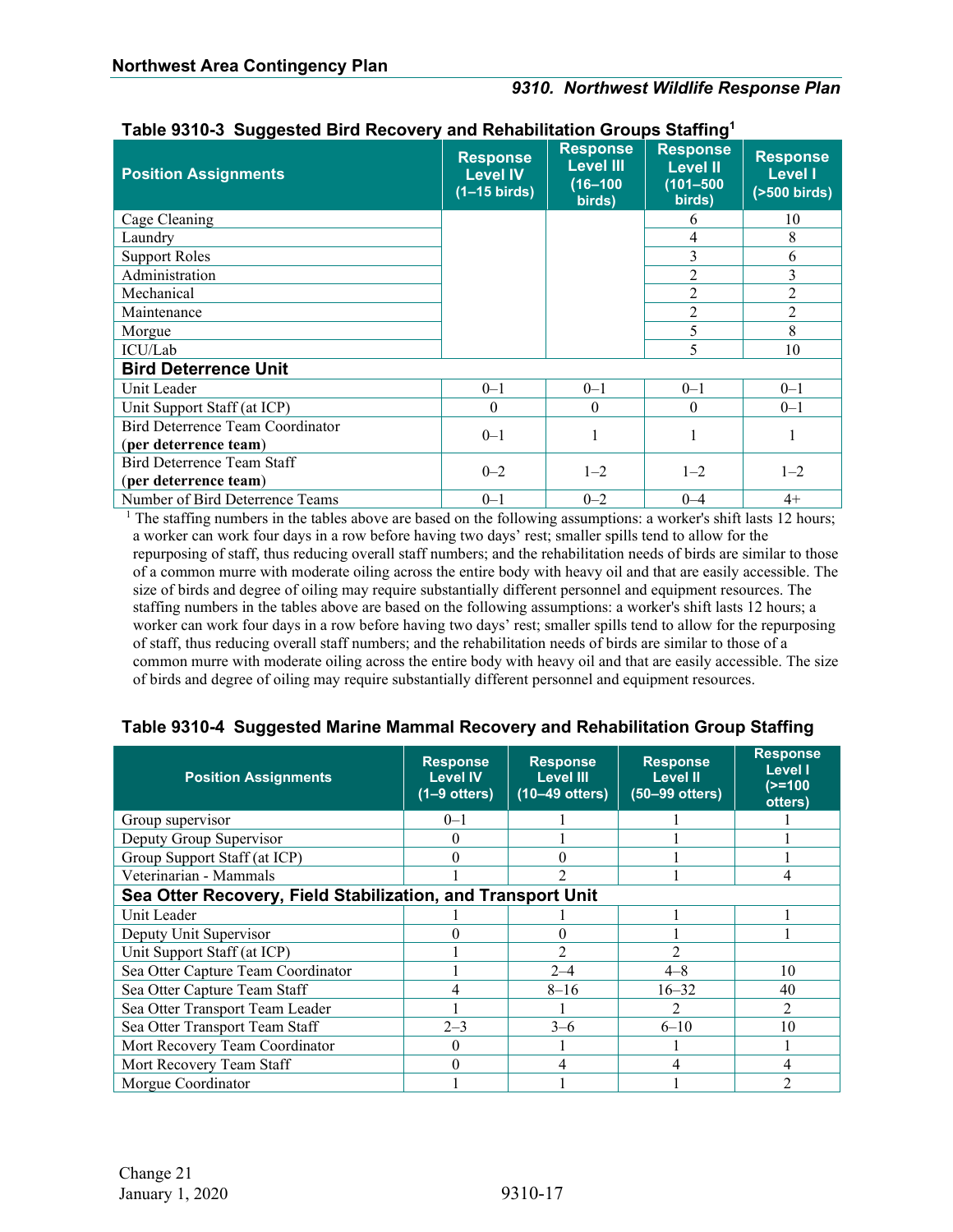| <b>Position Assignments</b>                                                        | <b>Response</b><br><b>Level IV</b><br>$(1-9$ otters) | <b>Response</b><br><b>Level III</b><br>$(10-49$ otters) | <b>Response</b><br><b>Level II</b><br>$(50-99$ otters) | <b>Response</b><br><b>Level I</b><br>$(>=100$<br>otters) |  |
|------------------------------------------------------------------------------------|------------------------------------------------------|---------------------------------------------------------|--------------------------------------------------------|----------------------------------------------------------|--|
| <b>Sea Otter Rehabilitation Unit</b>                                               |                                                      |                                                         |                                                        |                                                          |  |
| Unit Leader                                                                        | $0 - 1$                                              | 1                                                       |                                                        | 1                                                        |  |
| Deputy Unit Leader                                                                 | $\boldsymbol{0}$                                     | 1                                                       | 1                                                      | $\overline{c}$                                           |  |
| Unit Support Staff (at ICP)                                                        | $\boldsymbol{0}$                                     | 1                                                       | $\overline{2}$                                         | $\overline{2}$                                           |  |
| Primary Care Facility Coordinator                                                  | 1                                                    | $\overline{2}$                                          | $\overline{2}$                                         | $\overline{2}$                                           |  |
| Maintenance Team                                                                   | $2 - 3$                                              | $\overline{4}$                                          | $8\,$                                                  | 12                                                       |  |
| Intake Team<br>(Doctor of Veterinary Medicine + 2 animal<br>handlers $+$ recorder) | $\overline{4}$                                       | $\overline{4}$                                          | 8                                                      | $8\,$                                                    |  |
| Wash Team<br>(Anesthesia + 3 to 5)                                                 | $4 - 6$                                              | $8 - 12$                                                | $12 - 16$                                              | $16 - 24$                                                |  |
| Primary Care Facility Animal<br>Husbandry Team                                     | 4                                                    | $4 - 12$                                                | $12 - 20$                                              | $20+$                                                    |  |
| Animal Food Preparation Team<br>(15 lbs of food per day/otter)                     | $2 - 4$                                              | $4 - 6$                                                 | $6 - 8$                                                | $8 - 10$                                                 |  |
| Conditioning Site Coordinator                                                      | $\boldsymbol{0}$                                     | 1                                                       | $1 - 2$                                                | $2 - 3$                                                  |  |
| Conditioning Site Animal Husbandry Team                                            | $\boldsymbol{0}$                                     | $4 - 12$                                                | $12 - 20$                                              | $20+$                                                    |  |
| Conditioning Site Animal Food<br>Preparation Team                                  | $\boldsymbol{0}$                                     | $4 - 6$                                                 | $6 - 8$                                                | $8 - 10$                                                 |  |
| Conditioning Site Maintenance Team                                                 | $\boldsymbol{0}$                                     | $\overline{4}$                                          | $\,$ 8 $\,$                                            | 12                                                       |  |
| Pre-release Facility Coordinator                                                   | 1                                                    | 1                                                       | 1                                                      | 1                                                        |  |
| Pre-release Construction Team                                                      | $\overline{4}$                                       | 8                                                       | $\overline{12}$                                        | 12                                                       |  |
| Pre-Release Animal Husbandry Team                                                  | $\overline{\mathcal{L}}$                             | $4 - 12$                                                | $12 - 20$                                              | $20+$                                                    |  |
| Pre-release Maintenance Team                                                       | $\overline{4}$                                       | 8                                                       | 12                                                     | 12                                                       |  |
| Pre-release Animal Food Preparation Team                                           | $2 - 4$                                              | $4 - 6$                                                 | $6 - 8$                                                | $8 - 10$                                                 |  |
| Sea Otter Deterrence Unit <sup>1</sup>                                             |                                                      |                                                         |                                                        |                                                          |  |
| Unit Leader                                                                        | **                                                   | $***$                                                   | **                                                     | $***$                                                    |  |
| Deputy Unit Leader                                                                 | **                                                   | $***$                                                   | $***$                                                  | $***$                                                    |  |
| Unit Support Staff (at ICP)                                                        | **                                                   | $***$                                                   | **                                                     | $***$                                                    |  |
| Sea Otter Reconnaissance <sup>2</sup>                                              |                                                      |                                                         |                                                        |                                                          |  |
| Reconnaissance Group Supervisor                                                    | $0 - 1$                                              | $1 - 2$                                                 | $2 - 3$                                                | $2 - 3$                                                  |  |
| Aerial Survey Unit Leader                                                          | $0 - 1$                                              | $0 - 1$                                                 | 1                                                      | 1                                                        |  |
| Aerial Survey Unit Staff                                                           | $\mathbf{1}$                                         | $1 - 2$                                                 | $2 - 4$                                                | $5+$                                                     |  |
| Boat Survey Unit Leader                                                            | $0 - 1$                                              | $0 - 1$                                                 | 1                                                      | $\mathbf{1}$                                             |  |
| Boat Survey Unit Staff                                                             | $0 - 2$                                              | $2+$                                                    | $5+$                                                   | $10+$                                                    |  |
| Shoreline Survey Unit Leader                                                       | $0 - 1$                                              | $0 - 1$                                                 |                                                        | $1+$                                                     |  |
| Shoreline Survey Unit Staff                                                        | $\overline{3}$                                       | 6                                                       | 8                                                      | 15                                                       |  |
| <b>Killer Whale Deterrence</b>                                                     |                                                      |                                                         |                                                        |                                                          |  |
| Killer Whale Helicopter Deterrence Team                                            | As needed                                            | As needed                                               | As needed                                              | As needed                                                |  |
| (2 staff per team)                                                                 |                                                      |                                                         |                                                        |                                                          |  |
| Killer Whale Okomi Pipe Team                                                       | As needed                                            | As needed                                               | As needed                                              | As needed                                                |  |
| (4 staff per team)                                                                 |                                                      |                                                         |                                                        |                                                          |  |
| Killer Whale Seal Bomb Team                                                        | As needed                                            | As needed                                               | As needed                                              | As needed                                                |  |
| (3 staff per team)                                                                 |                                                      |                                                         |                                                        |                                                          |  |

#### **Table 9310-4 Suggested Marine Mammal Recovery and Rehabilitation Group Staffing**

<sup>1</sup> Deterrence to be considered on a case-by-case basis for marine mammals (staffing dependent on method selected).

<sup>2</sup> May not need to duplicate staff likely in place for bird reconnaissance.

\*\* Deterrence to be considered on a case by case basis for sea otters (staffing dependent on method selected)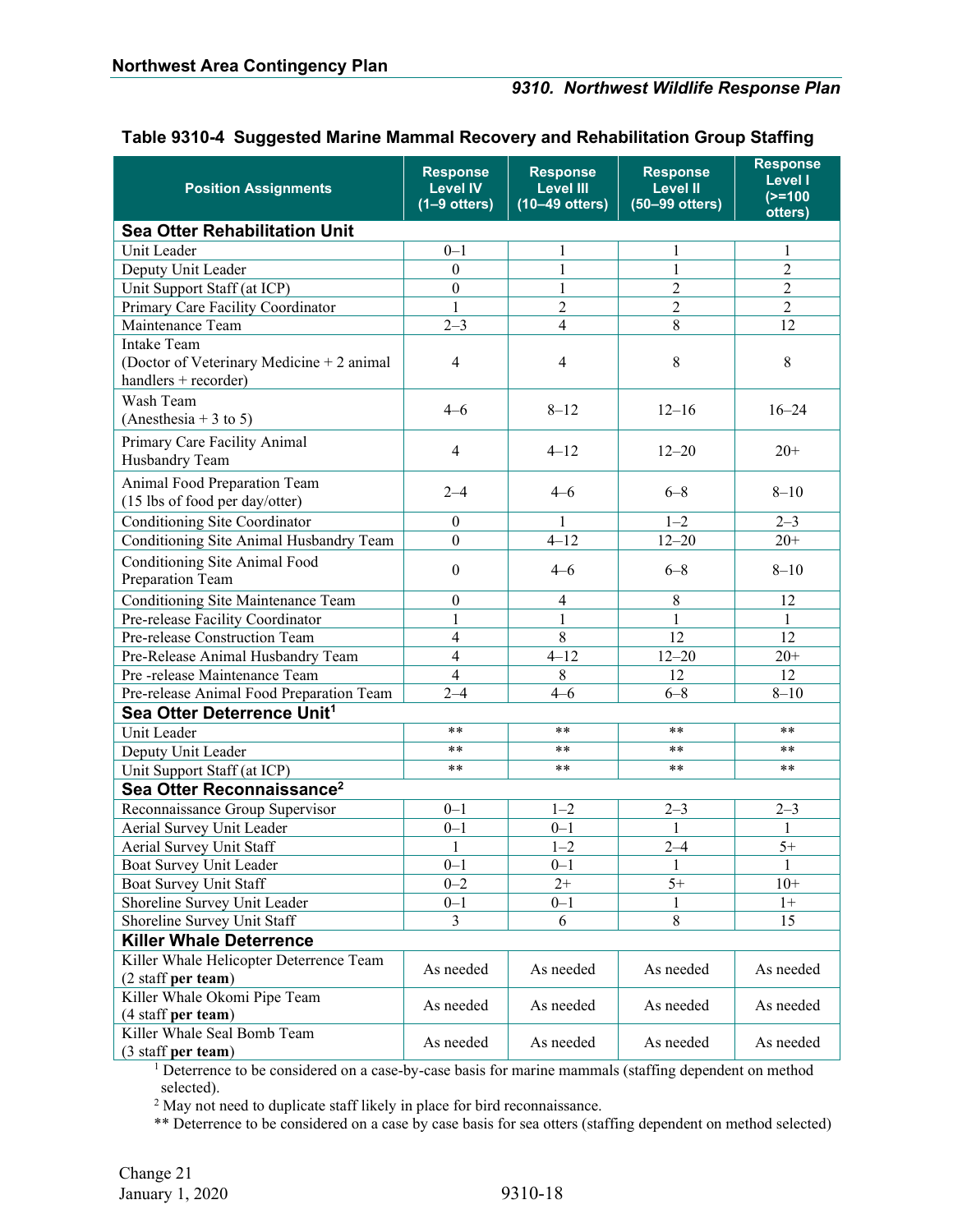| <b>FYNGHAIRE ANIMEIIIILES</b>                                              |                                                   |                                                   |                              |                  |
|----------------------------------------------------------------------------|---------------------------------------------------|---------------------------------------------------|------------------------------|------------------|
| <b>Position Assignments<sup>2</sup></b>                                    | <b>Experience Level</b>                           | <b>Position</b><br><b>Unit</b><br><b>Staffing</b> |                              |                  |
|                                                                            | <b>Profession</b><br>al/ Highly<br><b>Skilled</b> | <b>Skilled</b><br><b>Technician</b>               | <b>Other</b><br><b>Staff</b> | <b>All Types</b> |
| Rehabilitation Unit Leader                                                 |                                                   |                                                   |                              |                  |
| Veterinarian (may be located off site)                                     |                                                   |                                                   |                              |                  |
| Intake staff                                                               | $\overline{2}$                                    |                                                   |                              | $\mathbf{2}$     |
| Pre-wash stabilization staff                                               | 3                                                 | --                                                |                              | 3                |
| Intensive Care Unit (ICU)/Medical Lab staff                                |                                                   |                                                   |                              |                  |
| Conditioning staff                                                         | 2                                                 |                                                   |                              | 2                |
| Wash/Rinse staff                                                           | $\overline{2}$                                    | $\overline{2}$                                    |                              | 5                |
| Food Prep staff                                                            |                                                   |                                                   |                              | $\overline{2}$   |
| <b>Facility Support</b><br>(construction/maintenance/electricity/plumbing) | 2                                                 | $\overline{2}$                                    |                              | 4                |
| Miscellaneous Support<br>(administration/cleaning/laundry/etc.)            |                                                   |                                                   | 3                            | 3                |
| Transport staff                                                            |                                                   |                                                   |                              |                  |

#### **Table 9310-5 Suggested Wildlife Mobile Rehabilitation Unit (MRU) Staffing and Experience Guidelines1**

<sup>1</sup>These numbers presume that the MRU is being used at its modeled capacity (Level 3–100 common murres, moderately oiled, and over a 30-day response).

<sup>2</sup>Individuals may fill multiple assignments concurrently, depending upon the changing requirements during a response.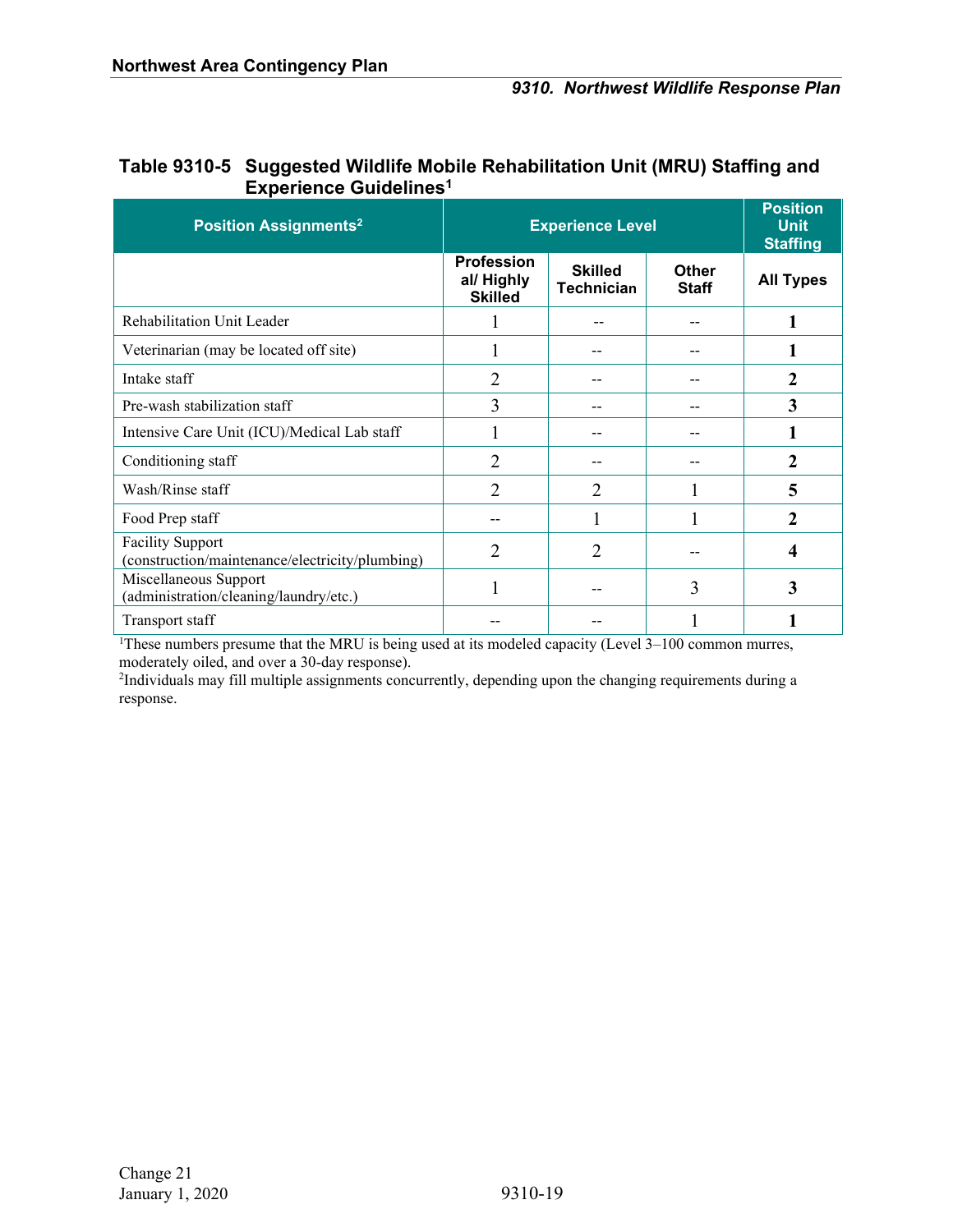#### <span id="page-22-0"></span>**9310.10.2.2 Marine Mammals – Monitoring and General Plan for Oil Spill Response**

This section gives general guidance on how to respond if marine mammals are encountered during oil spill response. As many as 31 species of marine mammals may visit the coastal waters of the Pacific Northwest, but many of these species are only occasional visitors. Many of these species live primarily offshore and do not frequent nearshore habitats. Several pinniped species (harbor seal, California sea lion, Steller sea lion, and northern elephant seal) and a few cetacean species (harbor porpoise, Dall's porpoise, killer whale, and gray whale) inhabit nearshore and inland waters seasonally or year around. In addition, a reintroduced population of northern sea otters has been established on the outer coast of Washington. All of these species could be impacted during an oil spill, but perhaps the most vulnerable to negative impacts, and likely to elicit the most urgent calls for response, are southern resident killer whales and sea otters because of their small population size, distribution, and life history. Sections 9310.10.2.3 and 9310.10.2.4 of this plan address sea otters and killer whales in detail.

This section will inform activities in the Wildlife Branch, including Marine Mammal Recovery and Rehabilitation Groups, as well as appropriate personnel to serve in the Wildlife Reconnaissance Branch. It is important that knowledgeable individuals with advanced understanding of the biology and behavior of marine mammals be employed to evaluate the behavior and condition of the animals detected in or near oil spills and to determine the need for and practicality of conducting deterrence, capture, and rehabilitation activities. If a marine mammal is reported alive or dead, there are specific protocols that should be followed. Systematic search and recovery, transportation, processing, and treatment of all oil-affected wildlife are critical for guiding response actions. The RP is obligated to fund the activities of this program during a spill or to alternatively duplicate the existing system and operate in accordance with the Marine Mammal Oil Spill Response Guidelines established by NOAA, which are currently being updated.

#### **9310.10.2.2.1 Oil Spill Threats to Marine Mammals**

The [Marine Mammal Oil Spill Response Guidelines](https://www.fisheries.noaa.gov/topic/marine-mammal-protection) offer a thorough introduction to marine mammals and their sensitivity to spilled oil. See Table 9310-6 for a summary of response actions for oiled marine mammals. For pinnipeds, fur and blubber aid thermoregulation, and direct contact with oil may cause dermal injury and conjunctivitis. Thermal insulative value is of particular concern for fur seals since they do not rely on a thick blubber layer for insulation, and this may result in hypothermia. For both pinnipeds and cetaceans, ingestion of oil may cause gastrointestinal ulcers, liver and kidney damage, and behavioral abnormalities. Oil spill responders must consider that capturing, holding, treating, and release places stress on the animal, and the consequences of capture and captivity may be a greater risk to its well-being than contacting oil. Pinnipeds with adequate mobility after contacting oil may subsequently shed the oil through abrasion against the substrate (sand, rocks etc.) when hauling out if uncontaminated shoreline areas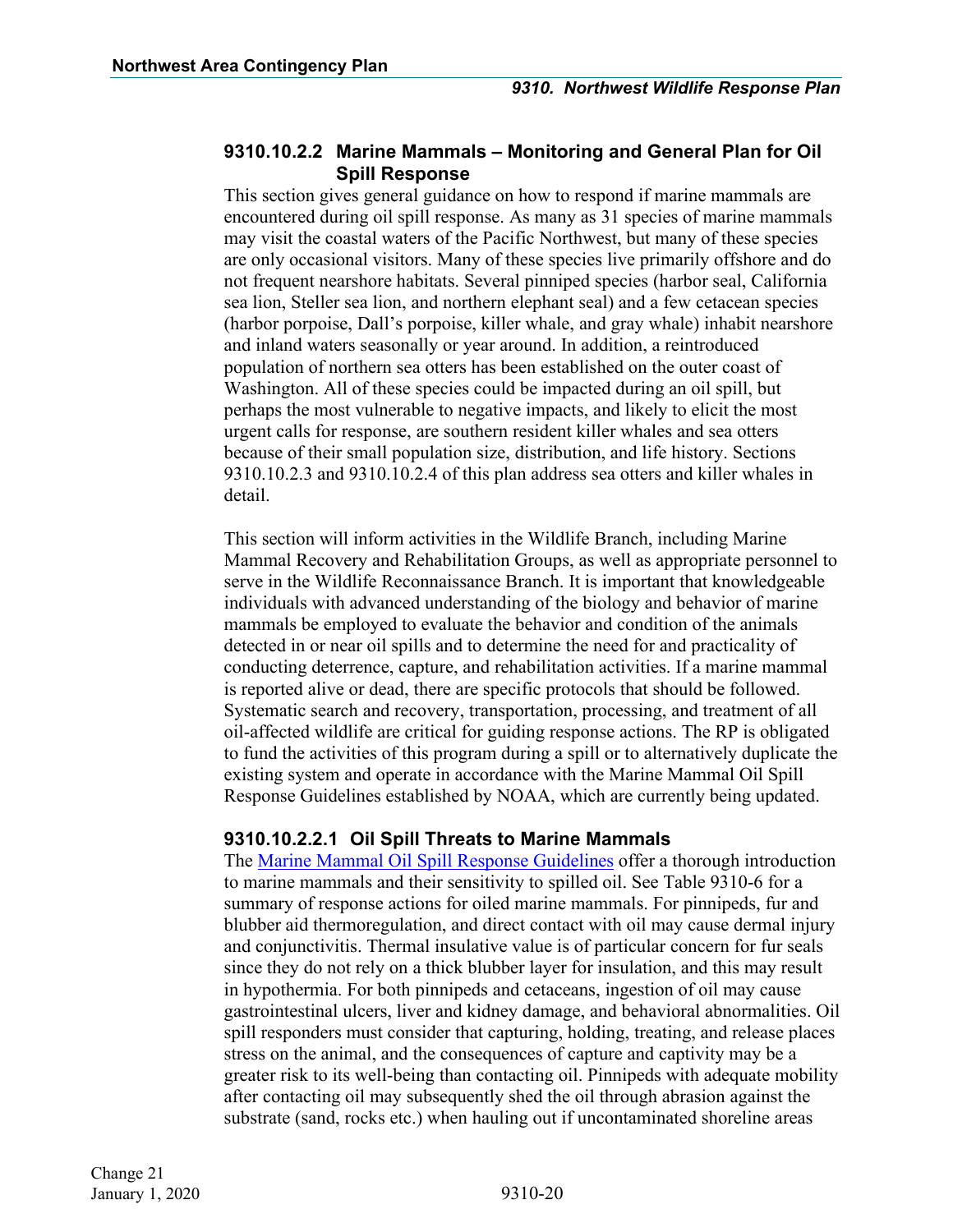are available. Heavily oiled pinnipeds, abandoned or moribund young pups of any species, and species that rely on fur for thermal insulation are the most likely candidates to require temporary care for cleaning or rehabilitation if they lack sufficient mobility to avoid capture.

| <b>Table 9310-6</b> | <b>Suggested Summary of Response Actions for Oiled Marine</b> |
|---------------------|---------------------------------------------------------------|
|                     | <b>Mammals</b>                                                |

|                          | <b>Monitor</b> | <b>Recover</b>  | <b>Attempt intervention on live</b><br>oiled:                            |                                |              |
|--------------------------|----------------|-----------------|--------------------------------------------------------------------------|--------------------------------|--------------|
| <b>Pinnipeds</b>         |                | <b>Dead</b>     | <b>Stranded</b>                                                          | <b>Free</b><br><b>Swimming</b> | <b>Haze</b>  |
| <b>Harbor Seals</b>      | Yes            | Yes             | Case-by-case                                                             | N <sub>0</sub>                 | Case-by-case |
| Northern Elephant Seal   | Yes            | Yes             | If exposed during<br>molting or impaired<br>juveniles                    | No unless<br>impaired          | Case-by-case |
| California Sea lions     | Yes            | Yes             | No unless impaired                                                       | No unless<br>impaired          | Case-by-case |
| <b>Steller Sea Lions</b> | Yes            | Yes             | No unless impaired                                                       | No unless<br>impaired          | Case-by-case |
| Guadalupe Fur Seal       | Yes            | Yes             | Case-by-case                                                             | No unless<br>impaired          | Case-by-case |
| Northern Fur Seal        | Yes            | Yes             | Case-by-case                                                             | No unless<br>impaired          | Case-by-case |
| <b>Small Cetaceans</b>   |                |                 |                                                                          |                                |              |
| Dall's Porpoise          | Yes            | Yes             | Case-by-case                                                             | No                             | Case-by-case |
| Harbor Porpoise          | Yes            | Yes             | Case-by-case                                                             | No                             | Case-by-case |
| Pacific White Sided      |                |                 |                                                                          |                                |              |
| Dolphin                  | Yes            | Yes             | Case-by-case                                                             | No                             | Case-by-case |
| <b>Large Cetaceans</b>   |                |                 |                                                                          |                                |              |
| Gray Whales              | Yes            | No <sup>1</sup> | $\overline{\text{On-site treatment}}$ or<br>euthanasia if<br>appropriate | N <sub>o</sub>                 | Case-by-case |
| Humpback Whales          | Yes            | No <sup>1</sup> | On-site treatment or<br>euthanasia if<br>appropriate                     | No                             | Case-by-case |
| Minke Whales             | Yes            | No <sup>1</sup> | On-site treatment or<br>euthanasia if<br>appropriate                     | No                             | Case-by-case |

<sup>1</sup>On-site necropsy if possible

#### **9310.10.2.2.2 Dead Marine Mammal Considerations**

All dead marine mammals must be collected, identified, documented, preserved, and not disposed of until approved by the trustees. Large whale carcasses may be secured at the stranding site so proper data, measurements, and samples can be collected. All carcasses found within a spill area must be treated as evidence and should be handled according to established chain of custody protocols. Each carcass should be labeled with the date, time, location, species, and collector's name. A designated storage location will be identified by the Wildlife Branch, and each carcass will be logged into the Dead Marine Mammal Log form. Necropsies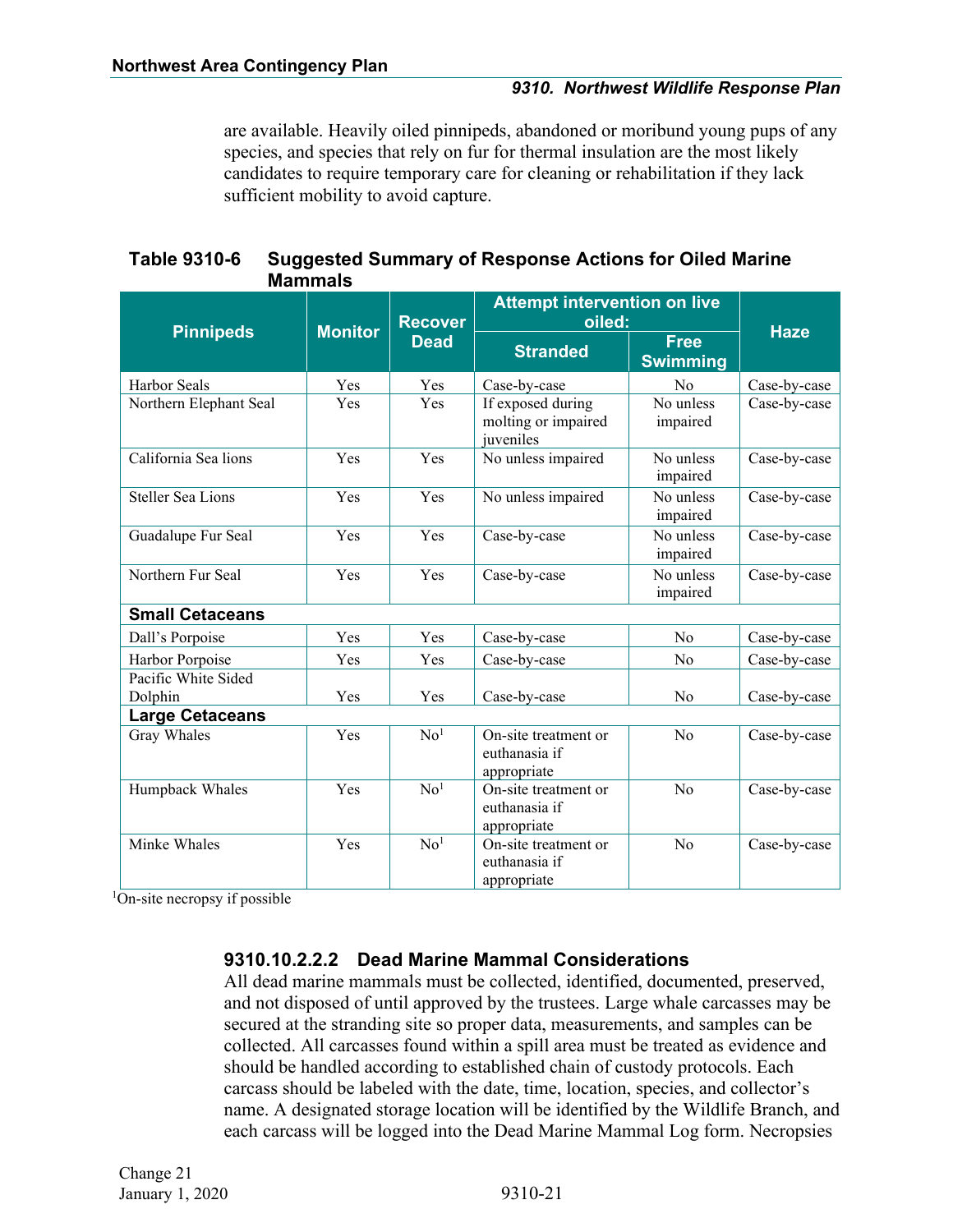should be performed within 24 hours if possible; if that is not feasible, the carcass should be frozen for later examination. Carcass removal, storage, and disposal expenses should be reimbursed to the Stranding Network Participant. Additional information about response to dead marine mammals during a spill can be found in the NOAA Technical Memorandum, Marine Mammal Oil Spill Response Guidelines.

Collected oiled carcasses will be retained per appropriate chain-of-custody protocols until released for disposal by the Wildlife Branch. See NWACP Section 9405 for additional carcass disposal information.

#### **9310.10.2.2.3 Live Marine Mammal Rescue Considerations**

Decisions to assist oiled and/or injured marine mammals are dependent on the size of the animal, habitat, biology, degree of perceived oiling or impact, and nature of the marine mammals involved, as well as available resources. This plan will address three distinct marine mammal groups: pinnipeds, small cetaceans (length  $\leq 10$  feet), and large cetaceans (length  $> 10$  feet). If rehabilitation is an option, the primary goal should be to treat and then release healthy animals back into their natural environment. Facility capacity varies throughout the region, and a limited number of facilities are located in various cities in Washington and Oregon. If longer-term holding and/or treatment of large numbers of pinnipeds is needed, temporary facilities may need to be identified or built at a suitable upland site. Any marine mammals identified as needing treatment and taken in by the Marine Mammal Recovery and Rehabilitation Group will be transported, housed, and treated in accordance with the [Best Practices for Marine Mammal Stranding](https://www.fisheries.noaa.gov/topic/marine-mammal-protection)  [Response, Rehabilitation, and Release.](https://www.fisheries.noaa.gov/topic/marine-mammal-protection) The specific protocol for cleaning marine mammals of oil can be found in the Animal Washing and Continued Care section of the [Marine Mammal Oil Spill Response Guidelines.](https://www.fisheries.noaa.gov/topic/marine-mammal-protection)

Following treatment and rehabilitation, the attending marine mammal veterinarian must determine whether individual animals are suitable for release. The determination must be submitted to the Office of Protected Resources for approval prior to release. Considerations for release of the animal include the risk to the wild population (potential to infect wild populations with diseases contracted during treatment), its health, behavior, ability to sustain itself in the wild, and the availability of suitable oil-free habitat.

#### <span id="page-24-0"></span>**9310.10.2.3 Oiled Sea Otter Response**

Sea otters can be found scattered along the outer coast of Washington and into the Strait of Juan de Fuca. Any oil spill that reaches the near-shore environment may impact sea otters. Early reconnaissance of potentially impacted sea otters should be completed as soon as possible. Unlike most marine mammals that possess a thick layer of insulating blubber, sea otters are highly vulnerable to oil because they depend on their fur for insulation. When sea otter fur becomes oiled, there is an immediate loss of thermal protection. Success of sea otter response will depend largely on the ability to quickly implement the response actions outlined in this plan.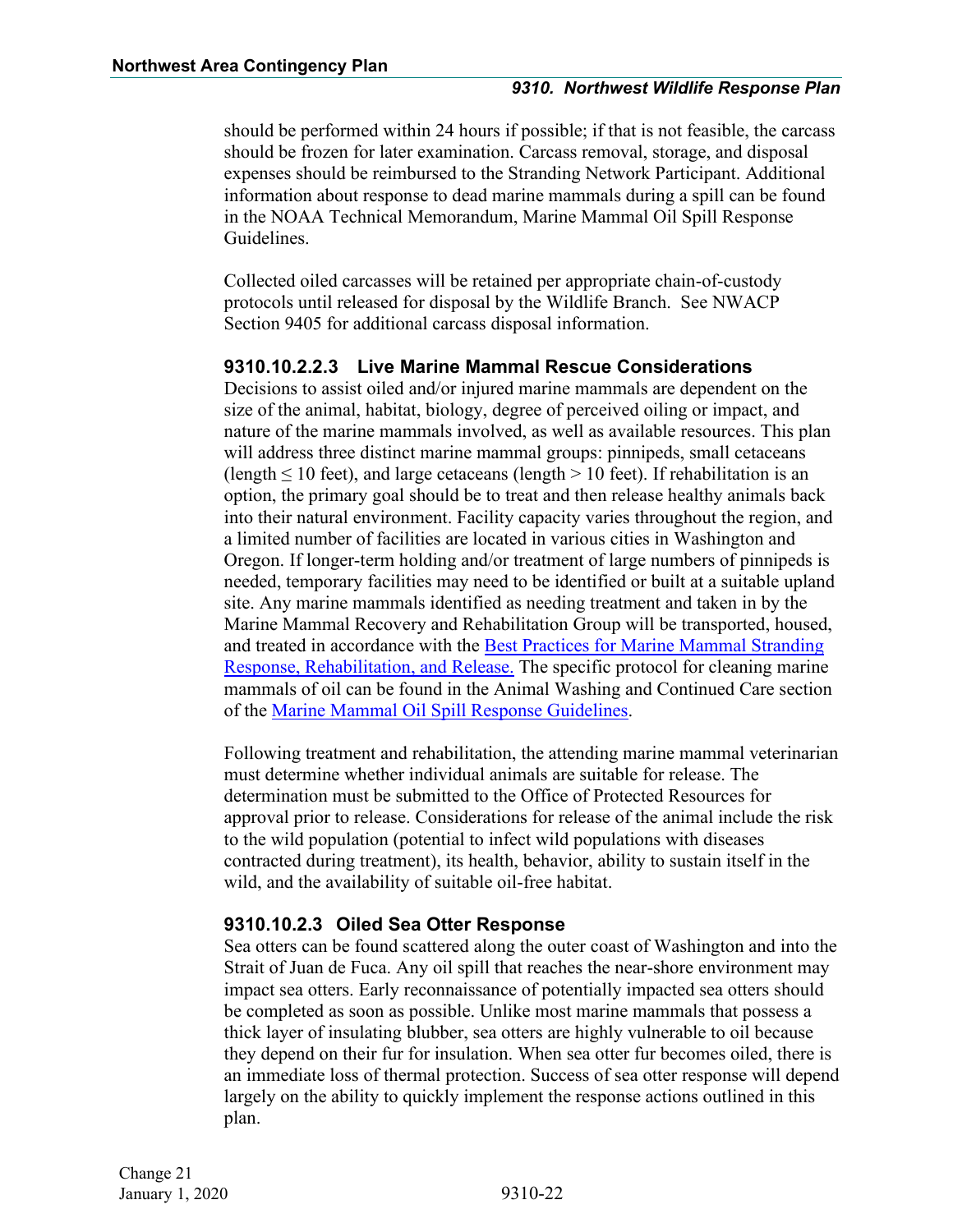Sea otters fall under the jurisdiction of USFWS, are listed as endangered on Washington's Species of Concern List, and are protected by the MMPA. Wildlife Branch recommendations to implement sea otter response actions will be fully coordinated with USFWS and WDFW.

Oiled sea otter capture and rehabilitation is very difficult and requires specialized staff and equipment. Due to the potentially dangerous environments where otters live, safety of the responders is of paramount concern. Only trained and experienced personnel will be utilized in capture of sea otters. An incidentspecific health and safety plan may be required for capture and transport of sea otters, which will be coordinated with the incident Safety Officer and included in the IAP Site Safety Plan.

Preemptive capture of sea otters before they become oiled may be an option. However, it is unlikely that it will be utilized as a response option in the Pacific Northwest due to the logistics involved, the dangers to the animals themselves during the capture, and the dangers to personnel involved with capture efforts. The outer coast of Washington is remote, logistically challenging, and not an ideal location to attempt the capture of healthy sea otters.

Oiled sea otters will be located and recovered by reconnaissance and capture teams and transported as quickly as possible, preferably by air, to a primary treatment facility. Once the animals are waterproof and in good condition, they will be transferred to a pre-release facility, where they will remain until USFWS determines when and where they can be released. As there is not currently a dedicated primary treatment facility for oiled otters, their rehabilitation is heavily dependent on the assistance of northwest aquaria. Specific protocols that will be followed when dealing with oiled sea otter capture, transport, and husbandry can be found in the *Washington Sea Otter Response Handbook* ([http://wdfw.wa.gov/publications/pub.php?id=00302\)](http://wdfw.wa.gov/publications/pub.php?id=00302).

#### **9310.10.2.3.1 Sea Otter Organizational Structure**

Oiled sea otter response requires specialized personnel and resources. The following chart provides the organizational structure to be established under the Mammal Recovery and Rehabilitation Group. The number of personnel required to accomplish the duties of this group will be determined by the size of the incident. Specific responsibilities and duties can be found in the *Washington Sea Otter Response Handbook.*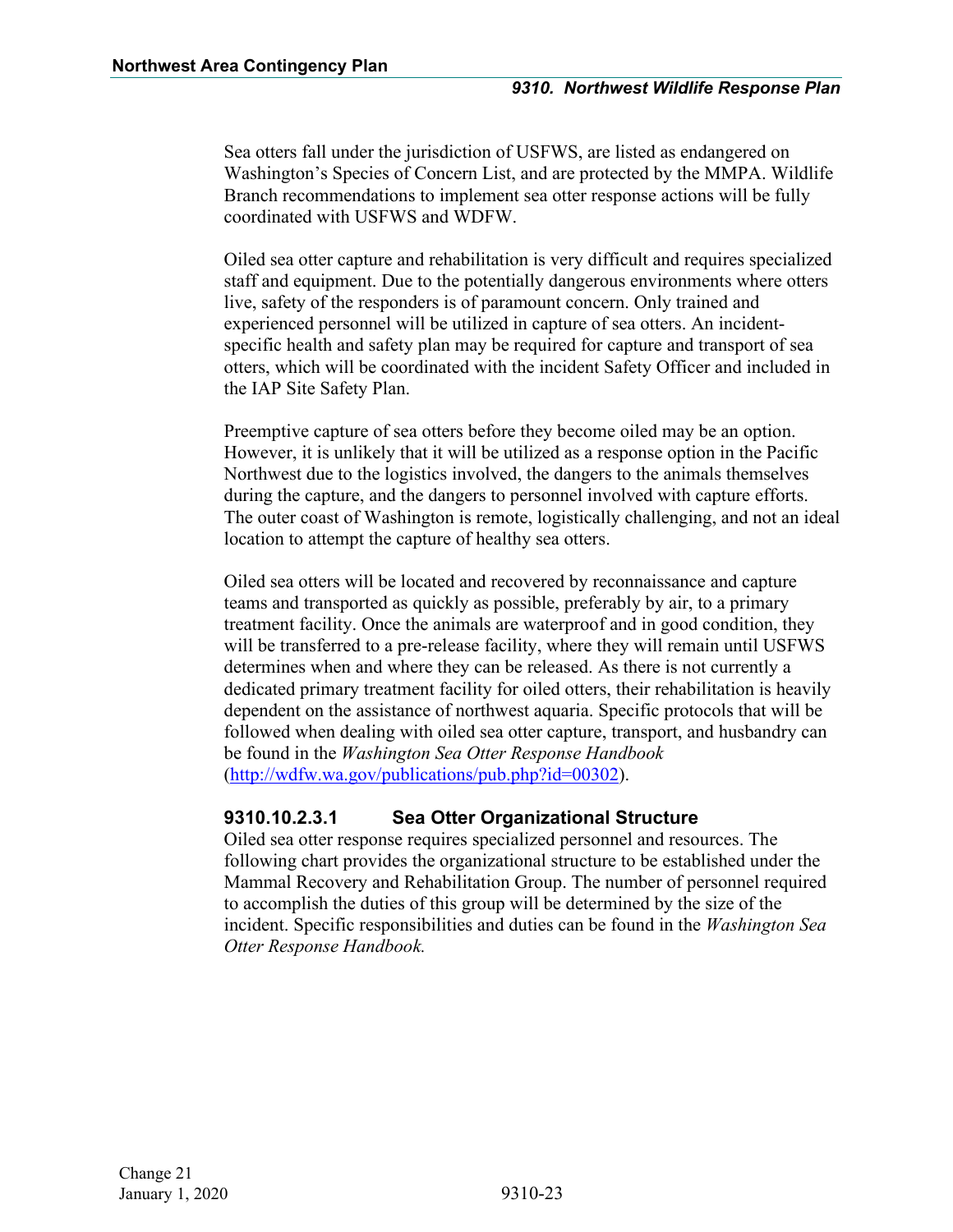

**Figure 9310-2 Sea Otter Response Organizational Structure**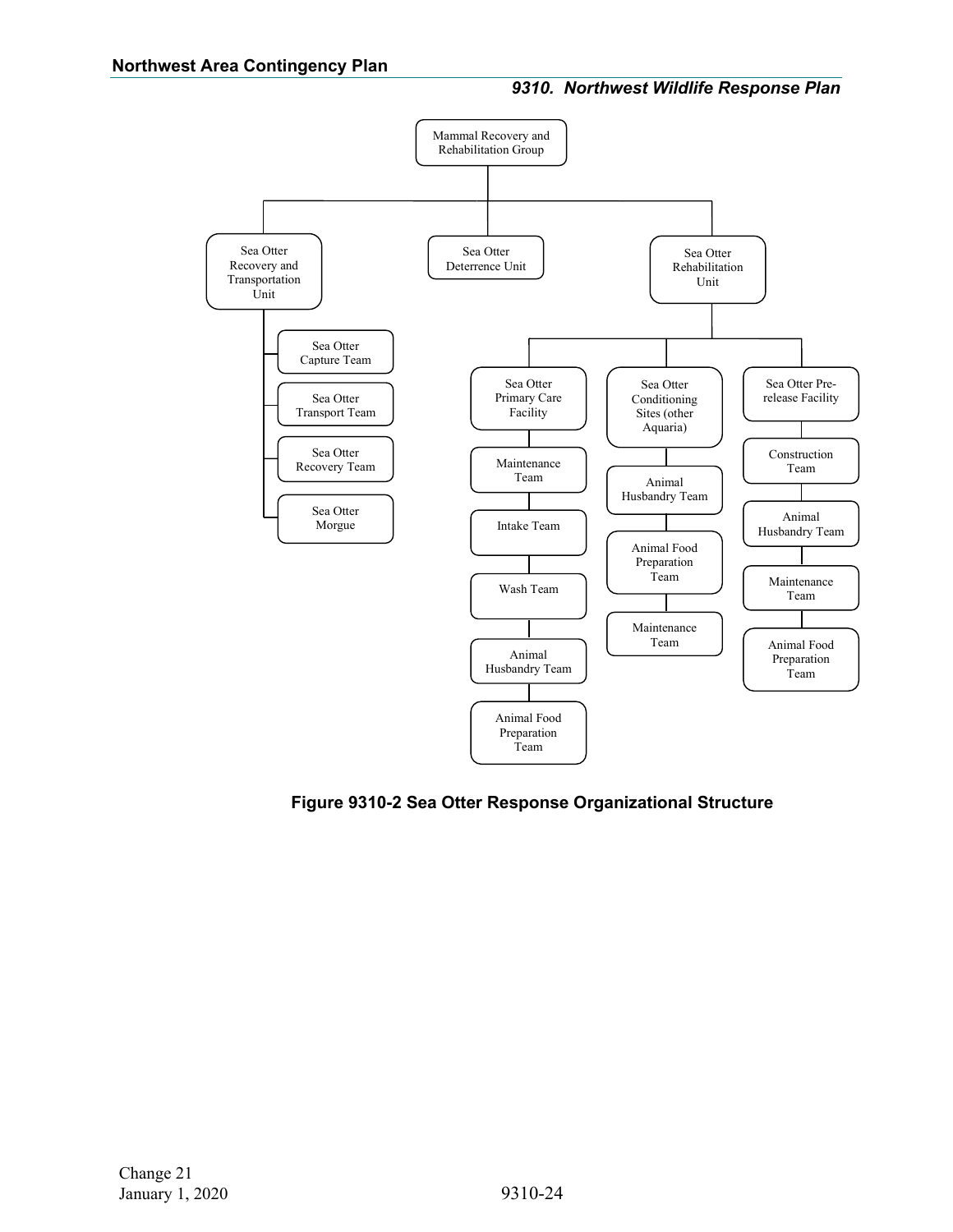#### **9310.10.2.3.2 Sea Otter Response Levels**

The size of the spill and, more importantly, the number of sea otters affected will determine the numbers of staff that are needed to perform the functions identified above. The numbers of personnel needed for various levels of sea otter impacts are listed by function in Table 9310-7. The levels are as follows:

| Level I   | more than 100 sea otters |
|-----------|--------------------------|
| Level II  | 50 to 99 sea otters      |
| Level III | 10 to 49 sea offers      |
| Level IV  | 1 to 9 sea otters        |

Table 9310-7 identifies the estimated equipment that would be required to mount a response appropriate to the levels listed above. It is probable that an oil spill on the outer coast would impact both sea otters and marine birds. Consequently, some response personnel may serve dual function for both birds and otters. These positions include the Wildlife Branch Director and the Wildlife Reconnaissance Group. See Table 9310-4 for minimum staffing guidelines for the Marine Mammal Recovery and Rehabilitation Group.

#### **Table 9310-7 Suggested Equipment Needs for Sea Otter Collection and Rehabilitation by Response Level**

| <b>Response Level</b>                                                                           | <b>Response</b><br><b>Level IV</b><br>$(1-9 \text{ others})$ | <b>Response</b><br><b>Level III</b><br>$(10 - 49)$<br>otters) | <b>Response</b><br><b>Level II</b><br>$(50 - 99)$<br>otters) | <b>Response</b><br><b>Level I</b><br>$(>= 100$<br>otters) |  |  |  |  |
|-------------------------------------------------------------------------------------------------|--------------------------------------------------------------|---------------------------------------------------------------|--------------------------------------------------------------|-----------------------------------------------------------|--|--|--|--|
| <b>EQUIPMENT</b>                                                                                |                                                              |                                                               |                                                              |                                                           |  |  |  |  |
| <b>Capture and Transport Equipment</b>                                                          |                                                              |                                                               |                                                              |                                                           |  |  |  |  |
| Dip net                                                                                         | 1                                                            | $2 - 4$                                                       | $4 - 8$                                                      | $10+$                                                     |  |  |  |  |
| Bite pillow                                                                                     | $\overline{2}$                                               | $4 - 8$                                                       | $8 - 16$                                                     | $20+$                                                     |  |  |  |  |
| Herding boards                                                                                  | $\overline{3}$                                               | $6 - 12$                                                      | $6 - 9$                                                      | $10+$                                                     |  |  |  |  |
| Restraint box                                                                                   | 1                                                            | $2 - 4$                                                       | $4 - 8$                                                      | $10+$                                                     |  |  |  |  |
| Vehicle - Recovery (pick-up or cargo van)                                                       | $\overline{2}$                                               | $4 - 8$                                                       | $8 - 16$                                                     | $20+$                                                     |  |  |  |  |
| Vehicle - Transport                                                                             | $2 - 3$                                                      | $2 - 3$                                                       | $2 - 3$                                                      | $3+$                                                      |  |  |  |  |
| Coolers of ice                                                                                  | 1                                                            | $2 - 4$                                                       | $4 - 8$                                                      | $10+$                                                     |  |  |  |  |
| Boat - Capture                                                                                  | 1                                                            | $2 - 4$                                                       | $4 - 8$                                                      | $10+$                                                     |  |  |  |  |
| ATVs (if approved for use)                                                                      | 1                                                            | $2 - 4$                                                       | $4 - 8$                                                      | $10+$                                                     |  |  |  |  |
| Helicopter on call for land/water recovery                                                      | $0 - 1$                                                      | $0 - 1$                                                       | $1 - 2$                                                      | $1 - 2$                                                   |  |  |  |  |
| Fixed wing aircraft on call for otter transport                                                 | $0 - 1$                                                      | $0 - 1$                                                       | $1 - 2$                                                      | $1 - 2$                                                   |  |  |  |  |
| Sky kennels for capture and transport                                                           | 6                                                            | 12.                                                           | 24                                                           | $24+$                                                     |  |  |  |  |
| Field stabilization facility (optional)                                                         | $0 - 1$                                                      | $0 - 1$                                                       | 1                                                            | 1                                                         |  |  |  |  |
| <b>Treatment Equipment</b>                                                                      |                                                              |                                                               |                                                              |                                                           |  |  |  |  |
| Holding cages (for drying critical care monitoring)<br>4 per wash station                       | $\overline{4}$                                               | $8 - 16$                                                      | $20 - 32$                                                    | $40+$                                                     |  |  |  |  |
| Temp controlled holding area (approximate)                                                      | 10x10                                                        | 10x100                                                        | 50x100                                                       | $50x100 +$                                                |  |  |  |  |
| Wash rinse dry station - permanent or temporary<br>(i.e., 53-foot response trailer)             | 1                                                            | $1 - 2$                                                       | $3 - 4$                                                      | $5 - 7$                                                   |  |  |  |  |
| Post Wash Holding (2 otter pens) or suitable<br>segregated available space in non-display tanks | $1 - 5$                                                      | $5 - 16$                                                      | $17 - 27$                                                    | 27 plus                                                   |  |  |  |  |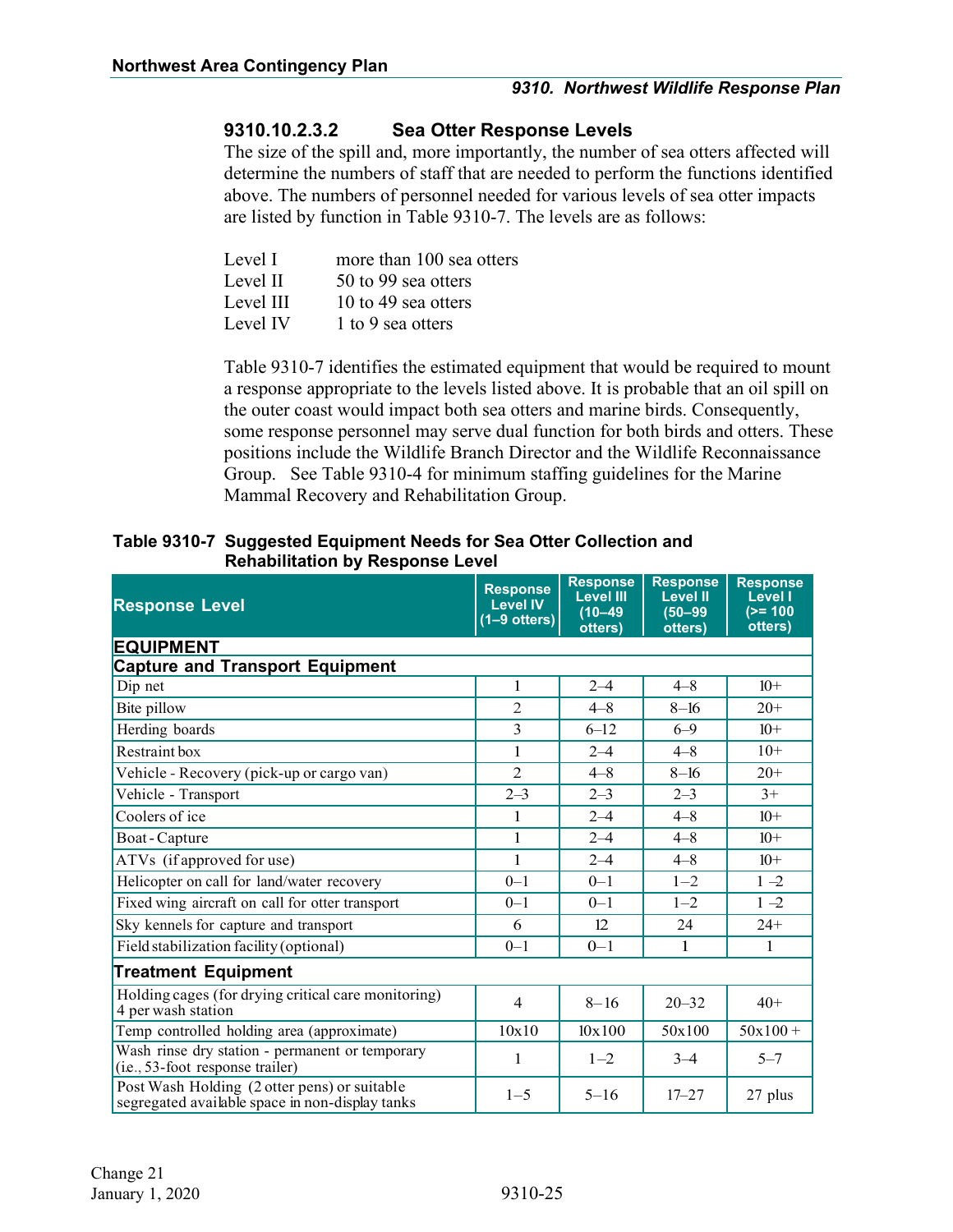| Table 9310-7 Suggested Equipment Needs for Sea Otter Collection and |
|---------------------------------------------------------------------|
| <b>Rehabilitation by Response Level</b>                             |

| <b>Response Level</b>                                                                                              | <b>Response</b><br><b>Level IV</b><br>$(1-9$ otters) | <b>Response</b><br><b>Level III</b><br>$(10 - 49)$<br>otters) | <b>Response</b><br><b>Level II</b><br>$(50 - 99)$<br>otters) | <b>Response</b><br><b>Level I</b><br>$(>= 100$<br>otters) |  |  |
|--------------------------------------------------------------------------------------------------------------------|------------------------------------------------------|---------------------------------------------------------------|--------------------------------------------------------------|-----------------------------------------------------------|--|--|
| Freshwater maximum daily consumption<br>(wash and holding in 2-otter cages)                                        | 39,600                                               | 122,400                                                       | 208,800                                                      | 225,600                                                   |  |  |
| Post waterproofing holding pools (circular 14-foot-<br>diameter, 4 feet deep) hold 6 compatible animals            | $\overline{2}$                                       | 9                                                             | $9 - 15$                                                     | $16+$                                                     |  |  |
| Saltwater daily maximum consumption (gallons)                                                                      | 441,600                                              | 1,987,200                                                     | 3,312,000                                                    | 3,753,600                                                 |  |  |
| Towels for drying otters (per day)                                                                                 | 60                                                   | 120                                                           | 240                                                          | 250                                                       |  |  |
| Pet dryers (one per cage)                                                                                          | 4                                                    | $8 - 16$                                                      | $20 - 32$                                                    | $40+$                                                     |  |  |
| Food preparation capacity per day in pounds                                                                        | 135                                                  | 150–735                                                       | $750 - 1,485$                                                | $1,500+$                                                  |  |  |
| Vehicle to pick up food supplies                                                                                   | 1 car                                                | 1 pick-up                                                     | 1 pick-up                                                    | 1 van                                                     |  |  |
| Sea otter Conditioning sites                                                                                       |                                                      | $1 - 2$                                                       | $2 - 4$                                                      | $\overline{4}$                                            |  |  |
| <b>Pre-Release Facility Equipment</b>                                                                              |                                                      |                                                               |                                                              |                                                           |  |  |
| Pre-release Pen (10x18 feet net pen plus floats) 8 otters,<br>each with pad for special grouping i.e., mother with | $1 - 2$                                              | $6 - 8$                                                       | $12 - 14$                                                    | $14+$                                                     |  |  |
| Staff support facility (building or boat to shelter and<br>support sea otter monitoring and care staff)            | 1                                                    | 1                                                             | 1                                                            | 1                                                         |  |  |
| Food preparation facility (not needed if food prepared at<br>Primary Care Facility and shipped daily)              | 1                                                    | 1                                                             | 1                                                            | 1                                                         |  |  |
| <b>Boats</b>                                                                                                       | $1 - 2$                                              | $1 - 2$                                                       | $1 - 2$                                                      | $1 - 2$                                                   |  |  |
| Transport cages<br>(Likely the same ones used for collection)                                                      | 6                                                    | 12                                                            | 24                                                           | $24+$                                                     |  |  |

#### <span id="page-28-0"></span>**9310.10.2.4 Killer Whale Response**

The southern resident killer whale population is listed as endangered under the ESA and is also protected under the MMPA. Evidence suggests that killer whales are unlikely to detect and avoid spilled oil, and exposure can result in populationlevel impacts (Matkin et al. 2008). Specific deterrence methods (if any) recommended at the time of a spill will be those that have the greatest chance of success depending on current conditions and information. Whether or not killer whales can be deterred from entering an oil spill is directly related to the degree to which the whales are attracted to an area. No single deterrence technique will work in all situations. Deterrence and monitoring activities are the only mitigation measures possible during an oil spill, as capture and rehabilitation of killer whales is improbable. Killer whale response activities will comply with guidelines in the document ["Supporting Information for the Killer Whale section of the Northwest](http://response.restoration.noaa.gov/sites/default/files/whale_response.pdf)  [Wildlife Response Plan"](http://response.restoration.noaa.gov/sites/default/files/whale_response.pdf). Additional information on deterrence techniques and the availability of equipment and trained personnel can be found at [NOAA's Office](http://response.restoration.noaa.gov/oil-and-chemical-spills/oil-spills/resources/oil-spill-response-and-killer-whales.html)  [of Response and Restoration webpage.](http://response.restoration.noaa.gov/oil-and-chemical-spills/oil-spills/resources/oil-spill-response-and-killer-whales.html)

#### **9310.10.2.4.1 Killer Whale Deterrence Activities**

In situations where immediate action is necessary to prevent killer whales from entering oil, NOAA Fisheries has given the Wildlife Branch pre-approval through the FOSC to implement the following deterrence activities: use of Oikomi pipes, use of seal bombs deployed from vessels, and use of helicopters to attempt to herd or move whales. Every reasonable effort will be made to contact NOAA Fisheries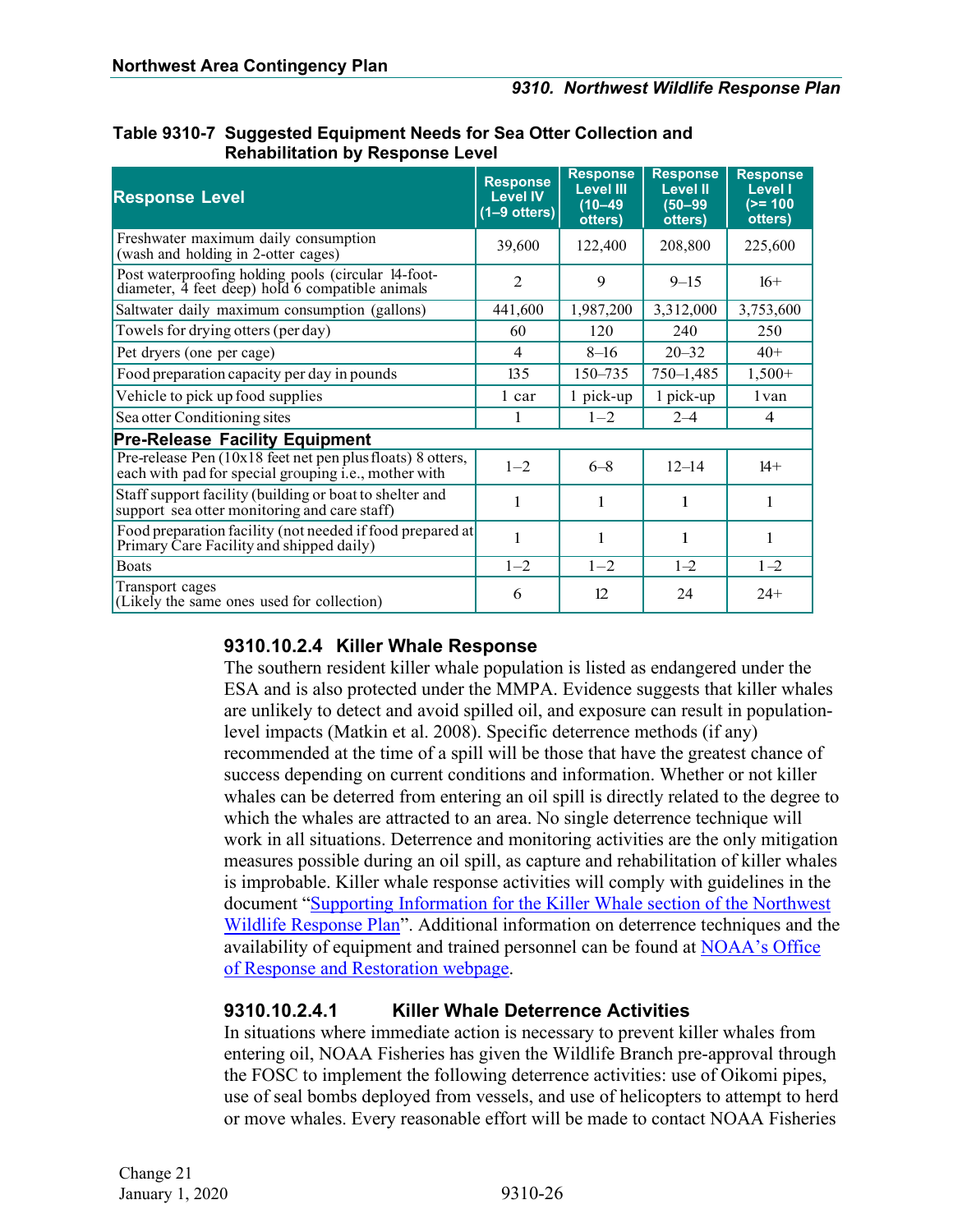prior to attempting these methods, but it is recognized that this might not always be possible. Use of any deterrence mechanisms other than the three methods listed above will require consultation with NOAA Fisheries prior to implementation. Any deterrence actions taken, as well as the results of those actions, will be reported to NOAA Marine Mammal Health and Stranding Program as soon as possible. If the nature of the threat to killer whales is not imminent, the Wildlife Branch Director will consult with the NOAA Marine Mammal Health and Stranding Program prior to taking action.

A deterrence program will be considered any time killer whales are reported in or near an oil spill. The Wildlife Branch Director will determine whether or not to activate the Mammal Deterrence Unit to implement the deterrence program. There is not a single deterrence technique that will work in all situations. The Reconnaissance Group is responsible for collecting information on the effectiveness of deterrence activities. Spills of persistent oils or spills that are likely to cover large areas and that occur in the following areas and times will be given high priority for the development of deterrence plans/strategies:

- Haro Strait and Strait of Georgia up to Canadian Border off Point Roberts: May through September;
- Admiralty Inlet and central Puget Sound: October through January; and
- Local Alert Areas (Examples include Hood Canal during extended transient killer whale incursions in 2003 and 2005 or an event like the extended stay of southern resident killer whales in Dyes Inlet in 1997).

#### **9310.10.2.4.2 Killer Whale Monitoring Activities**

Killer whale activity will be monitored to determine if whales will be exposed to oil or have been exposed to oil and to evaluate the effectiveness of deterrence activities. Observers, who are coordinated by the Wildlife Branch, should be familiar with the differences between the behavior of the transient and resident whale populations in order to better predict their potential movements. Observers should photographically document all whales that are observed. Photos should be taken from the side with a clear view of the dorsal fin and saddle patch to identify the individual animal.

#### **9310.10.2.4.3 Killer Whale Strandings and Mortalities**

Regional marine mammal stranding networks should be alerted by NOAA Fisheries when a spill occurs that may impact killer whales. If a carcass is found and NOAA Fisheries authorizes a necropsy, the necropsy should follow the established killer whale necropsy protocol [\(Raverty and Gaydos 2014\)](https://static1.squarespace.com/static/5b071ddea2772cebc1662831/t/5b29e3bb352f539b40739ecd/1529471951000/Orca-necropsy-protocol-FINAL-May-15-2014.pdf) and NOAA's [Marine Mammal Oil Spill Response Guidelines](https://www.fisheries.noaa.gov/topic/marine-mammal-protection) and be coordinated with NOAA Fisheries.

#### <span id="page-29-0"></span>**9310.10.2.5 Pinnipeds**

Seals and sea lions access shoreline sites in the Northwest Region. If an oil spill were to occur near a haulout, pinniped populations may be affected. Sea lions, harbor seals, and elephant seals rely on their thick blubber layer for insulation,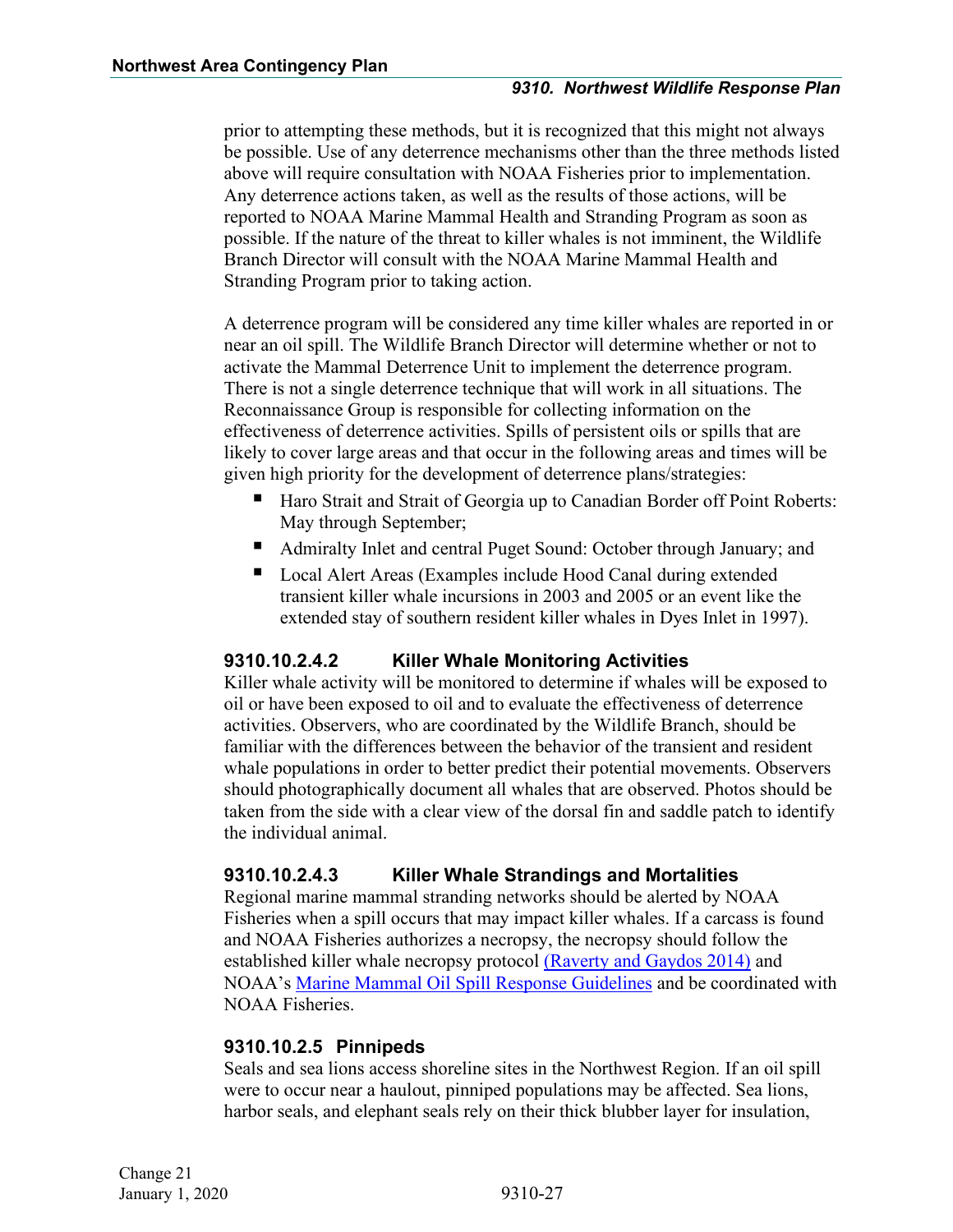making them less susceptible to hypothermia when they become externally oiled. Depending on the extent of exposure, toxicity, the volume ingested or inhaled, and clinical signs, some pinnipeds may not need to be captured and rehabilitated. For pinnipeds that regularly haul out, this is an opportunity for oil to be abraded, and many of these species do not preen their pelt, further reducing the risk of oil ingestion. Geographic response plans contain booming strategies to protect known haulouts when spill trajectories indicate likely impact at these sites. The [Washington Department of Fish and Wildlife Atlas of Seal and Sea Lion Haulout](http://wdfw.wa.gov/publications/00427/)  [Sites](http://wdfw.wa.gov/publications/00427/) (2000) in Washington contains a thorough list of haulout sites. In Oregon, a list of seal and sea lion haulout sites can be obtained from the Oregon Department of Fish and Wildlife, Marine Mammal Program in Corvallis. If oil is likely to impact haulout sites, deterrence methods should be discussed to keep animals from using the site. Little is known about the results of deterrence of pinnipeds in the event of an oil spill, and this method will be considered on a case-by-case basis. Deterrence options for pinnipeds can be informed by NMFS guidance on seal and sea lion deterrence at: [https://www.fisheries.noaa.gov/west](https://www.fisheries.noaa.gov/west-coast/marine-mammal-protection/deterring-nuisance-pinnipeds)-coast/marinemammal-protection/deterring[-nuisance-pinnipeds.](https://www.fisheries.noaa.gov/west-coast/marine-mammal-protection/deterring-nuisance-pinnipeds) If haulouts are impacted, reconnaissance assets should be deployed to assess the impact of the oil on local pinniped populations. Priority should be given to minimizing beaching of oil at the haulout and secondarily to cleaning the haulout if immediate re-oiling will not occur. More information on individual species risk factors and treatment considerations are listed below.

#### **9310.10.2.5.1 Oiled Pinnipeds, Capture, and Handling Techniques**

In cases of light to moderate oiling of animals on shore, they should be monitored by individuals knowledgeable in pinniped biology and behavior to see if they can clear themselves of the oil or to detect deterioration in their health status that requires intervention. Moribund pinnipeds that have been impacted may be candidates for euthanasia, and this will be determined on a case-by-case basis. *Insitu* treatment on the beach can be considered if it is feasible to capture, anesthetize, clean, and release the animals on site. Pinnipeds should be considered for washing and immediate release at or near the capture sight if the threat of reoiling is minimal (Gales and St. Aubin 1995) (Geraci and Lounsbury 2005). Pinnipeds generally tolerate short-term capture and transport and do not seem to be highly susceptible to capture myopathy (Gales and St. Aubin 1995). Heavily oiled and obviously oil-impaired pinnipeds may be considered for capture and cleaning. Temporary holding pens filled with absorbent sphagnum moss may be an option for heavily oiled pinnipeds; this would reduce handling, absorb oil from the pelt of the animal, and allow monitoring of the animal's overall health. In a large spill and/or when oil is expected to persist in the environment frequented by pinnipeds, it may be necessary to capture, rehabilitate, and hold pinnipeds until their health and the environmental conditions improve and re-oiling is unlikely.

The Marine Mammal Oil Spill Guidelines are a thorough guide to wildlife recovery and transportation and should be referenced when pinniped capture is being considered. A decision to capture should consider such factors as sex, age,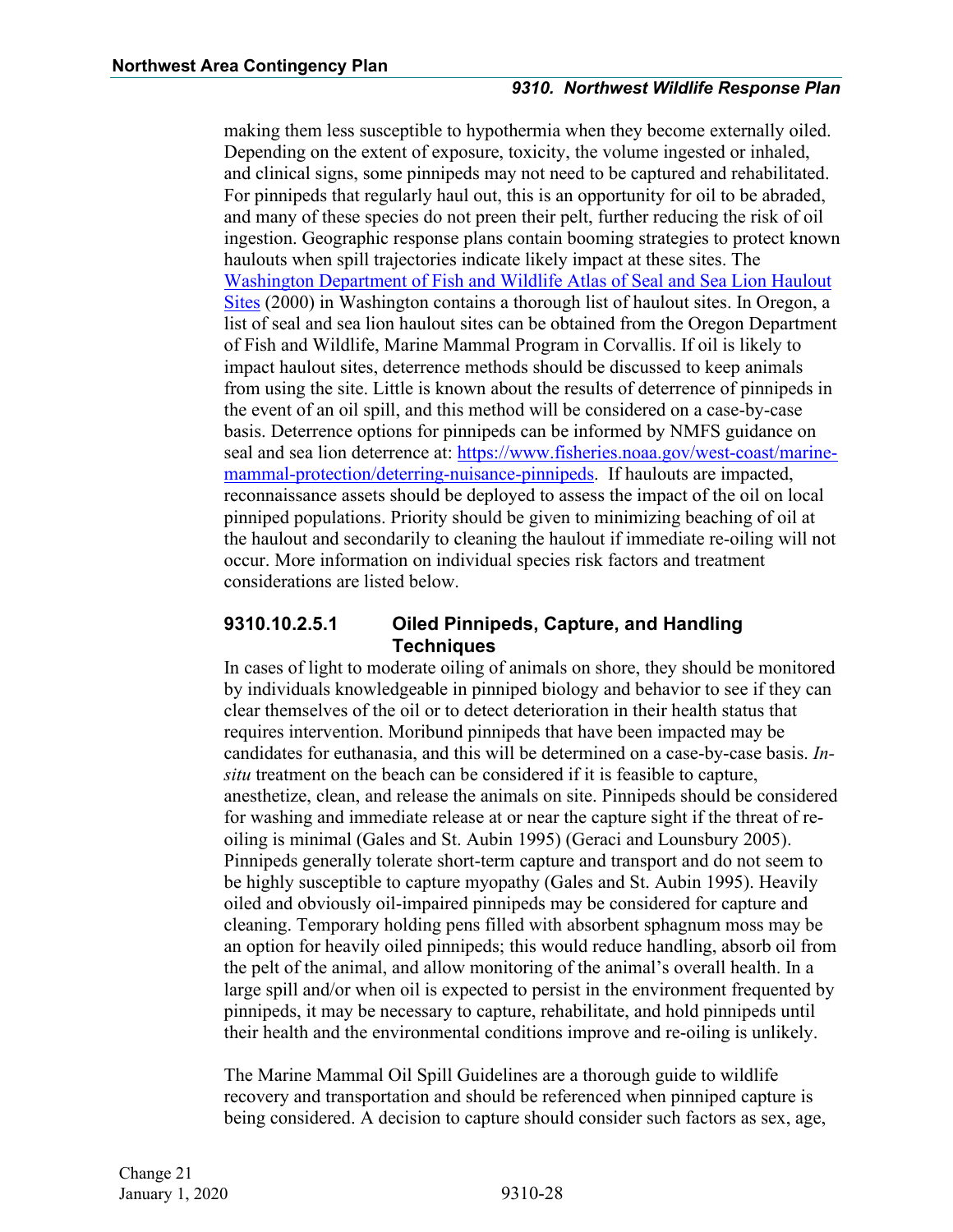reproductive state, size of the individual animal, and location with respect to other marine mammals. The potential benefits of capture must outweigh potential negative consequences, and capture is to be conducted in accordance with the Wildlife Recovery and Transportation section of the [Marine Mammal Oil Spill](https://www.fisheries.noaa.gov/topic/marine-mammal-protection)  [Response Guidelines.](https://www.fisheries.noaa.gov/topic/marine-mammal-protection) Top priority is personnel safety; capture and transportation of oiled marine mammals should be performed only by qualified personnel who have received the appropriate safety training, as well as marine mammal handling and restraint training. Local marine mammal stranding network responders and biologists are instrumental in this task, and a list of trained responders can be obtained from the Northwest Marine Mammal Stranding Network Coordinator within NOAA Fisheries.

Pinniped handling and capture requires communication equipment, specialized vehicles, boats, cages and transport boxes, herding boards, and personal protection equipment. A list of local resources for pinniped capture can be found in Section 9312 of the NWACP. Permanent care and rehabilitation facilities are very limited in the Pacific Northwest, so, for longer term holding and/or treatment of large numbers of pinnipeds, temporary facilities may need to be identified or built at a suitable upland site. In general, no rescue will be initiated on freeswimming or stranded pinnipeds in the vicinity of an oil spill unless the animal is in obvious distress and the resources are available to intervene.

#### **9310.10.2.5.2 Harbor Seals**

Harbor seals, which are full time residents and broadly distributed in marine, coastal, and estuarine habitats, are the most likely pinnipeds to be affected by an oil spill in the Pacific Northwest. Harbor seals use hundreds of sites to rest or haul out along the coast and inland waters and can be found year round. Harbor seal pupping timeframes vary throughout the region and should be taken into consideration when an oil spill occurs. Harbor seal pups nurse for four to six weeks, and suckling may increase the risk of oil ingestion for the pup. Pups do not have a thick protective blubber layer and thermoregulation capability may be compromised by oiling. These additional concerns may warrant intervention on a case-by-case basis. If oiled harbor seals are reported to the Wildlife Branch, detailed observations on the animals' location, behavior, age class, overall condition, and availability of rehabilitation resources will all be considered before intervention. Intervention on free swimming harbor seals is unlikely to be successful unless the animal in question is debilitated, making capture more feasible. If intervention is warranted, harbor seals should be recovered and treated by responders with marine mammal skill and experience. The number of animals that can be processed currently depends on the availability of space at local rehabilitation facilities with a letter of authorization from NMFS to handle, house, and rehabilitate harbor seals.

#### **9310.10.2.5.3 Northern Elephant Seals**

Northern elephant seals are the largest pinniped species found in the Pacific Northwest, and individuals are seen throughout the Washington and Oregon coasts. Following both their winter breeding season and annual molt cycles,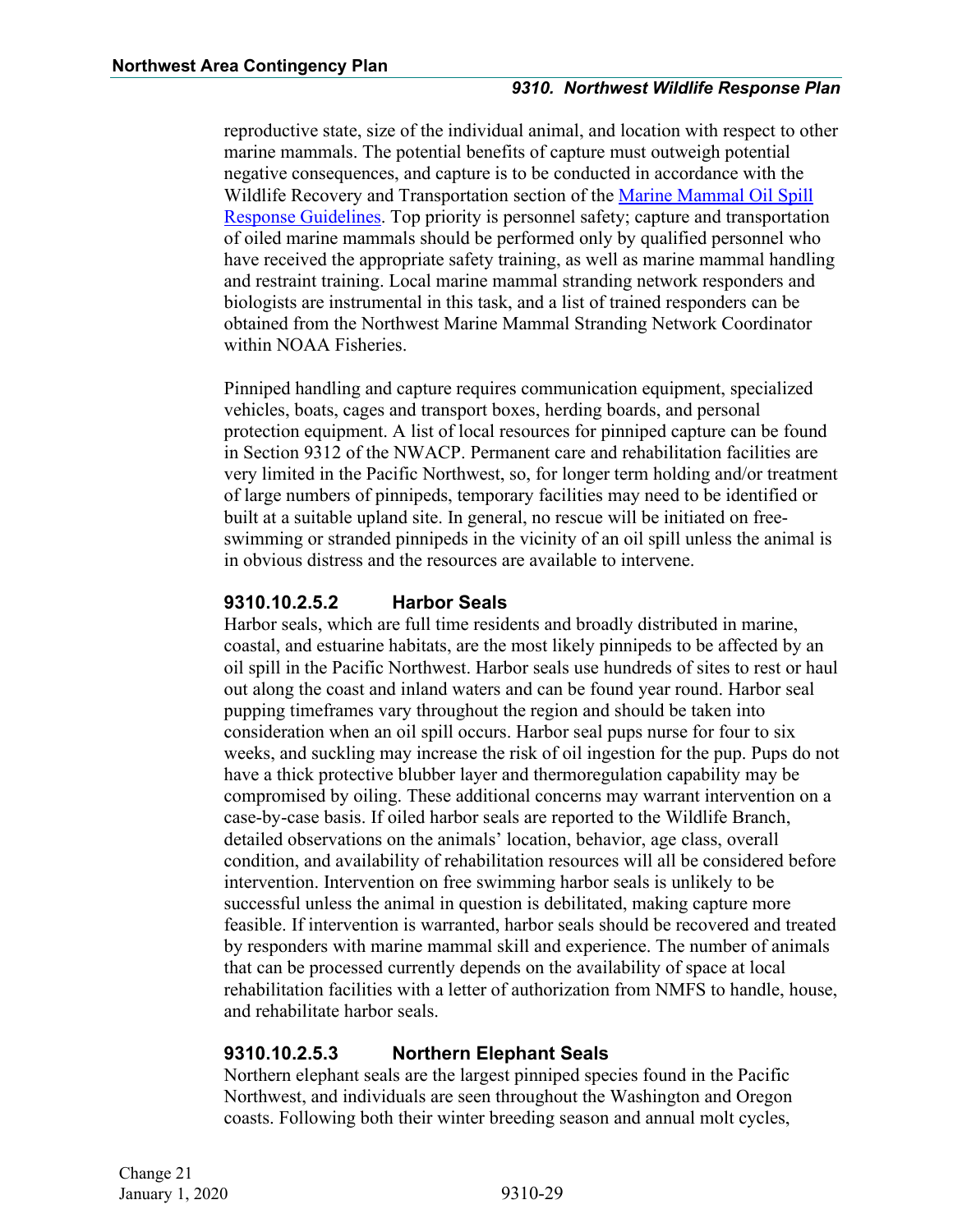individuals disperse northward along the coasts. It is common for juvenile northern elephant seals to go through a four- to five-week molting cycle in the region. During this process, the animal will be observed with large areas of missing skin. It can be difficult for untrained people to determine the difference between a molting animal and one with actual skin lesions and open wounds. If the animal is exposed to oil during the molting process, cleaning or temporary rehabilitation should be considered. Elephant seals can be washed in thermalneutral water and soap applied and rubbed on the fur until the oil is visibly removed. Extreme care must be taken while washing molting elephant seals since the molt is replacing several upper layers of the epidermis. Intervention on free swimming elephant seals will not be initiated unless the animal in question is in obvious stress and capture is feasible. The capture and rehabilitation of juveniles is an option in the region, depending on facility availability.

#### **9310.10.2.5.4 California and Steller Sea Lions**

California sea lion and Steller sea lion numbers vary seasonally in Oregon and Washington. Steller sea lions are resident with concentrations found on offshore rocks and islands on the outer coast and smaller numbers found in the Salish Sea. In the Pacific Northwest, Steller sea lions breed in Southern Oregon and off the coast of British Columbia during the summer and numbers at regular haulout sites tend to decline during the breeding season except at breeding rookeries. Haulout sites can be found throughout the Pacific Northwest on jetties, offshore rocks, and coastal islands. If sea lions are oiled, the decision to capture or intervene will need to consider factors like sex, age, reproductive state, size of an individual animal, and location in respect to other marine mammals. Intervention on free swimming sea lions will not be initiated unless the animal in question is in obvious stress and capture is feasible. The capture and rehabilitation of large sea lions present significant challenges and should only be attempted if the animals are heavily oiled or showing obvious behavioral signs of impairment from the oiling. Adult pinnipeds that are capable of avoiding capture by rapidly entering the sea should generally not be captured (Gales and St. Aubin 1995). Their larger surface to volume ratio and generally abundant quantity of blubber that offers both insulation and significant calorie reserves gives these animals greater resistance to thermoregulatory problems when oiled (as compared to fur seals and otters) and consequently more energy reserves to rely on while convalescing. This may allow oiled animal to survive until natural processes such as water movement and molting remove the oil.

#### **9310.10.2.5.5 Northern Fur Seals and Guadalupe Fur Seals**

Northern fur seals are pelagic and spend seven to ten months of the year at sea, coming ashore only to breed, primarily on rocky beaches on isolated islands. Adult northern fur seal females and pups from the Pribilof Islands migrate into the North Pacific Ocean and are commonly sighted off Oregon and California. Guadalupe fur seal presence has increased dramatically in the Pacific Northwest since 2007. Juveniles are commonly sighted off the coasts of Washington and Oregon and strand regularly throughout the summer months, with a primary cause of death being emaciation and malnutrition. Guadalupe fur seals are pelagic and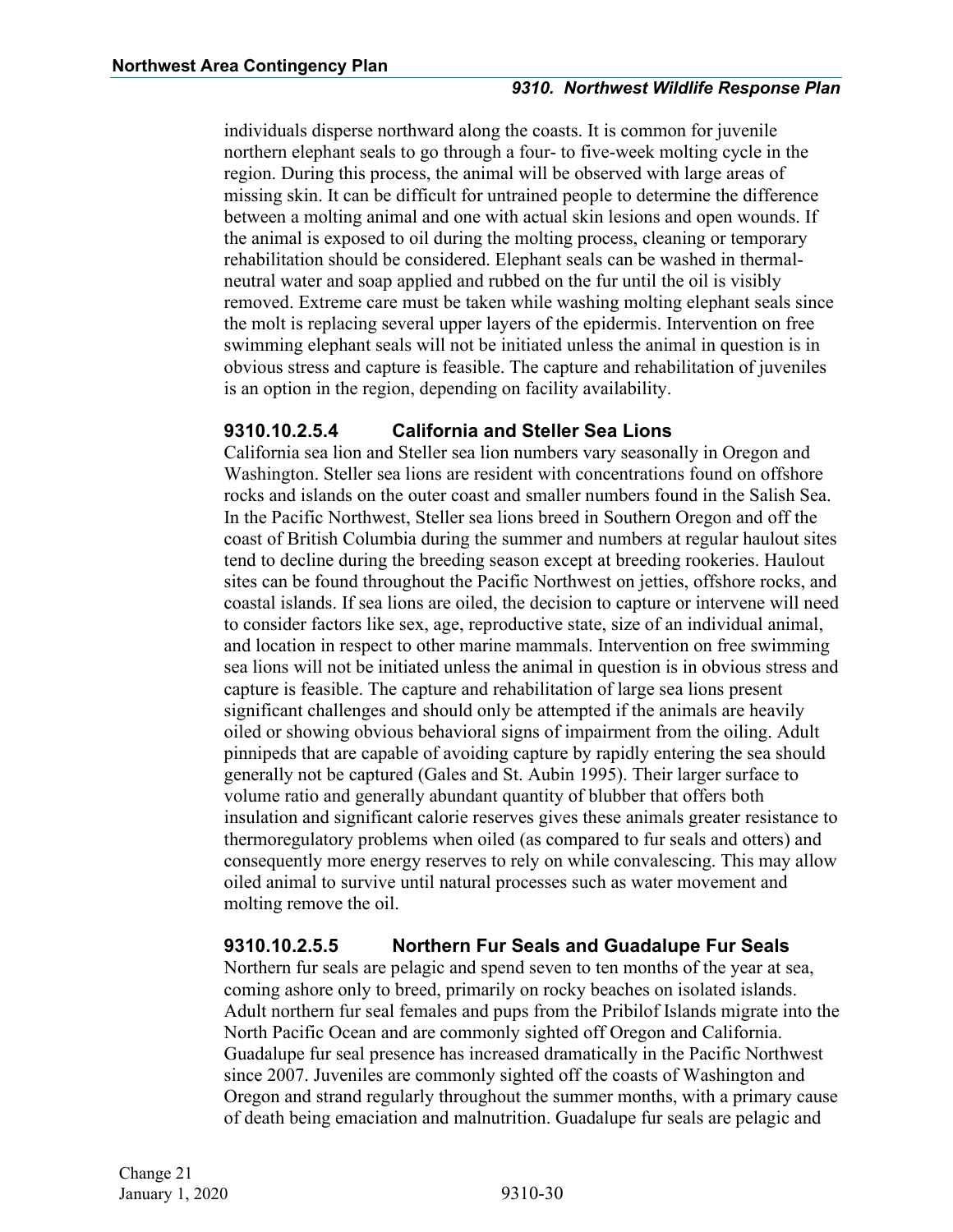spend a majority of their time in the open ocean, only coming ashore almost exclusively to Guadalupe Island in Baja California during the breeding season. There are currently no breeding areas in Washington or Oregon for Northern fur seals or Guadalupe fur seals.

Northern and Guadalupe fur seals have a thin subcutaneous fat layer and a thick pelage that thermally insulates them, and they can easily experience thermoregulatory problems if they are externally exposed to oil. If fur seals are visibly oiled, capture and intervention should be seriously considered. Additional considerations must be made for Guadalupe fur seals since they are listed as threatened under the ESA. Adult and sub-adult fur seals can be difficult to handle due to size restrictions and behavioral aggression, which may make intervention infeasible. If a case is presented and intervention is deemed necessary, fur seals are washed using a thermal neutral washing detergent solution and require salt water for long-term care. Fur seals, which depend on their coat for thermoregulation, may need to be placed in a drying enclosure and will need additional monitoring for dehydration, hyperthermia, hypothermia, and alertness.

#### <span id="page-33-0"></span>**9310.10.2.6 Small Cetaceans (Body length ≤ 10 feet)**

Small cetaceans most likely affected by an oil spill in the Pacific Northwest include Dall's porpoise, harbor porpoise, and Pacific white-sided dolphins. Risk factors specific to these animals and special considerations for their treatment are provided below. Many additional small cetaceans frequent offshore waters in Washington and Oregon and may be impacted if a spill occurs in the open ocean. Deterrence of small cetaceans is unlikely but will be considered on a case-by-case basis.

#### **9310.10.2.6.1 Oiled Small Cetaceans, Capture, and Handling Techniques**

Small cetaceans are highly mobile (traveling tens of miles per day), and with the exception of Harbor and Dall's porpoise, only frequent offshore water, which poses less likelihood of them staying in contact with surface oil. Most cetaceans are not highly sensitive to the mechanical or toxic effects of oil on the skin (Geraci 1990); thus, the value of intervention is greatly reduced compared to the stress and risk of injury associated with capture.

If a small cetacean strands alive, intervention and treatment should be considered. Beached cetaceans should not be pushed back out to sea without first being examined by an NMFS-approved marine mammal veterinarian and the action approved by NMFS. Responders should follow the Live Cetacean Stranding Protocol provided by the Northwest Marine Mammal Stranding Network within NOAA Fisheries. This protocol outlines how to respond to a live cetacean stranding and options for release, how to keep the animal comfortable on shore if it cannot be moved, transport and rehabilitation options, and euthanasia considerations. Prior to being returned to the open ocean, cetaceans should be marked with an NMFS-approved brand or tag.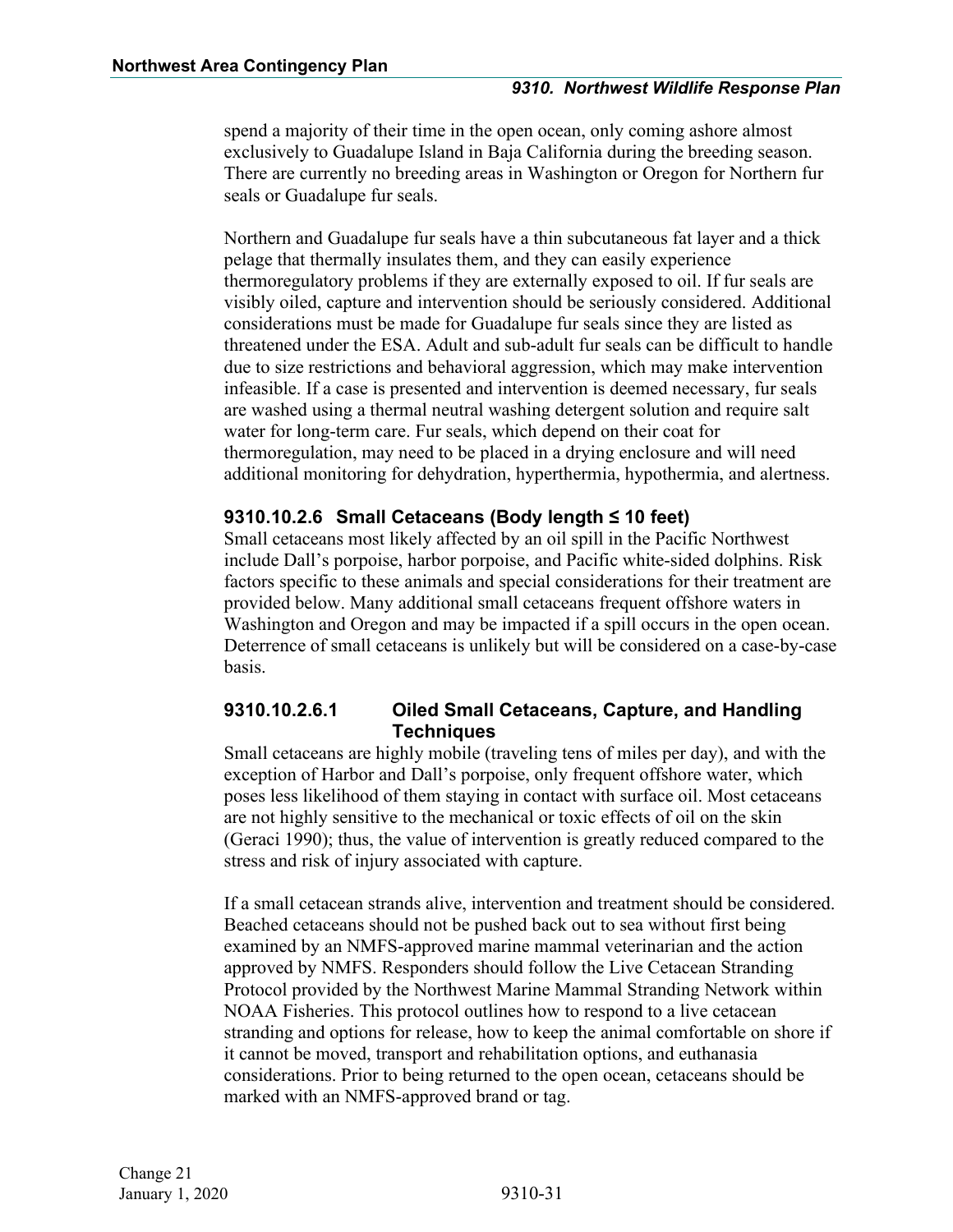#### *9310. Northwest Wildlife Response Plan*

Intervention on free-swimming cetaceans will generally not be initiated because of the risks associated with capture. Due to their speed and maneuverability, small cetaceans are very difficult to catch and may suffer stress and exhaustion during the capture that could cause permanent injury or death. The social structure of these groups may also cause undue stress on healthy pod members when capture techniques are used to catch injured individuals. If special circumstances warrant intervention, the decision to capture should consider such factors as sex, age, reproductive state, and size of the individual animal, and the potential benefits of capture must outweigh potential negative consequences. Small cetaceans are physiologically adapted to be suspended in water at all times, requiring special handling procedures to capture and transport them. A holding facility must be identified prior to capture. With the exception of the Vancouver Aquarium, facilities with capacity to treat and hold small cetaceans do not currently exist in the Northwest Region. If capture of small cetaceans is attempted, it is to be conducted in accordance with the Wildlife Recovery and Transportation section in the Marine Mammal Oil Spill Response Guidelines.

The method of capture may vary according to species and situation, and each intervention will be assessed on a case by case basis. Personnel safety is the top priority; capture and transportation of oiled marine mammals should be performed only by qualified personnel who have received the appropriate safety training, as well as marine mammal handling and restraint training. Small cetacean handling and capture requires communication equipment, specialized vehicles, boats, transport boxes, slings, and personal protection equipment. A list of local resources and veterinarian contacts for cetacean capture can be found in Chapter 9312 of the NWACP.

#### **9310.10.2.6.2 Dall's and Harbor Porpoise**

Dall's porpoise and harbor porpoise frequent inland and coastal waters of Washington and Oregon. Harbor porpoise favor coastal waters such as shallow bays, estuaries, and tidal channels and are frequently sighted within Puget Sound. Dall's porpoise distribution and abundance varies considerably at both seasonal and inter-annual time scales as oceanographic conditions vary. Little is known about current population trends for both species, and available Stock Assessment Reports are not current. Both Harbor and Dall's porpoise are of manageable size for field teams to remove from the site for health assessments, euthanasia if necessary, or thorough necropsies. Harbor porpoises rarely survive rehabilitation, and this should be taken into consideration when determining if intervention is necessary.

#### **9310.10.2.6.3 Pacific White-sided Dolphins**

Recently, the number of Pacific white-sided dolphins has been increasing in coastal waters, particularly in the Strait of Juan de Fuca and sounds of northern Washington. Groups of 10 to 50 individuals are frequently sighted throughout the region, and larger groups form temporarily. Off of the coast, Pacific white-sided dolphins have been seen primarily in shelf and slope waters, and sightings suggest seasonal north-south movements, with animals found primarily off California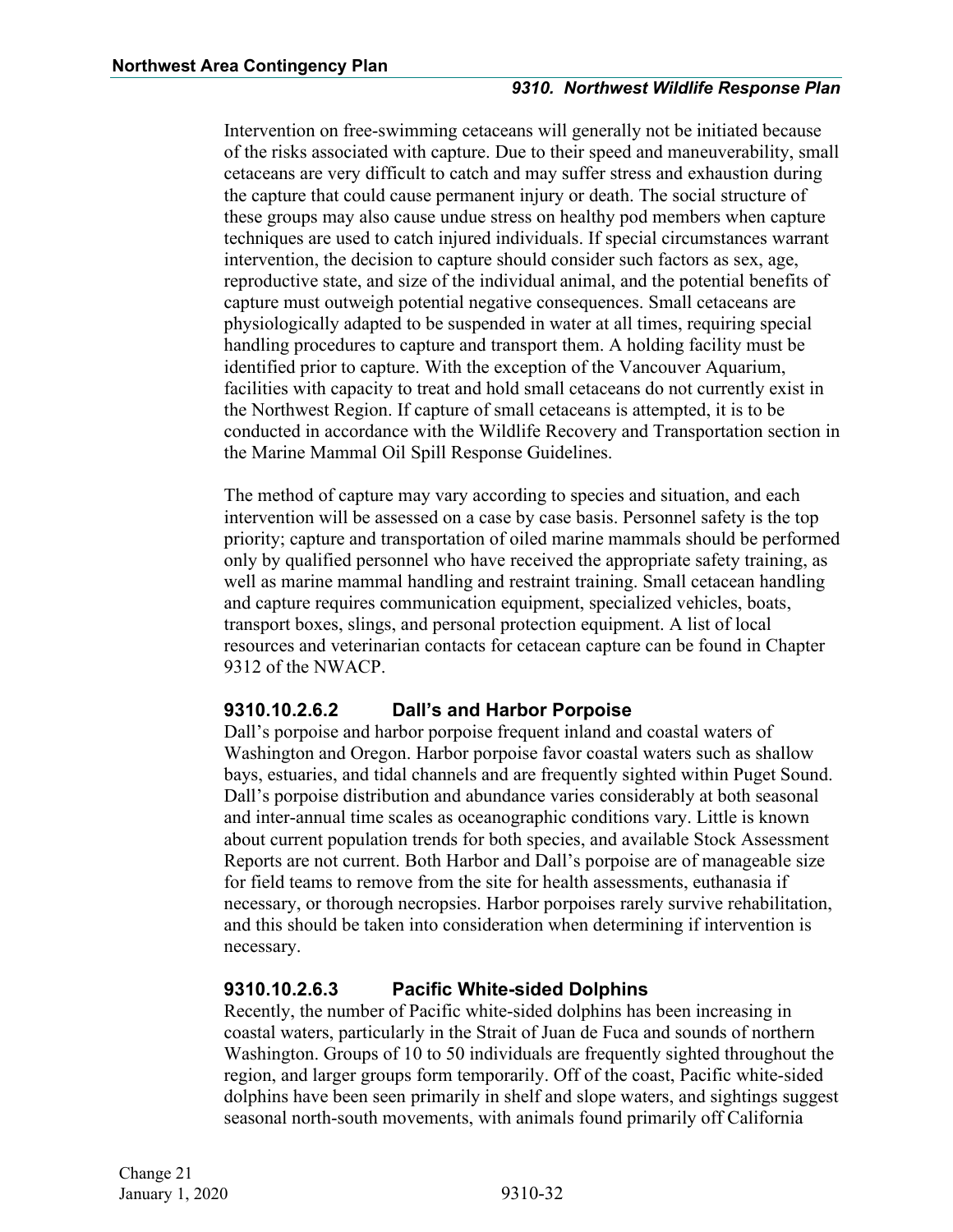during the colder water months and shifting northward into Oregon and Washington as water temperatures increase in late spring and summer. No longterm trends in abundance or net productivity rates are available.

#### <span id="page-35-0"></span>**9310.10.2.7 Large Cetaceans (Body length > 10 feet)**

Large cetaceans most likely affected by an oil spill in the Pacific Northwest include killer whales, gray whales, humpback whales, and Minke whales. Many other large cetaceans frequent offshore waters in Washington and Oregon and are listed in the Supporting Information for the Marine Mammal section of the Northwest Wildlife Response Plan (in revision). Large cetaceans are highly mobile, and the likelihood of these animals staying in contact with surface oil is likely limited for most spill situations. If large cetaceans are reported to be moving through oiled areas, detailed observations and monitoring of the animals should take place. Deterrence of large cetaceans is unlikely but will be considered on a case-by-case basis. Deterrence options for large cetaceans may be informed by the Supporting Information for the Killer Whale section of the Northwest Wildlife Response Plan.

#### **9310.10.2.7.1 Oiled Large Cetaceans, Capture, and Handling Techniques**

If large cetaceans are found beached, responders should follow the Live Cetacean Stranding Protocol provided by the Northwest Marine Mammal Stranding Network within NOAA Fisheries. This protocol outlines how to respond to a live cetacean stranding and options for release, how to care for the animal on shore if it cannot be moved, transport and rehabilitation options, and euthanasia considerations. Any beached cetacean should not be released without first being examined by an NMFS-approved marine mammal veterinarian and the action approved by NMFS. Prior to being returned to the open ocean, cetaceans should be marked with an NMFS-approved brand or tag. If a large whale strands in moribund condition (as determined by an NMFS-approved marine mammal veterinarian), euthanasia may be considered and decision making should be coordinated with NOAA Protected Resources Division. Facilities to house large cetaceans are not available in the Pacific Northwest, and treatment options are limited, so euthanasia may be the most humane option to reduce pain and suffering. In addition, capture of oil-impacted large cetaceans is not feasible for free-swimming individuals.

#### **9310.10.2.7.2 Gray Whales**

Gray whales migrate along the coast of Washington and Oregon and are frequently sighted within Puget Sound in the spring. Several hundred eastern North Pacific gray whales spend the spring, summer, and fall foraging in coastal waters between northern California and the Gulf of Alaska. While in Puget Sound, gray whales feed in shallow areas near shore, which prompts public reporting to local marine mammal sighting networks. Gray whales feed primarily on benthic crustaceans by scooping up sediments from the sea floor and filtering the contents. If a spill occurs in a known gray whale feeding area, ingestion of oil from contaminated sediment may be likely, and steps should be taken to monitor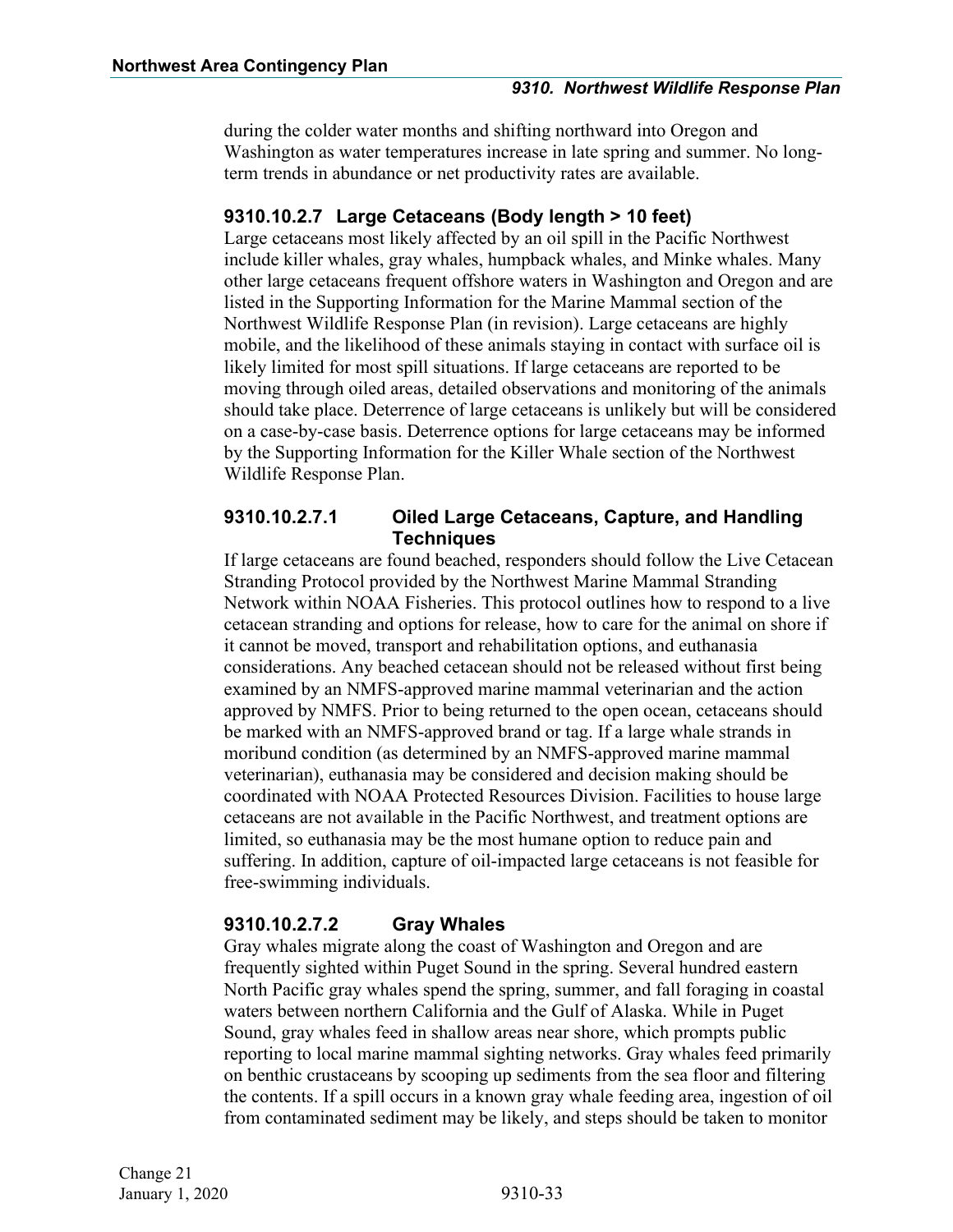feeding in those areas. Gray whales are well documented within the region, and Cascadia Research Collective catalogs individual gray whales that have been sighted in Northern Puget Sound. Photographically identifying individual gray whales proximal to a spill would be beneficial for long-term studies and/or impacts to specific individuals.

#### **9310.10.2.7.3 Humpback Whales**

Humpback whales also migrate off the coast of Washington and Oregon and are sighted regularly. Sightings of humpback whales have been increasing in inland waters of Washington State. Humpback whales are cataloged and photographically identified by Cascadia Research Collective. Recent studies of humpback whales in the entire North Pacific conducted under the Structure of Populations, Levels of Abundance, and Status of Humpbacks (SPLASH) project have revealed a complex population structure and growth of overall abundance at 4–7% per year and through 2006, numbered about 20,000 (Calambokidis et al. 2008). Special considerations should be made for humpback whales as they are listed as endangered under the ESA.

#### **9310.10.2.7.4 Minke Whales**

Minke whales are frequently sighted within the Strait of Juan de Fuca and are considered to be a relatively common whale of the Pacific Northwest. Individuals are typically sighted alone and can be difficult to spot; no estimates have been made for the number of Minke whales in the entire North Pacific.

## <span id="page-36-0"></span>**9310.11 Wildlife Branch Positions and Responsibilities**

Duties and issues that relate to a specific position are listed under that position in the sections that follow. Not all positions will be staffed at each spill; therefore, the duties described below need to be distributed to staff on hand.

The following responsibilities apply to all personnel in the Wildlife Branch:

- Check in and out of duty each day;
- Attend incident and safety briefings;
- Obtain/review ICS Form 201 (Incident Briefing) for current spill response status;
- Obtain/review ICS Form 202 (Incident Objectives); and
- Maintain individual log (ICS Form 214a).

#### <span id="page-36-1"></span>**9310.11.1 Wildlife Branch Director**

The Wildlife Branch Director is responsible for managing all wildlife operations and personnel. Following a spill notification with a potential for wildlife impacts, the Branch Director is responsible for ensuring that an initial wildlife impact assessment is rapidly conducted to appropriately establish the necessary scope and scale of the wildlife response.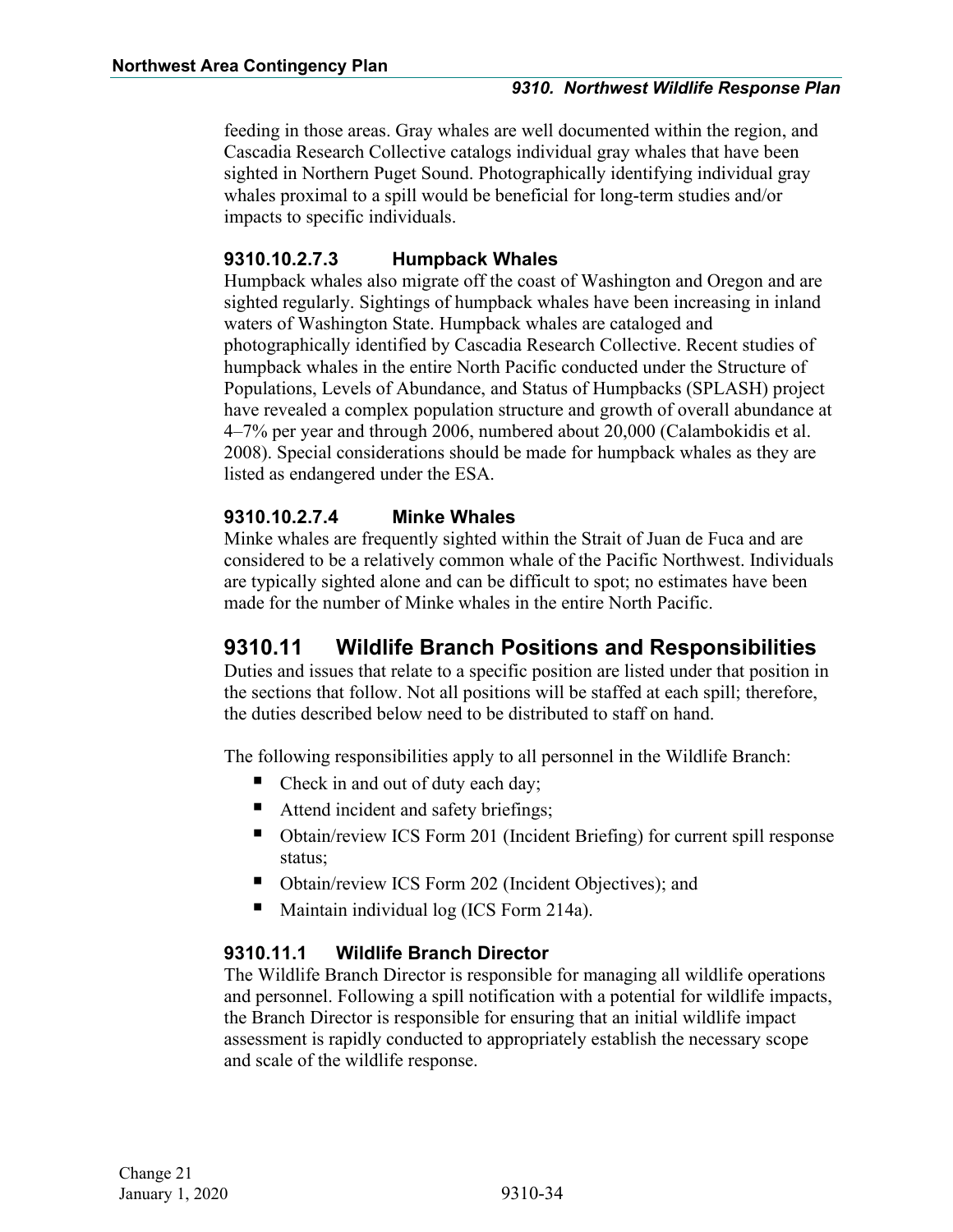The Branch Director activates and supervises wildlife operations in accordance with the IAP and directs its execution, directs the Branch Operations, requests resources, ensures coordination with other sections or units within the Incident Command, and reports to the Operations Section Chief. The magnitude of the event and the potential for wildlife to be impacted will dictate the level of staffing in the Wildlife Branch. Smaller spills will generally have less staff. Under these circumstances, the Branch Director may have to take on additional responsibilities beyond those described below. In addition to the general duties described above, the Wildlife Branch Director's duties include, but are not limited to:

- Attending tactics meetings, planning meetings, and Unified Command briefings;
- Notifying trustee agencies and tribes with interest in oiled wildlife response operations;
- Developing the Wildlife Branch Plan for the IAP for the next operational period;
- Determining Wildlife Branch staffing needs (including the need to request volunteers), in accordance with Unified Command procedures and directives;
- **Managing and tracking Wildlife Branch personnel using an** appropriate tracking system;
- Overseeing the preparation of work order forms for IAP preparation and logistics tracking;
- **Providing updates to the Unified Command, Planning Section, and** Public Information Officer/Joint Information Center regarding oiled wildlife issues;
- Ensuring that wildlife samples are collected in coordination with the Sampling Specialist;
- Identifies methods to minimize collateral damage to wildlife and habitat from recovery, transportation, and reconnaissance operations;
- Ensuring that qualified personnel perform wildlife recovery and rehabilitation safely and properly;
- Establishing phone (wildlife hotline), internet, and other reporting mechanisms to enable public reporting of oiled wildlife;
- **Ensuring appropriate use, maintenance, and disposition of ICS forms** (documentation);
- Maintaining Unit/Activity Log (ICS 214);
- Ensuring that all necessary permits are obtained;
- Identifying resources that can be released; developing and implementing the Wildlife Branch Demobilization Plan; and
- Ensuring that Wildlife Branch personnel have appropriate/required training and certifications.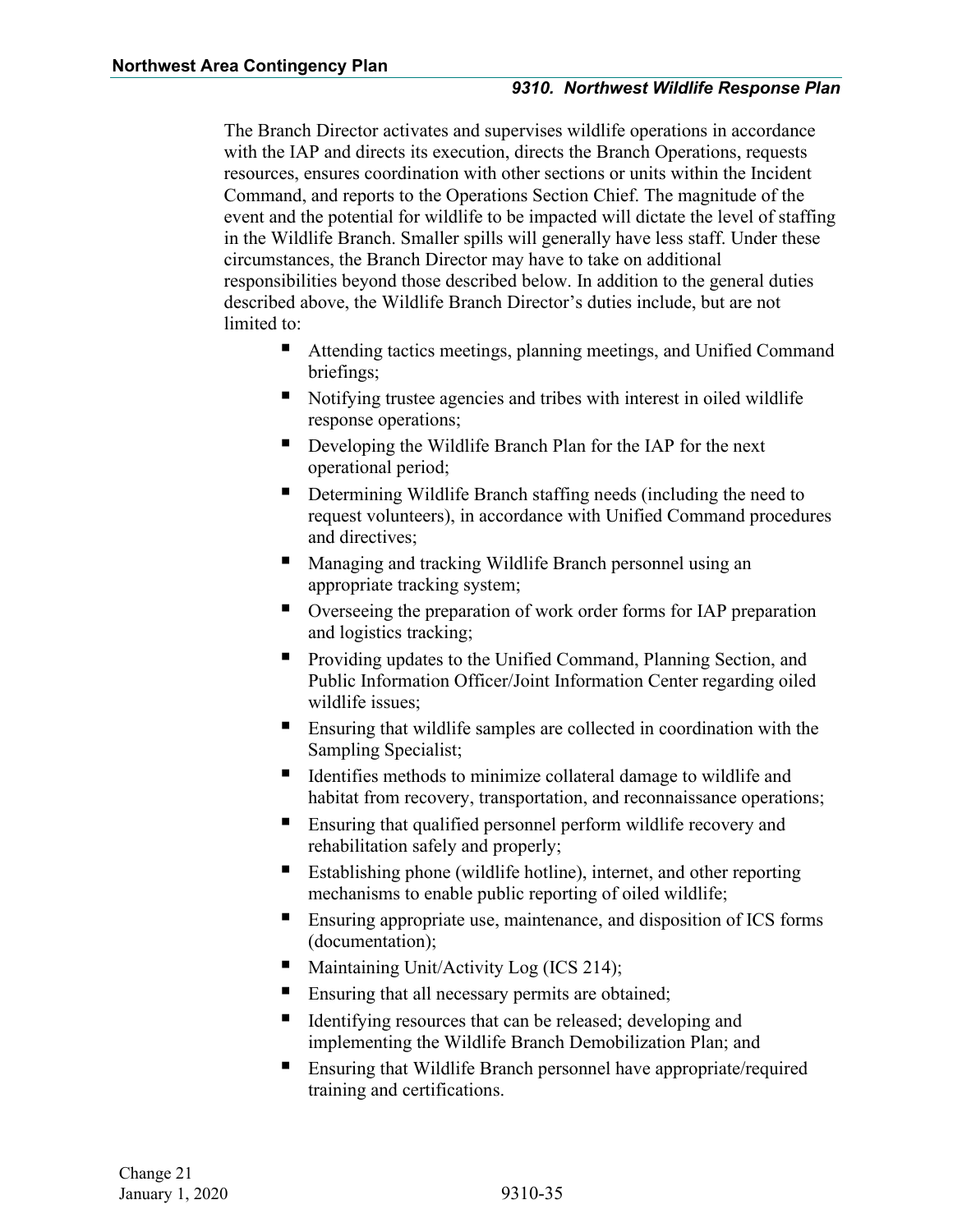#### <span id="page-38-0"></span>**9310.11.2 Deputy Wildlife Branch Director**

The Deputy Branch Director reports to the Branch Director and serves as a key member of the Branch Management Team. Duties of the Deputy Branch Director include, but are not limited to, the following:

- Attending to Wildlife Branch Director responsibilities when the Director is absent;
- Developing and disseminating the branch organization chart;
- Ensuring that Group, Unit, and Team supervisors, leaders, and coordinators are provided with appropriate job descriptions and job aids;
- Developing a Wildlife Branch Safety Plan in concert with the Safety Officer, ensuring that all personnel assigned to the branch receive a daily pre-operational safety briefing and a post-operational de-briefing, and recording a summary each day as part of the Unit Log (ICS 214);
- Coordinating and documenting personnel and logistical support needs with group supervisors, preparing logistical requests (and justification, if needed) for review and approval by Wildlife Branch Director and the Operations Section Chief, and submitting approved requests to the Logistics Section;
- **Providing operational updates to the Situation Unit;**
- Coordinating the development of standardized evidentiary protocols with USFWS law enforcement, NMFS, enforcement and Natural Resource Damage Assessment representatives, ensuring that the needs of each entity are met;
- Coordinating with the Bird and Mammal Recovery and Rehabilitation Group Leaders to determine logistical needs for:
	- Search and recovery
	- Deterrence of unoiled wildlife
	- Field tagging of dead and live animals
	- **Transporting dead and live animals**
	- Siting and deploying of field stabilization and rehabilitation facilities
	- Veterinary services
- Establishing oiled wildlife reporting mechanisms for the public and spill responders; this can include phone lines, email addresses, and social media sites; and
- Maintaining Individual and Branch Activity Log.

#### <span id="page-38-1"></span>**9310.11.3 Wildlife Liaison**

The primary responsibility of the Wildlife Liaison is to ensure that all branch activities are coordinated with the various other sections within the Incident Command. A number of Wildlife Branch activities overlap the Environmental Unit, the Joint Information Center, the Logistics Section, Natural Resource Damage Assessment activities, and Safety office. It is important that these groups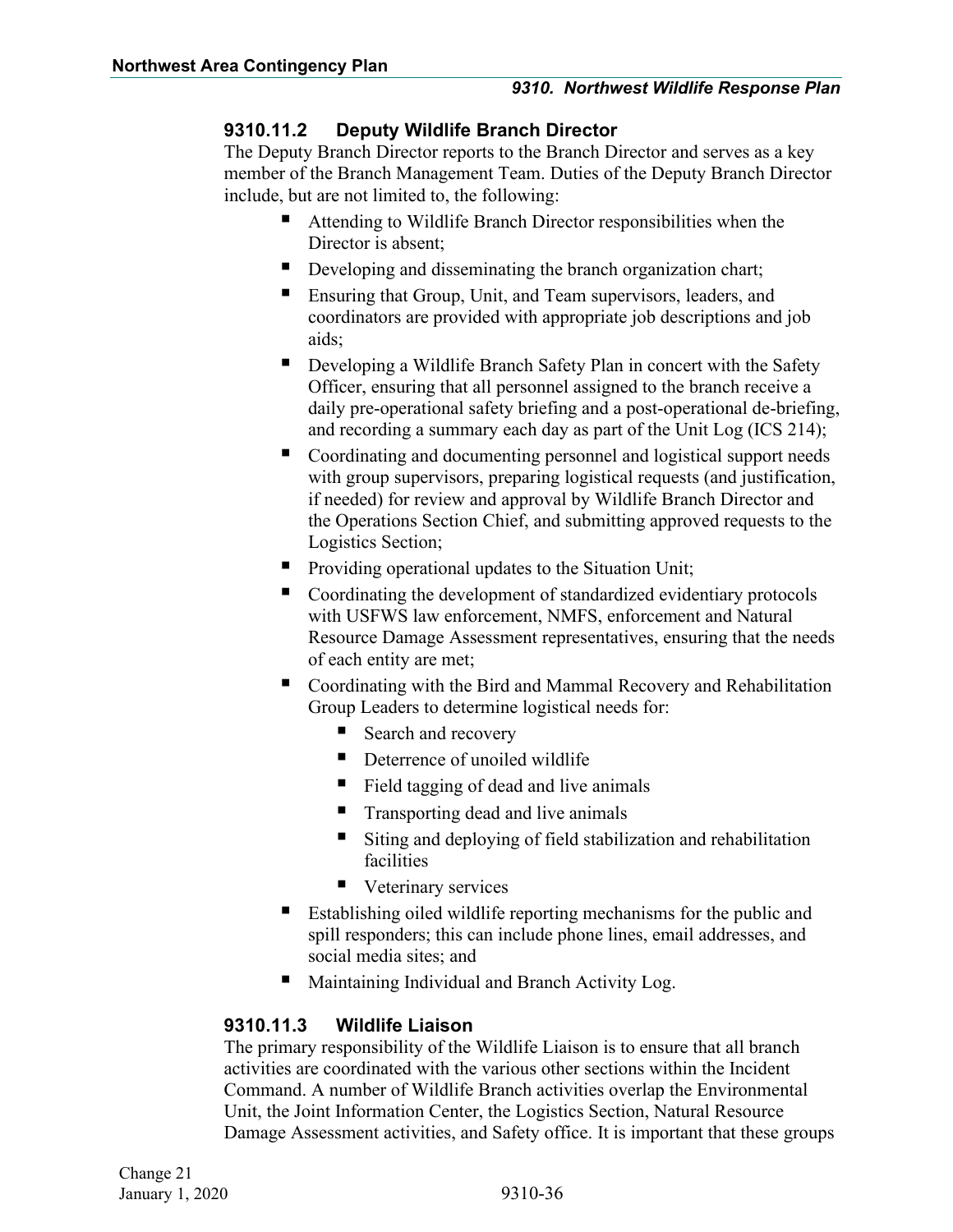maintain continuous communication with one another to avoid overlap and confusion. The Wildlife Liaison is also responsible for ensuring that the various state and federal agencies, tribes, and volunteer organizations coordinate with branch activities, including Canadian provincial and federal agencies in the case of a transboundary spill.

#### <span id="page-39-0"></span>**9310.11.4 Wildlife Branch Planning Support Staff**

The Wildlife Branch planning staff include the Oiled Wildlife Reporting Coordinator, the Spill Management Software Specialist, and the Documentation Specialist. As the number of animals impacted increases, so does the need for these supporting positions.

#### <span id="page-39-1"></span>**9310.11.4.1 Oiled Wildlife Reporting Coordinator**

The Oiled Wildlife Reporting Coordinator is responsible for accumulating, coordinating, and distributing reports of oiled wildlife that are received from the public and spill responders. This position ensures that the various groups in the Wildlife Branch receive this information in a timely manner.

Duties of the Oiled Wildlife Reporting Coordinator include:

- Monitoring 1-800 phone lines;
- **Monitoring email;**
- **Monitoring social media sites; and**
- **Forwarding oiled wildlife reports to the Bird and Mammal Recovery** and Transportation Unit Leaders.

#### <span id="page-39-2"></span>**9310.11.4.2 Spill Management Software Specialist**

Most state and federal agency employees and oiled wildlife response contractors are not proficient with the proprietary software that some of the larger companies use to manage a spill response. When this software is used, a spill management software specialist from the RP or the software vendor should be embedded within the Wildlife Branch.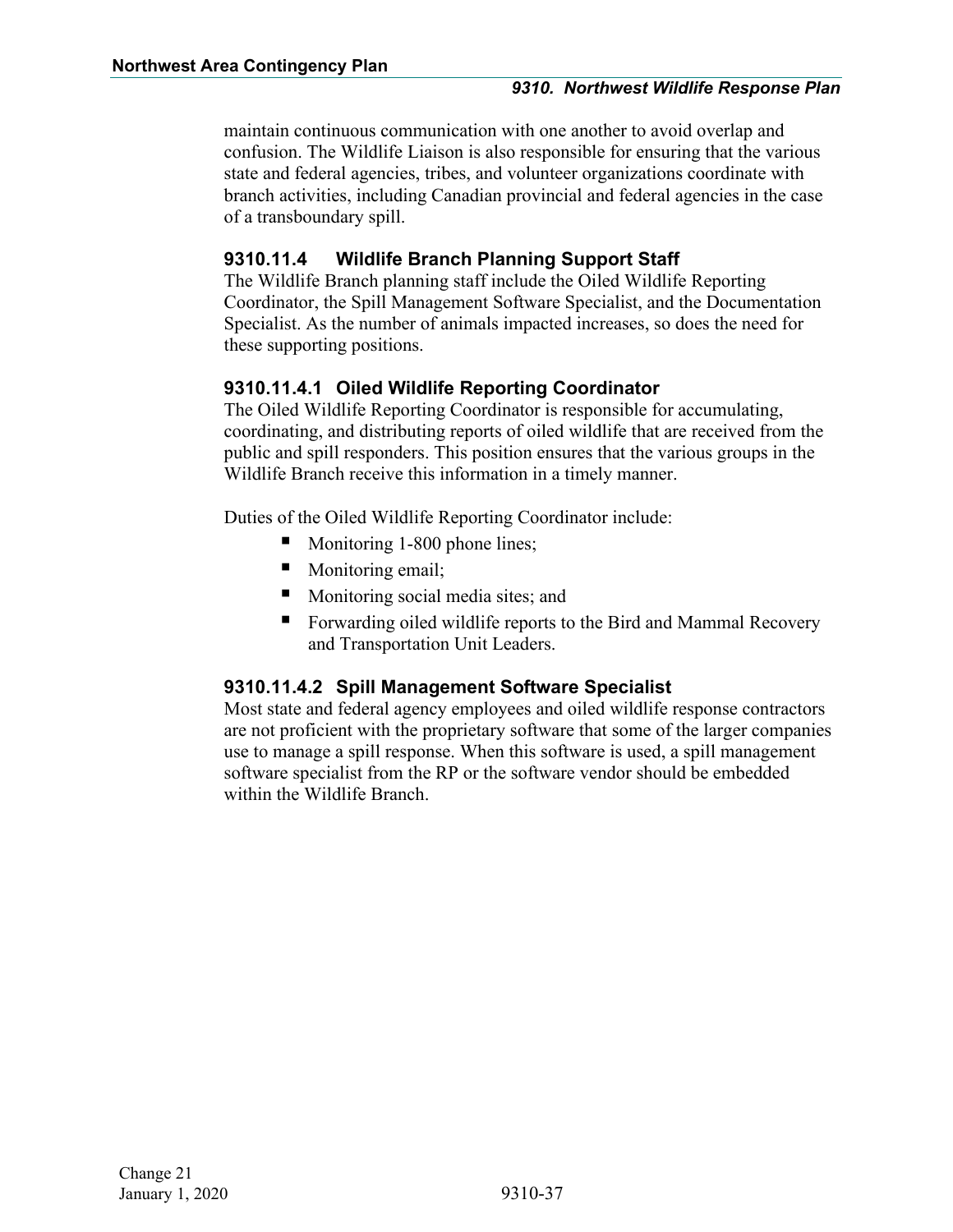Duties of the Spill Management Software Specialist include:

- Entering resource requests, general messages, and other information into the spill management software; and
- **Monitoring the spill management software to ensure that the** information entered is reflected in the system.

#### <span id="page-40-0"></span>**9310.11.4.3 Documentation Specialist**

Accurate and efficient documentation is required during an oil spill. Managing and tracking the high volumes of documents generated by the Wildlife Branch, particularly in a large event, can be very problematic and requires dedicated staff to be effective.

Duties of the Documentation Specialist include:

- Maintaining copies of all documentation produced within the Wildlife Branch;
- Ensuring that documents (originals, copies, etc.) are distributed appropriately within the Command System; and
- **Ensuring that incoming documents are distributed appropriately within** the branch.

#### <span id="page-40-1"></span>**9310.11.5 Wildlife Veterinarians**

The Wildlife Veterinarians report to their respective Recovery and Rehabilitation Group Supervisors (birds and mammals) and are responsible for ensuring that impacted animals receive appropriate medical treatment. It is important to retain the services of a wildlife veterinarian who is experienced with the species that are impacted. During large spills in which high numbers of both birds and mammals are impacted, the service of more than one wildlife veterinarian may be warranted. Additionally, oiled wildlife care is a specialized field; thus, veterinarians who have experience with oiled wildlife are preferred. The Wildlife Veterinarians work with the Branch Director and trustee agencies to develop euthanasia protocols appropriate for each spill incident.

#### <span id="page-40-2"></span>**9310.11.6 Wildlife Reconnaissance Group Supervisor**

During the initial phase of a response, the Wildlife Reconnaissance Group is responsible for conducting the initial wildlife impact assessment to establish the necessary scope and scale of the wildlife response. Subsequent to wildlife impact assessment, this group is responsible for determining the location and movement of animals that may be, or already have been, impacted. Daily and seasonal movements of birds and mammals necessitate rapid, real-time characterization and reconnaissance of wildlife concentrations. The Wildlife Reconnaissance Group consists of the Aerial, Boat, and Shoreline Survey Units. Each unit may be composed of multiple teams. The Reconnaissance Group is responsible for coordinating surveys that occur in habitat for threatened or endangered species in the National Marine Sanctuary, Congressionally Designated Wilderness Areas, or State Parks. Depending on the spill size, Wildlife Reconnaissance Group teams may be integrated with Recovery and Transportation Unit teams, although this is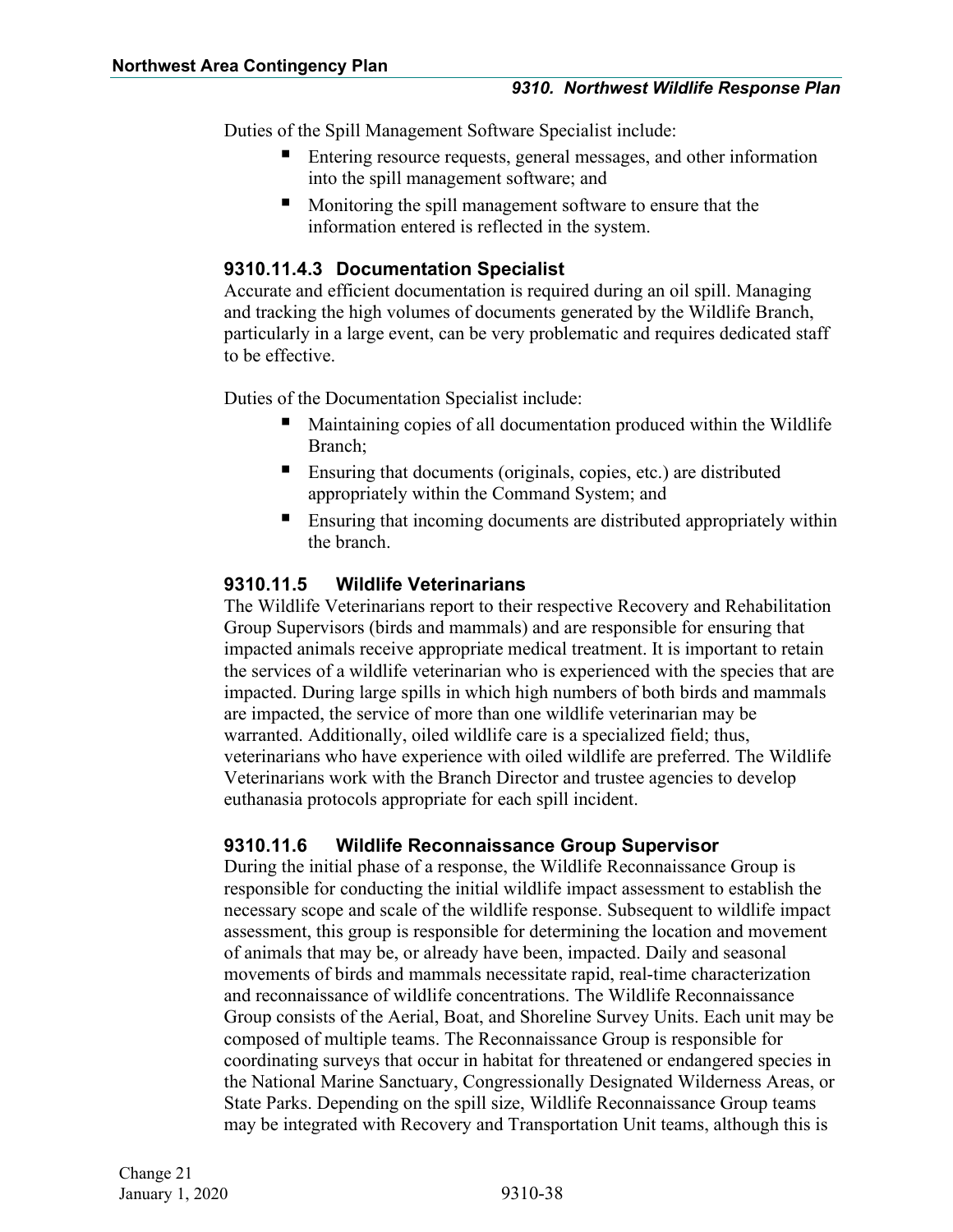usually not desirable because it may over-task the teams. Experienced personnel are essential for effective wildlife reconnaissance and surveillance. Observers should be able to identify wildlife species and behavioral characteristics associated with oil impacts, and be knowledgeable about local ecological factors.

Reconnaissance Group personnel may include professional wildlife biologists, trustee agency representatives, contractors, and other trained people. If specialized surveys for threatened and endangered species are needed, additional wildlife specialists may be called in by the Reconnaissance Group Supervisor or Wildlife Branch Director. These specialists will advise the Branch Director and the Unified Command about threats to listed species, locations and numbers of oiled animals, and the need for capture, deterrence, or other protection strategies. These experts will typically use species-specific observation protocols.

Duties of the Reconnaissance Group Supervisor include:

- Determining the need for reconnaissance activities;
- Developing land, water, and air reconnaissance plans;
- Establishing reconnaissance schedules for land, water, and air effort;
- Identifying and coordinating staff to participate in reconnaissance activities; and
- Ensuring that information gathered by the reconnaissance teams is routed to the appropriate Wildlife Branch and Environmental Unit staff.

#### <span id="page-41-0"></span>**9310.11.6.1 Aerial Survey Unit**

The Aerial Survey Unit is responsible for conducting oiled wildlife reconnaissance from fixed wing and helicopter aircraft. This survey unit is able to survey large geographical areas quickly. Information gathered from aerial surveys may be used to guide land and water animal recovery efforts.

#### <span id="page-41-1"></span>**9310.11.6.2 Boat Survey Unit**

The Boat Survey Unit is responsible for conducting oiled wildlife reconnaissance from boats. The crews used in this reconnaissance effort will survey pre-defined areas and report on animal presence and numbers. These crews will only collect oiled animals if this activity does not impede the crew's ability to conduct reconnaissance.

#### <span id="page-41-2"></span>**9310.11.6.3 Shoreline Survey Unit**

The Shoreline Survey Unit is responsible for conducting oiled wildlife reconnaissance from the land. The crews used in this reconnaissance effort will survey pre-defined areas and report on animal presence and numbers. These crews will only collect oiled animals if the collection of the animal does not impede the crew's ability to conduct reconnaissance.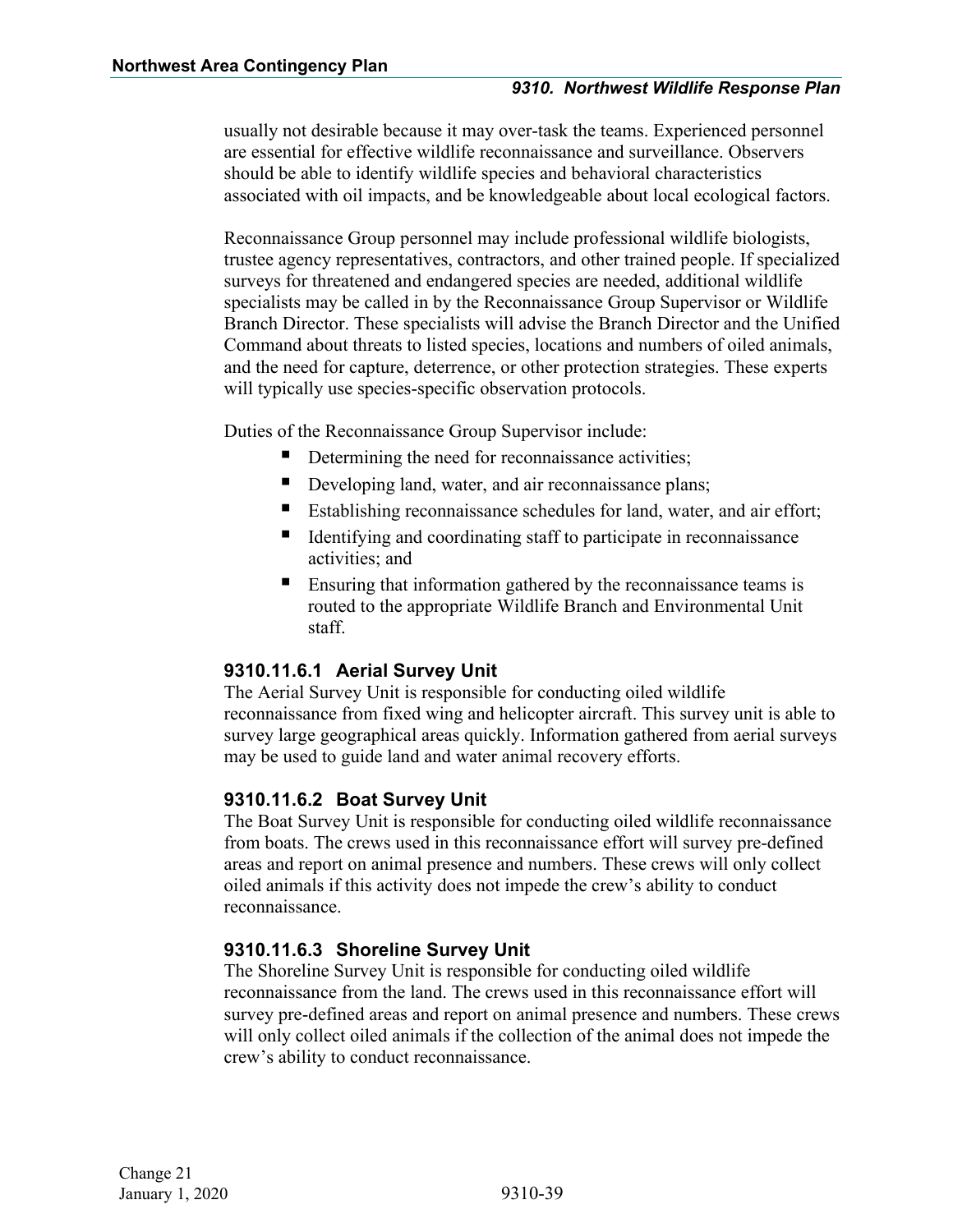#### <span id="page-42-0"></span>**9310.11.7 Bird Recovery and Rehabilitation Group Supervisor**

The Bird Recovery and Rehabilitation Group is responsible for wildlife deterrence, recovering live and dead birds, transporting these animals as appropriate, and providing medical care to impacted animals. Wildlife recovery by any agency or organization must be done under the direction of the Wildlife Branch, with approval of the Unified Command. Recovery and rehabilitation activities must comply with agreements and permits from the appropriate management agencies (i.e., state fish and wildlife agencies and USFWS).

Bird Recovery and Rehabilitation Group personnel are drawn from state and federal trustee agencies and approved contractors. Trained, qualified volunteers may be used in support roles and must comply with the Northwest Area Volunteer Policy, including ensuring that appropriate training requirements and Occupational Safety and Health Administration standards are met. The Bird Recovery and Rehabilitation Group is made up of three units: Bird Recovery and Transportation, Bird Rehabilitation, and Bird Deterrence. Depending on the spill size, each of these units may be staffed by no personnel or by dozens of highly trained individuals.

Duties of the Bird Recovery and Rehabilitation Group Supervisor include:

- Contacting/coordinating migratory bird issues with USFWS and the Wildlife Branch Liaison;
- **Ensuring that safety plans are developed and understood by group** personnel;
- Estimating the type and number of birds that will be recovered;
- Developing bird reconnaissance (in the absence of a Reconnaissance Group), search and recovery, field stabilization (if needed), transport, deterrence, euthanasia, rehabilitation, and release plans;
- Determining where rehabilitation facilities will be located and procuring resources; and
- Determining waste handling needs (liquid and solids) and incorporating them into the Environmental Unit Disposal Plan.

#### <span id="page-42-1"></span>**9310.11.7.1 Bird Recovery, Field Stabilization, and Transport Unit**

The Bird Recovery and Transportation Unit is responsible for recovering live and dead oiled birds and transporting them to stabilization units, rehabilitation facilities, and/or morgues as appropriate. Success at recovering impacted birds (especially mobile birds) depends on proper technique and timing. Only skilled and experienced staff should recover live birds. Once recovered, impacted live birds should be transported to the designated field stabilization site or rehabilitation facility as soon as possible. Field stabilization is the initial care provided to animals after their recovery and prior to rehabilitation. Field stabilization generally occurs close to the point of recovery and is intended to increase an animal's chances of a successful rehabilitation. Field stabilization may consist of providing fluids, food, and warming or cooling of the animal,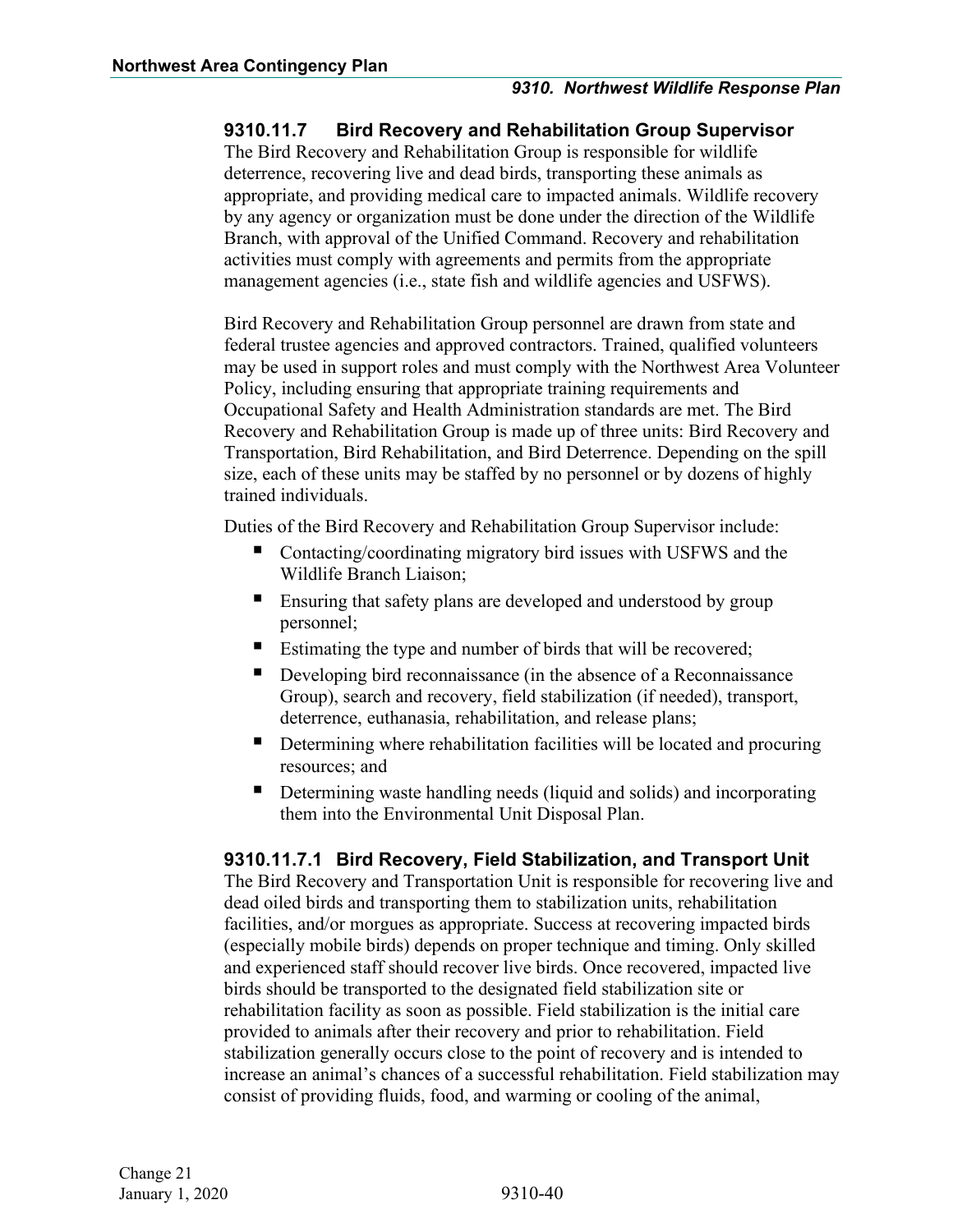depending on the circumstances. Field stabilization may not be utilized in all spills, depending on the location and circumstances of the incident.

Appropriate measures must be undertaken by the Wildlife Branch to ensure that dead animals are recovered appropriately, identified, documented and held until the trustees approve disposal, or as directed by appropriate trustee agencies. The prompt removal of disabled and dead oiled animals from the environment can be critical to minimize the effects of secondary oiling (e.g., the impacting of predators and scavengers). The Wildlife Branch, in consultation with the trustee agencies, will develop incident specific protocols and authorizations for removing and handling dead oiled birds for each incident. All oiled animals, both live and dead within the spill area, should be recovered and processed as appropriate or as directed by an appropriate trustee agency. Live unoiled animals will only be collected under special circumstances under the guidance of the Wildlife Branch and in coordination with trustee agencies.

#### **WDFW Field Stabilization Trailer Deployment Considerations**

The following deployment site needs should be considered prior to deploying the WDFW Field Stabilization trailer:

- Vehicle access adequate for a semi-tractor and trailer;
- Parking space for one 53-foot semi-trailer;
- Parking spaces for eight personal vehicles;
- On-site fresh water: while an available hydrant is the preferred option, deliveries via truck may be a viable option;
- Ability to deploy perimeter fencing with locking gates;
- A restroom (or Sani can) will be required to be on site;
- **Personnel support:** Motel and restaurant should be located within reasonable distance of deployment site (assume six persons); and
- Local services: Bulk propane supplier and equipment rental (especially generator and fencing) should be available within a reasonable distance of the deployment site.

#### <span id="page-43-0"></span>**9310.11.7.2 Bird Rehabilitation Unit**

The Bird Rehabilitation Unit is responsible for ensuring that all recovered live birds exposed to oil receive the best achievable care and that oiled birds are properly documented, sampled, tracked, and released. The Bird Rehabilitation Unit is responsible for the oversight of all oiled bird rehabilitation facilities, whether they are permanent or mobile. When rehabilitated animals are ready for release, clean, non-oiled release sites should be chosen in consultation with appropriate trustee agencies.

Oiled bird facilities must comply with federal and state regulations and must meet minimum recommendations in *Best Practices for Migratory Bird Care During Oil Spill Response*. Washington State has minimum oiled wildlife facility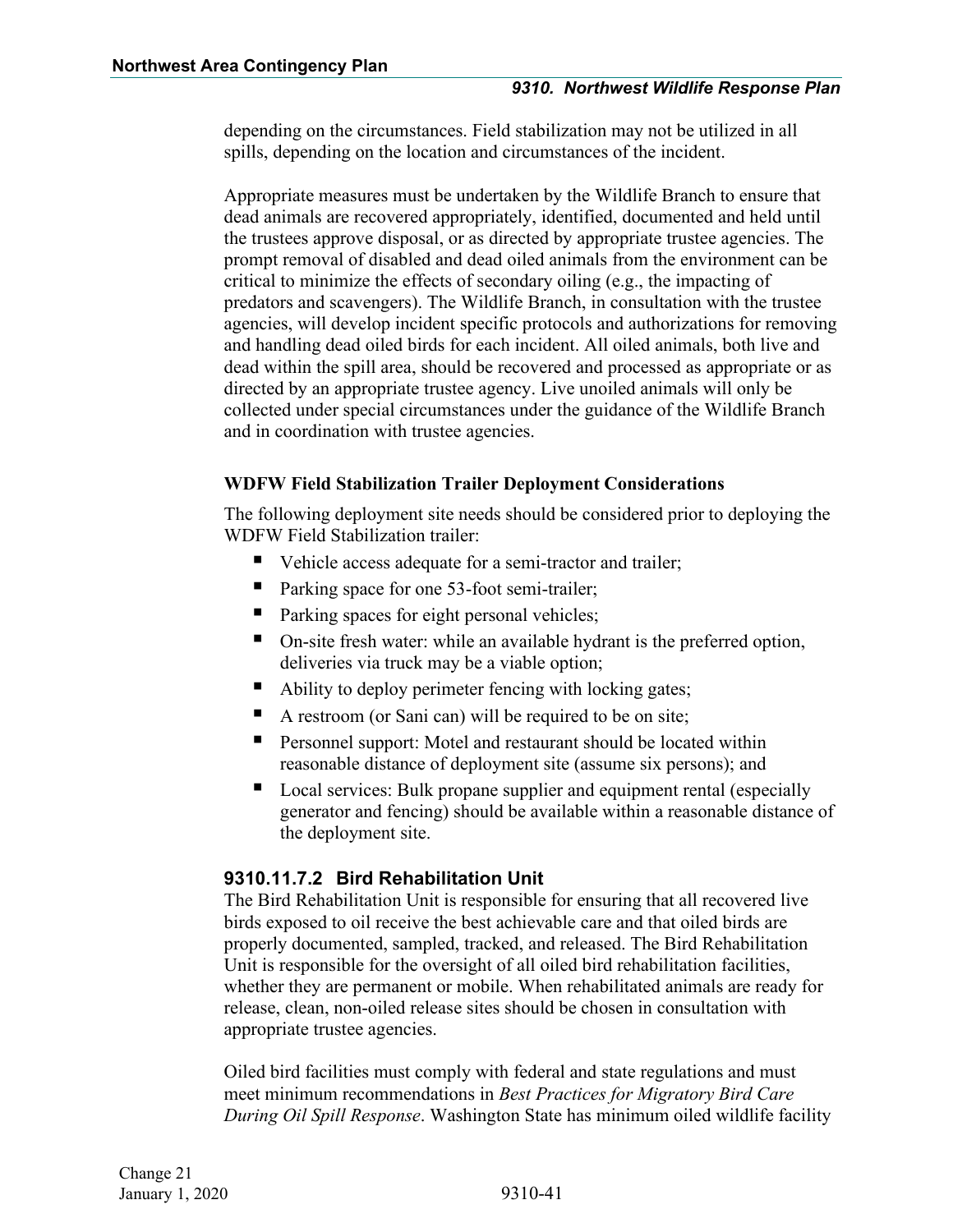infrastructure requirements [\(WAC 232-12-841 through 232-12-871](http://apps.leg.wa.gov/wac/default.aspx?cite=232-12) < http://apps.leg.wa.gov/wac/default.aspx?cite=232-12>) that must be met in order to serve as an oiled wildlife facility during the course of a response.

Basic oiled bird rehabilitation facilities should include:

- Areas for intake, physical exam, and evidence processing;
- Space for a veterinary hospital with isolation capabilities;
- Indoor bird housing and enclosures;
- Food storage and preparation facilities;
- Animal washing and rinsing areas;
- Indoor drying pens;
- Outdoor pool and pen areas;
- Diagnostic equipment and pathology facilities (e.g., morgue);
- An area with restrooms and separate rooms for eating and volunteer training;
- Administrative offices with multiple phone and fax lines, high-speed internet, and conference space;
- Storage;
- Access to a large parking area; and
- Adequate ventilation, hot and cold water, and climate control.

#### **Mobile Oiled Bird Rehabilitation Unit Deployment Considerations**

In general, the following deployment site needs (established for a single MRU) should be considered prior to deploying mobile oiled bird rehabilitation units:

- Interior space: 10,000 square feet of concrete or asphalt (not gravel) under cover, ideally with loading dock. If interior space is not available, then combine this space requirement with Item 2, below.
- Exterior space: 5,000 square feet of concrete or asphalt (not gravel) adjacent to interior space above.
- Parking spaces for six semi-trailers adjacent to above. Two spaces will be designated for fixed-axle (20,000-gallon) water tanks.
- Parking spaces for 40 personal vehicles (staff, visitors, etc.)
- On-site fresh water: hydrant is the preferred option. Water that will be used for wash/rinse or pools must test to (or be adjusted to) 2 to 5 grains hardness. Note: the estimated minimum volume of freshwater required over the duration of a response will be 50,000 gallons total (18,000 in pools, 30,000 for wash/rinse, 2,000 wash down). This assumes that pool water filtration and reuse has been accomplished. If pool water is not reused, a minimum water consumption volume of approximately 600,000 gallons should be used for planning purposes.
- Vehicle access for a semi-tractor and trailer.
- Ability to deploy perimeter fencing with locking gates.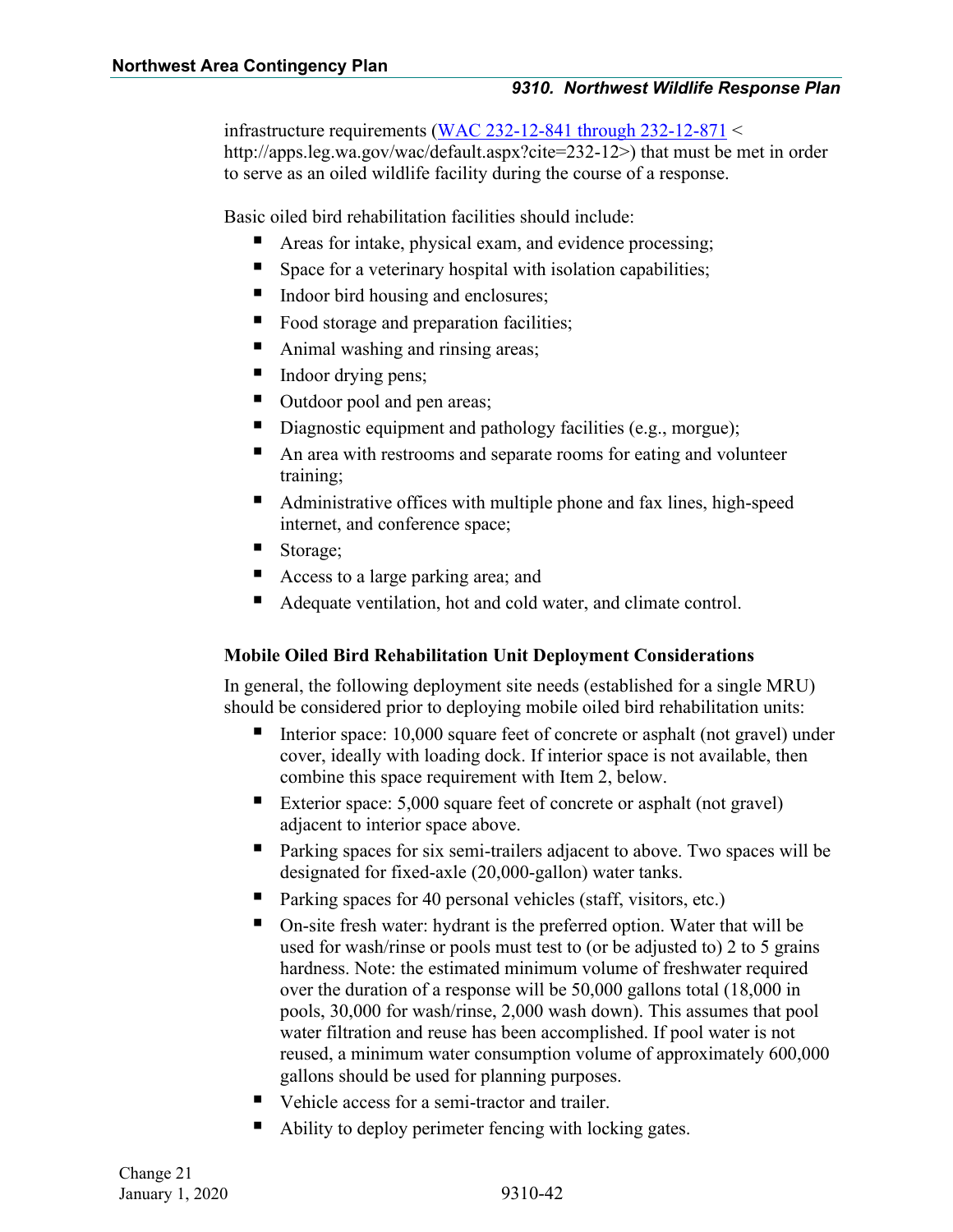- Security: 24/7 security of site will need to be established.
- Restrooms/break rooms (serving 30 persons) will be required on site.
- Personnel support: A motel and restaurant (serving 30 persons) should be located within reasonable distance of deployment site.
- Local services: bulk propane supplier and equipment rental (especially generator and fencing) should be available within a reasonable distance of the deployment site.

#### <span id="page-45-0"></span>**9310.11.7.3 Bird Deterrence Unit**

Deterrence is defined as the use of physical, auditory, or visual stimulus that is intended to move or disperse birds or mammals away from an impacted area. This is also commonly referred to as deterrence. The objective of using deterrence mechanisms is to minimize the number of animals that may become oiled.

The Bird Deterrence Unit, in coordination with the Wildlife Branch Director, is responsible for determining if and when bird deterrence operations should take place. The recommendation will be guided by site-specific and species-specific factors present at the time of the oil spill, and availability of proven deterrence techniques. If deterrence is determined to be appropriate, the unit should develop a site-specific deterrence plan in consultation with all appropriate trustee agencies. Deterrence should always be considered in heavily impacted habitats, particularly when clean (not likely to be oiled) sites are present in the surrounding area. Wildlife that has already been oiled should not be dispersed because this can lead to the introduction of oiled animals into uncontaminated areas and populations. Rather, oiled animals should be captured as soon as practical.

It must be stressed that deterrence activities must take place only under the authority and oversight of trustee agencies, in coordination with the Unified Command. Permits and authorizations for deterrence are discussed above in the Federal and State Law Mandate section of this plan. Deterrence recommendations will be guided by site-specific and species-specific factors present at the time of the spill, availability of proven deterrence techniques, and availability of appropriate equipment and experienced deterrence personnel.

Special efforts should be taken to notify appropriate authorities whenever deterrence activities are contemplated near large or small airports. The movement of birds by deterrence operations during an oil spill may create additional problems and conflicts with normal bird control operations at airports. This is especially true in spills near large airports such as in Portland or Seattle. The Port of Portland (Portland Airport) and the Port of Seattle (SEA-TAC Airport) must be included in agency coordination when developing deterrence plans in locations that might affect airport operations. Airport personnel may also be available to assist with planning deterrence operations.

Deterrence devices include both visual and auditory techniques. A variety of deterrence devices are available and can be deployed to meet the situation,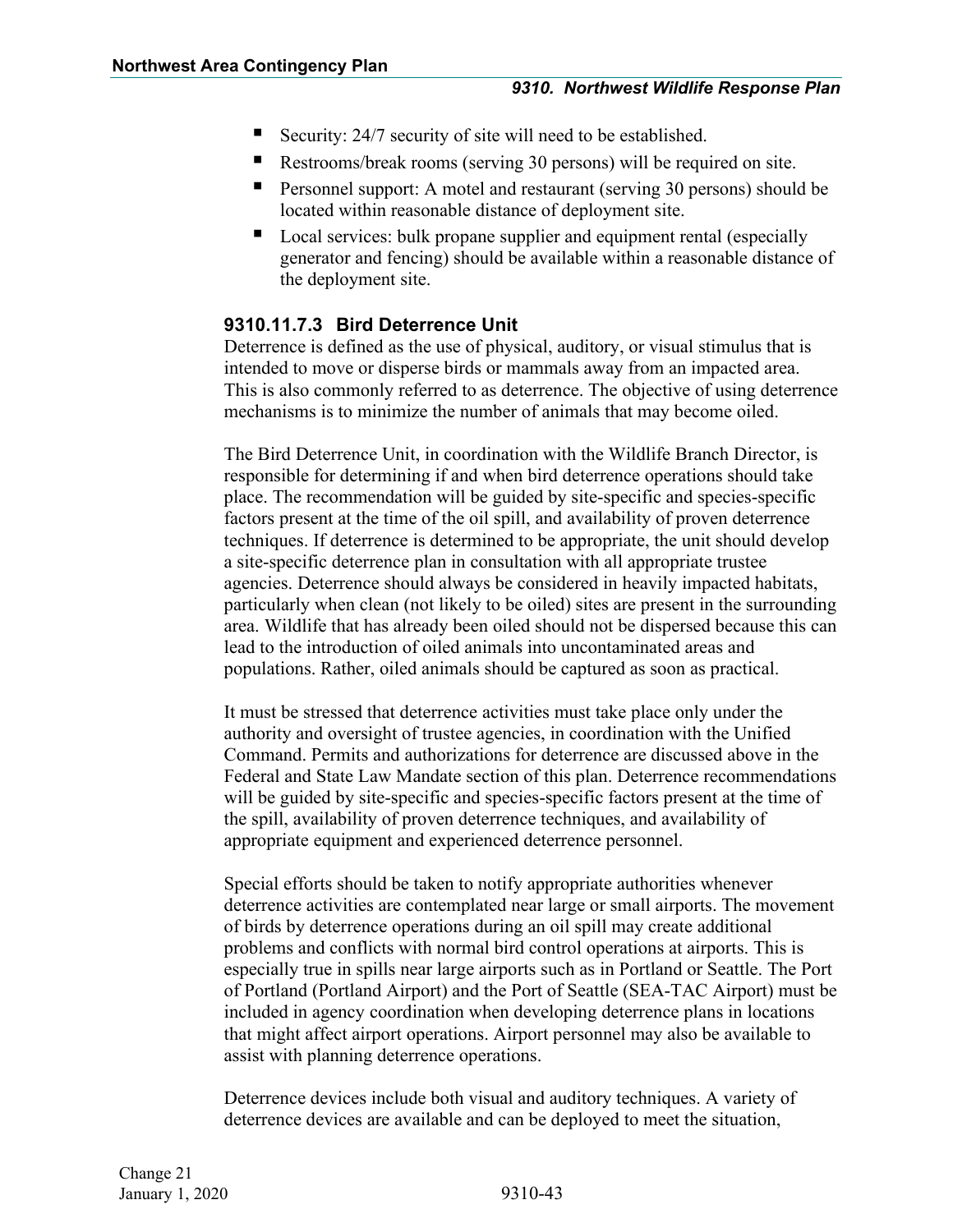including helicopters, fixed-wing aircraft, propane cannons, shell crackers, bird bombs, screamers, launchers, airboats, ATVs, sonic buoys, Mylar tape, lasers, flags, distress and alarm calls, and effigies. Experience has shown that effective deterrence will require the use of multiple techniques simultaneously in order to move animals away from established feeding or resting areas.

Preemptive capture is another means of keeping wildlife away from oil and cleanup operations. As the term implies, this response action involves capturing animals before they become oiled. It usually is only applicable to a small number of animals in a specific location and will usually only happen under limited circumstances. Decisions to utilize preemptive capture will be closely coordinated with appropriate state and federal trustee agencies.

Deterrence equipment, techniques, and considerations are described in detail in the [Bird Hazing Manual: Techniques and Strategies for Dispersing Birds from](http://www.oiledwildlife.eu/publications/bird-hazing-manual-techniques-and-strategies-dispersing-birds-spill-sites)  [Spill Sites,](http://www.oiledwildlife.eu/publications/bird-hazing-manual-techniques-and-strategies-dispersing-birds-spill-sites) published by the California Office of Spill Preparedness and Response and the University of California, Davis. The Bird Hazing Manual is also provided as a link in Chapter 9311 of the Northwest Area Contingency Plan.

Effective deterrence is dependent on utilizing trained and experienced wildlife response personnel to implement a deterrence program. A list of deterrence resources that are available for use in the Pacific Northwest is included in Chapter 9311 of the Northwest Area Contingency Plan. The resources list includes equipment and experienced personnel from wildlife response organizations that are available to be activated if deterrence is determined to be a viable wildlife response action. Experienced deterrence personnel may also be utilized to assist the Bird Deterrence Unit in developing the site-specific deterrence plan.

#### <span id="page-46-0"></span>**9310.11.8 Marine Mammal Recovery and Rehabilitation Group**

The Marine Mammal Recovery and Rehabilitation Group is responsible for the recovery and rehabilitation of impacted mammals. This involves deterrence, recovering dead or live mammals, transporting them to processing centers, and providing medical and husbandry care to impacted animals. These activities are performed in close coordination with the Unified Command, along with state and federal trustee agencies. Wildlife recovery by any agency or organization must be conducted under the direction of the Unified Command. Their activities must comply with agreements and permits from the appropriate management agencies (i.e., state fish and wildlife agencies, NOAA, USFWS). Although marine mammals are generally associated with oil spills, it is also possible to recover terrestrial mammals such as muskrat, raccoon, and river otter. The Marine Mammal Recovery and Rehabilitation Unit is responsible for all mammals.

Recovery and Rehabilitation Group personnel are drawn from state and federal trustee agencies and approved contractors. Unlike other Wildlife Branch activities, Marine Mammal Recovery and Rehabilitation personnel will include a high proportion of federal trustee personnel, including members of the marine mammal stranding networks. Terrestrial mammal personnel generally will involve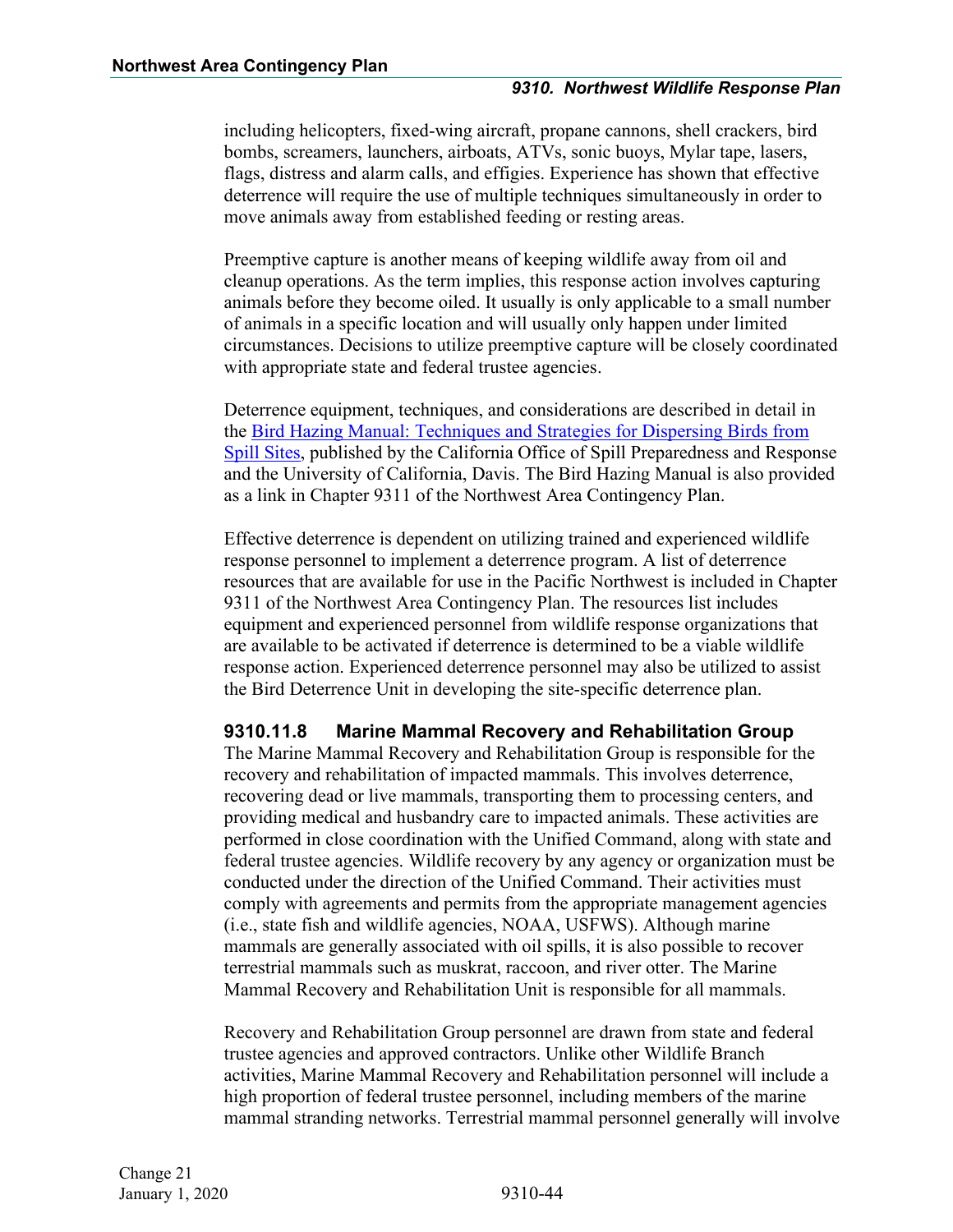professional wildlife rehabilitators from federal and state approved organizations. Trained, qualified volunteers can be used as long as they comply with the Northwest Area Volunteer Policy, including ensuring that appropriate training requirements and Occupational Safety and Health Administration standards are met.

Duties of the Marine Mammal Recovery and Rehabilitation Group Supervisor include:

- Contacting/coordinating with federal and state agencies as appropriate to species involved;
- **Ensuring that safety plans are developed and understood by Group** personnel;
- Developing mammal reconnaissance, search and collection, field stabilization (if needed), transport, deterrence, euthanasia, rehabilitation, and release plans;
- Announcing marine mammal stranding contact information (if appropriate);
- Estimating type and number of marine mammals that will be recovered;
- Determining where rehabilitation facilities will be located;
- Determining personnel needs (capture, transport, rehabilitation, facility support/development, security, etc.);
- Determining waste handling needs (liquid and solids) and incorporating them into the Environmental Unit Disposal Plan;
- Developing incident-specific killer whale deterrence and monitoring plans; and
- Developing sea otter response plans.

#### <span id="page-47-0"></span>**9310.11.8.1 Mammal Recovery, Field Stabilization, and Transport Unit**

The Mammal Recovery and Transport Unit is responsible for recovering live and dead impacted mammals and transporting them to rehabilitation facilities. The Mammal Recovery and Transport Unit evaluates the need to recover impacted mammals on a case-by-case basis. If oiled pinnipeds, sea otters, or cetaceans are determined to be ill and require retrieval, recovery will be instituted by the Mammal Recovery and Transportation Unit, in conjunction with NMFS (for pinnipeds), USFWS (for sea otters), and sufficiently trained and experienced capture personnel (members of the Marine Mammal Stranding Network). Success at recovering mammals depends on proper technique and timing. Trained staff should recover live mammals. Once recovered, impacted live mammals should be transported to the designated field stabilization site or rehabilitation facility as soon as possible. Appropriate measures must be undertaken by the Wildlife Branch to ensure that dead animals are recovered appropriately, identified, documented and held until the trustees approve disposal. The prompt removal of disabled and dead oiled animals from the environment can be critical to minimize the effects of secondary oiling such as poisoning of predators and scavengers. A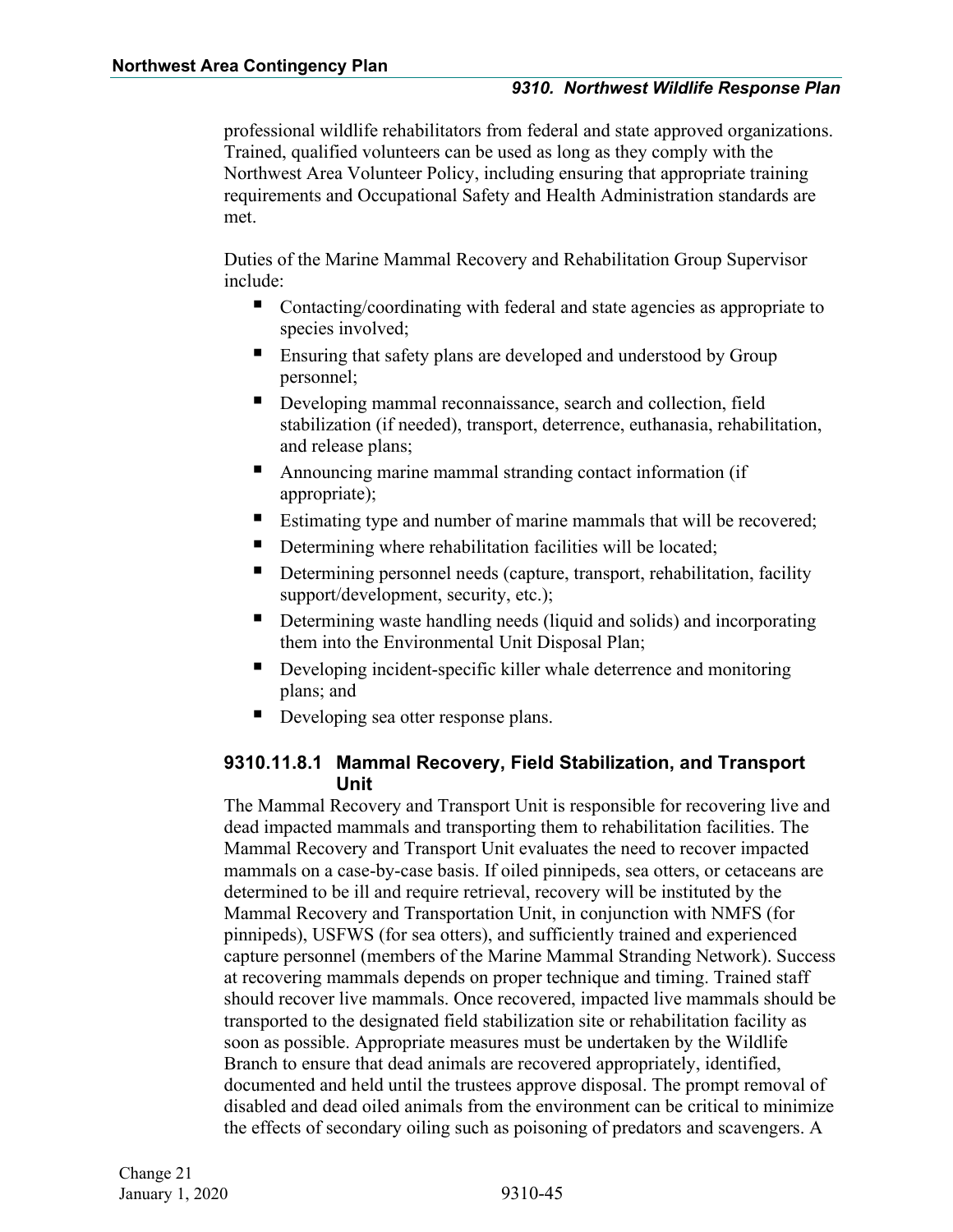Marine Mammal Stranding Report must be submitted for dead marine mammal sightings, as well as upon capture and prior to transport of live marine mammals.

#### <span id="page-48-0"></span>**9310.11.8.2 Mammal Rehabilitation Unit**

The Mammal Rehabilitation Unit is responsible for ensuring that pinniped, sea otters, cetaceans (limited circumstances), and terrestrial mammals exposed to oil receive the best achievable care and for ensuring that oiled mammals are properly documented, sampled and tracked. Wildlife care includes triage, stabilization, intake/documentation, treatment, rehabilitation and release.

When rehabilitated animals are ready for release, clean, non-impacted release sites should be chosen after consulting the appropriate trustee agency or agencies. While exceptions can be made during spill emergencies, some agencies have specific requirements or policies regarding releasing animals on their properties. As a part of spill response actions, marine mammals are tagged and, in some cases, fitted with telemetry equipment for post-release monitoring. To guide the Mammal Rehabilitation Unit in the treatment of remaining animals, wildlife pathologists may conduct necropsies on selected animals during a spill response. However, the Wildlife Branch Director or his designee must obtain pre-approval from the Unified Command for such examinations. In addition, representatives of the appropriate federal trustee agency may need to be present and have specific samples collected and analyzed.

#### <span id="page-48-1"></span>**9310.11.8.3 Mammal Deterrence Unit**

The Mammal Deterrence Unit is responsible for determining if and when mammal deterrence operations should take place. Deterrence of mammals is very similar in nature and function to that of birds, as detailed earlier. Deterrence activities must take place only under the authority and oversight of trustee agencies, in coordination with the Environmental Unit. The Wildlife Branch Director will make the deterrence recommendation to the Unified Command through the Operations Section Chief. The recommendation will be guided by site-specific and species-specific factors present at the time of the spill, and availability of proven deterrence techniques. Deterrence activities, observations, and results are to be reported to the Mammal Recovery and Rehabilitation Group Supervisor, who will report to the Wildlife Branch Director and the Planning Section's Environmental Unit Leader. Specific information on killer whale deterrence equipment possessed by WDFW, NMFS, and Island Oil Spill Association can be found in Chapter 9311 of the NWACP.

#### <span id="page-48-2"></span>**9310.11.9 Volunteers**

Spill incidents that impact wildlife often generate a significant interest from the general public to volunteer their efforts. Section 4326 of the NWACP outlines the guidelines by which volunteers may be incorporated into an incident response. It should be noted that this policy gives preference to persons who possess previous training and are affiliated with an existing volunteer organization.